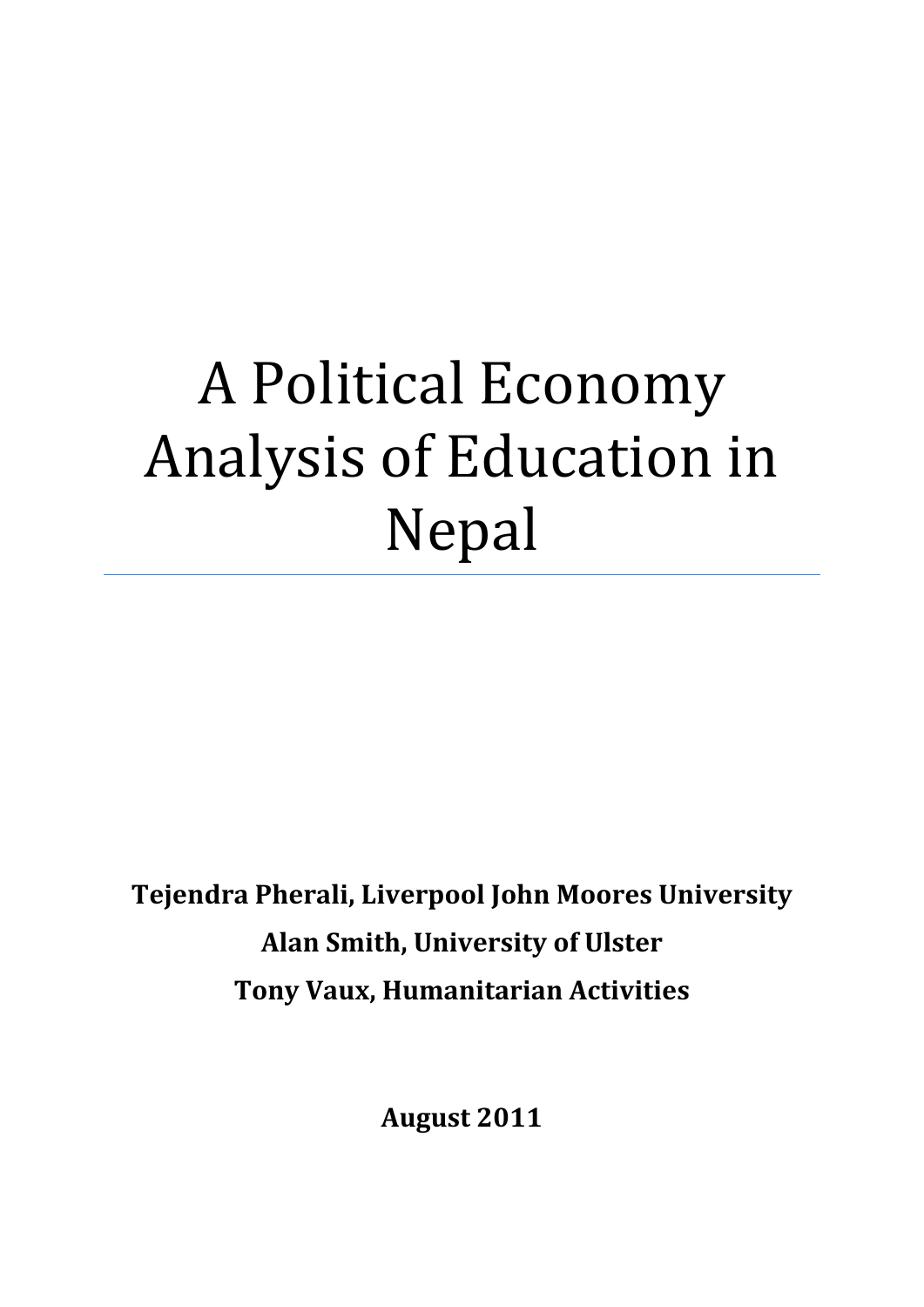# **List of Contents**

Acronyms

Acknowledgements

# **Executive Summary**

## **Introduction**

# **Section One: Macro Level Analysis**

- 1.1 Security Factors
- 1.2 Political Factors
- 1.3 Economic Factors
- 1.4 Social Factors

# **Section Two: Education Sector Analysis**

- 2.1 The Education Sector: Historical Legacy
- 2.2 Schools during the Armed Conflict
- 2.3 Structural Factors
	- 2.3.1 Education reproduces caste-based disparities
	- 2.3.2 Education has poor alignment to the economy
	- 2.3.3 Significant improvements in enrolment and equity
	- 2.3.4 Quality of education remains low, repetition and dropout rates are high
	- 2.3.5 Reliability of educational statistics
	- 2.3.6 Ethnic and indigenous groups
	- 2.3.7 Private versus government schools
- 2.4 Institutional Analysis
- 2.5 The School Sector Reform Plan (SSRP)
- 2.6 Stakeholder Analysis
- 2.7 Implications of the Education Sector Analysis

# **Section Three: Problem Level Analysis**

- 3.1 General Structural Constraints
- 3.2 Education Policy in Practice
- 3.3 Private Education
- 3.4 School Management
- 3.5 Teachers and Teaching
- 3.6 Poverty and Social Inclusion

# **Section Four: Implications for Development Partners (DPs)**

- 4.1 Current Role of Development Partners
- 4.2 Recommendations for Development Partners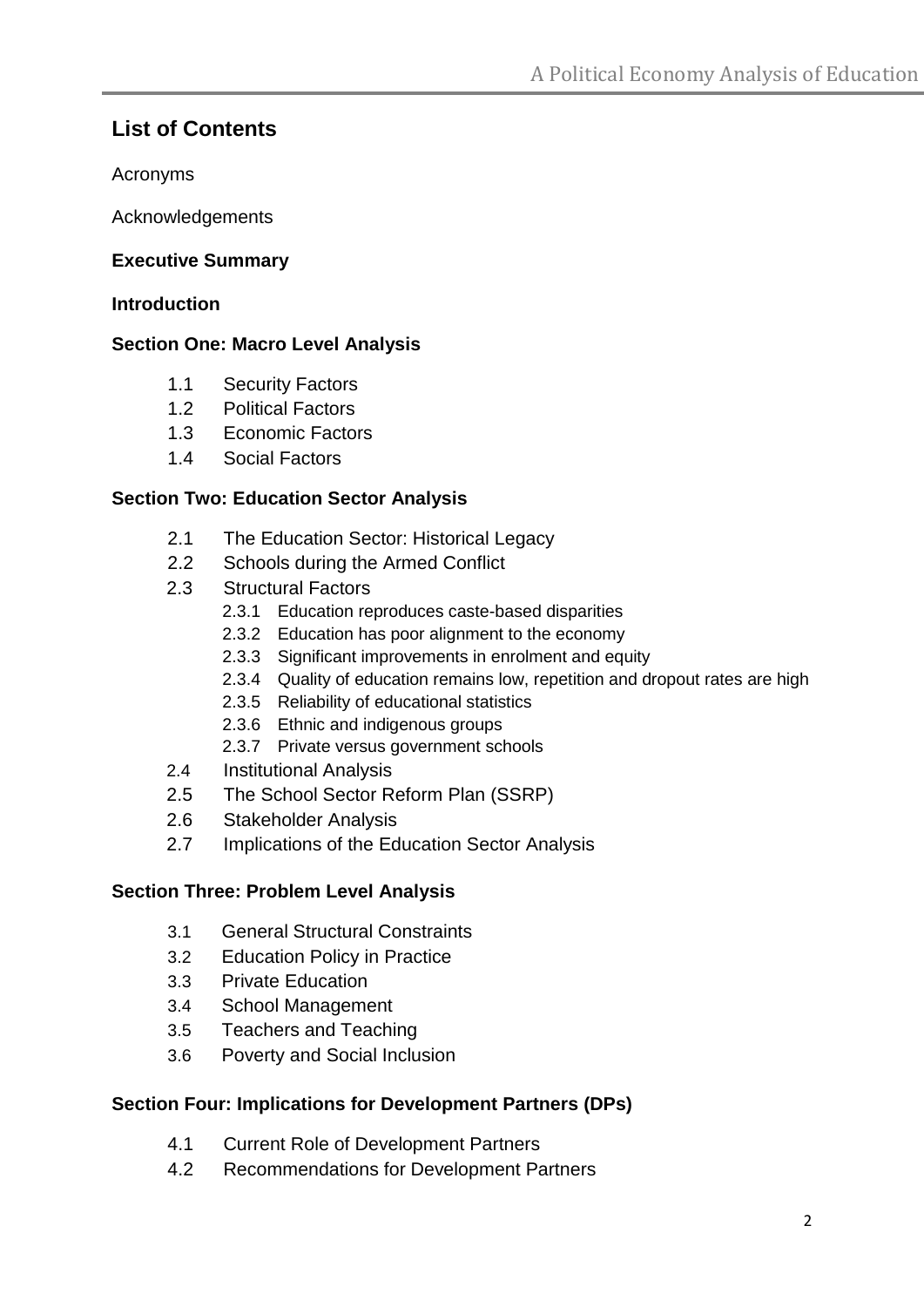# **DISCLAIMER**

Although this report is published by DFID, the views expressed in it are entirely those of the authors and do not necessarily represent DFID's own policies or views. Any discussion of its content should therefore be addressed to the authors and not to DFID.

# **ACRONYMS**

| <b>CPA</b>    | <b>Comprehensive Peace Agreement</b>        |
|---------------|---------------------------------------------|
| <b>DDC</b>    | <b>District Development Committee</b>       |
| <b>DEO</b>    | <b>District Education Officer</b>           |
| <b>DEO</b>    | <b>District Education Office</b>            |
| <b>DFID</b>   | UK Department for International Development |
| EC            | <b>European Commission</b>                  |
| MoE           | Ministry of Education                       |
| <b>NCED</b>   | National Centre for Educational Development |
| <b>PCF</b>    | Per Capita Funding                          |
| <b>SIP</b>    | School Improvement Plan                     |
| <b>SLC</b>    | <b>School Leaving Certificate</b>           |
| <b>SSRP</b>   | School Sector Reform Programme              |
| <b>UCPN-M</b> | United Communist Party of Nepal (Maoist)    |
| <b>VDC</b>    | <b>Village Development Committee</b>        |
| <b>WFP</b>    | World Food Programme                        |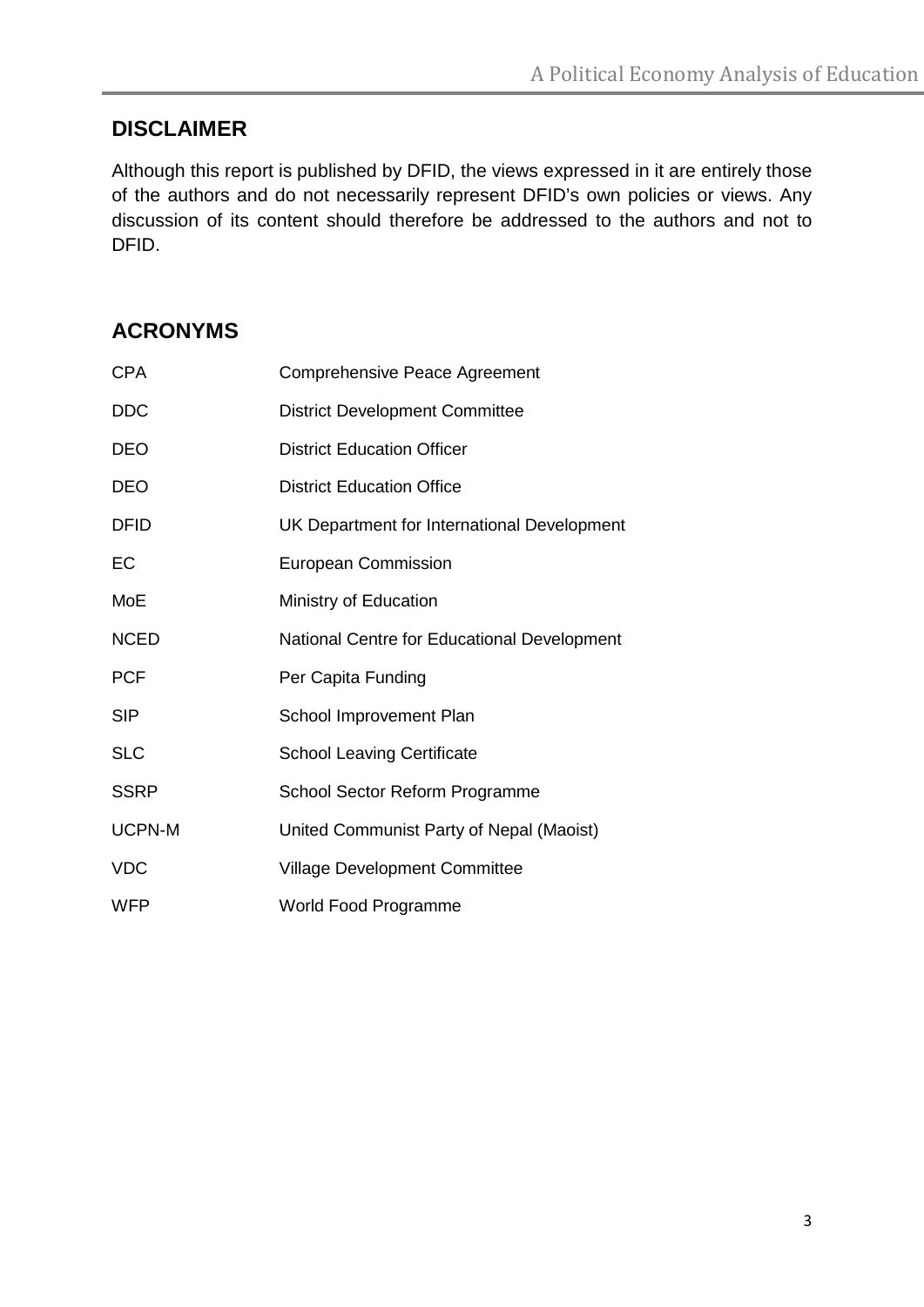# **ACKNOWLEDGMENTS**

The authors of this report are Tejendra Pherali, Senior Lecturer in Education Studies at Liverpool John Moores University, UK, Alan Smith, Professor of Education and UNESCO Chair at the University of Ulster, Northern Ireland and Tony Vaux, Director of Humanitarian Initiatives based in Oxford and former co-ordinator of humanitarian aid for OXFAM.

We would like to express our appreciation to Louise Banham, Permanent Delegation to the European Union in Nepal for commissioning the study and for her full support, including participation in stakeholder consultations and fieldwork. We are also grateful to the UK Department for International Development (DFID) and European Union (EU) for funding international consultants and to UNICEF for funding national consultants. In the Far-West and Mid-West we gratefully acknowledge provision of transport by the World Food Programme (WFP), facilitated by Pramila Ghimire in Kathmandu, and in the West and Eastern Terai, we acknowledge support from Rural Reconstruction Nepal (RNN). We would also like to acknowledge the local consultants Yogendra Bijukchhen, Shradha Rayamajhi and Biswo Ulak for their support during the field work. We are especially grateful to all those we met during the course of the study who gave generously of their time to provide us with insight into the issues and dynamics currently influencing the development of the education system in Nepal.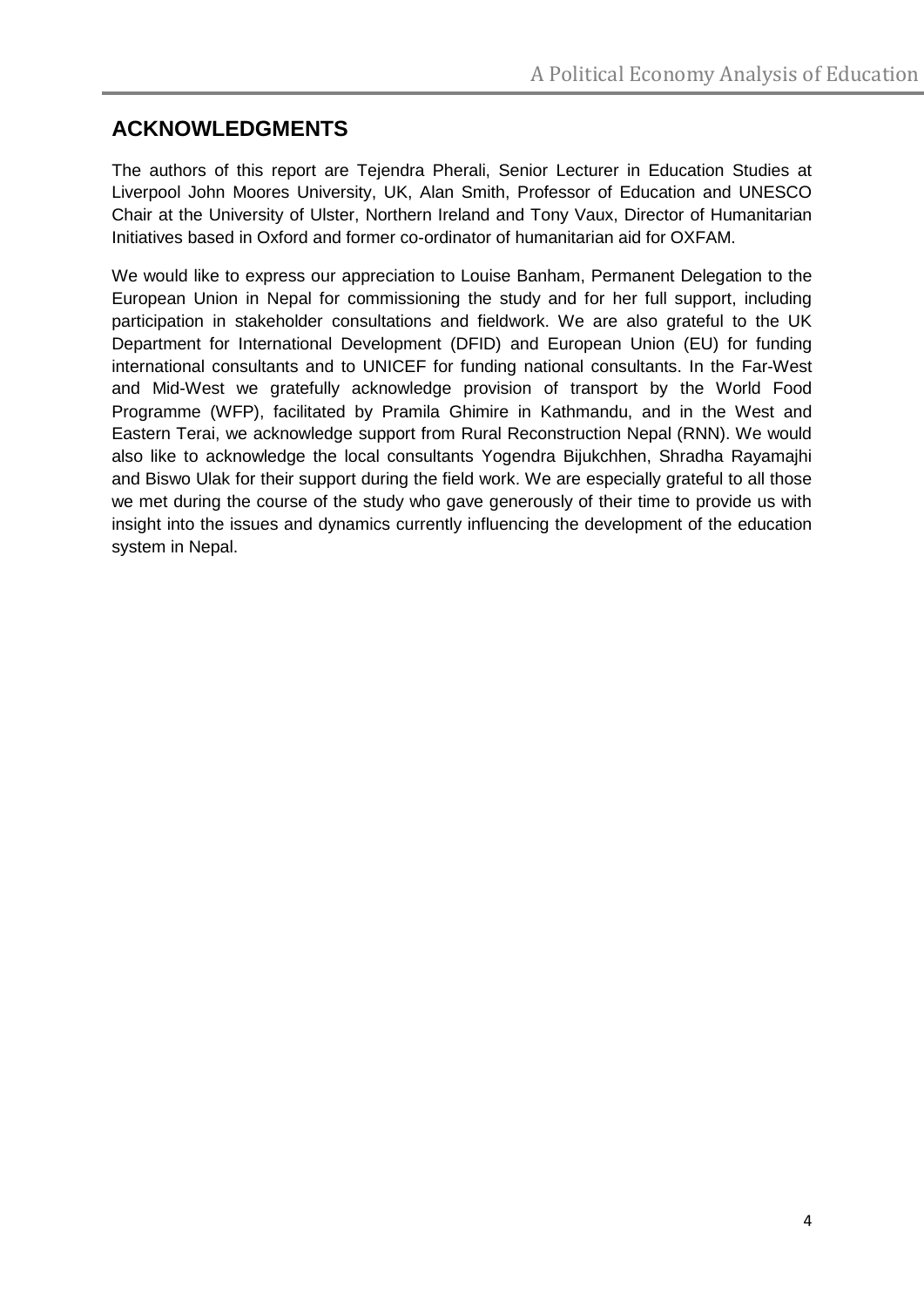# **EXECUTIVE SUMMARY**

- 1. This report provides a political economy analysis of the education sector in Nepal. Political Economy Analysis (PEA) is '*concerned with the interaction of political and economic processes in society: the distribution of power and wealth between different groups and individuals, and the processes that create, sustain and transform these relationships over time.'*[1](#page-4-0) The purpose of this particular study was to understand how political and economic factors affect the implementation of the School Sector Reform Plan (SSRP) 2009-15.
- 2. The study was commissioned by the Delegation of the European Union to Nepal. The international consultants were funded by DFID and the EC and the findings will also inform a larger EC PEA study of education in a number of countries. Funding for the national consultants was provided by UNICEF and transport during field studies was provided by the World Food Programme (WFP) and Rural Reconstruction Nepal (RNN).
- 3. Nepal has experienced a number of significant political changes since the signing of a Comprehensive Peace Agreement (CPA) in 2006 which brought to an end the decadelong 'People's War'. The ending of the monarchy led to multi-party elections in 2008 and has seen the United Communist Party of Nepal (Maoist) (UCPN-M) elected as the largest political party in a new Constituent Assembly tasked with drafting a new Constitution. This process has been delayed by serious problems notably federalism and the future of the Maoist People's Liberation Army (PLA). Interim governments have remained weak and divided, with the result that progress on implementation of the CPA has been slow.
- 4. Education policy has been developed within this uncertain and changing political context. The SSRP was developed by the Ministry of Education (MoE) as a long-term plan to improve the quality of basic and secondary education. It builds on previous programmes such as Education For All (EFA), the Secondary Education Support Program (SESP), and Teacher Education Project (TEP). The cost of the SSRP over the first five years was estimated to be \$2.6 billion. The Government of Nepal has committed over \$2 billion and development partners have pledged \$0.5 billion. However, the status of the SSRP remains unclear as it has not been enacted into law.
- 5. The SSRP has a number of elements, including reforms to the structure of schooling and movement towards decentralised management of schools, changes to the training, recruitment and professional development of teachers, and a range of measures to increase equitable access and participation. Although the Ministry of Education is seeking to push forward with the SSRP the necessary amendment to the Education Act has not yet been approved by the government and so its status remains unclear. In addition the education sector suffers from structural problems which inhibit the development and implementation of new policies. A reason for this PEA study is that, *'There is increasing recognition that blockages for effective reform at the sector level (including for delivery, planning and procurement) can be political and that technical*

<span id="page-4-0"></span> <sup>1</sup> See [www.oecd.org/dac/governance/politicaleconomy](http://www.oecd.org/dac/governance/politicaleconomy)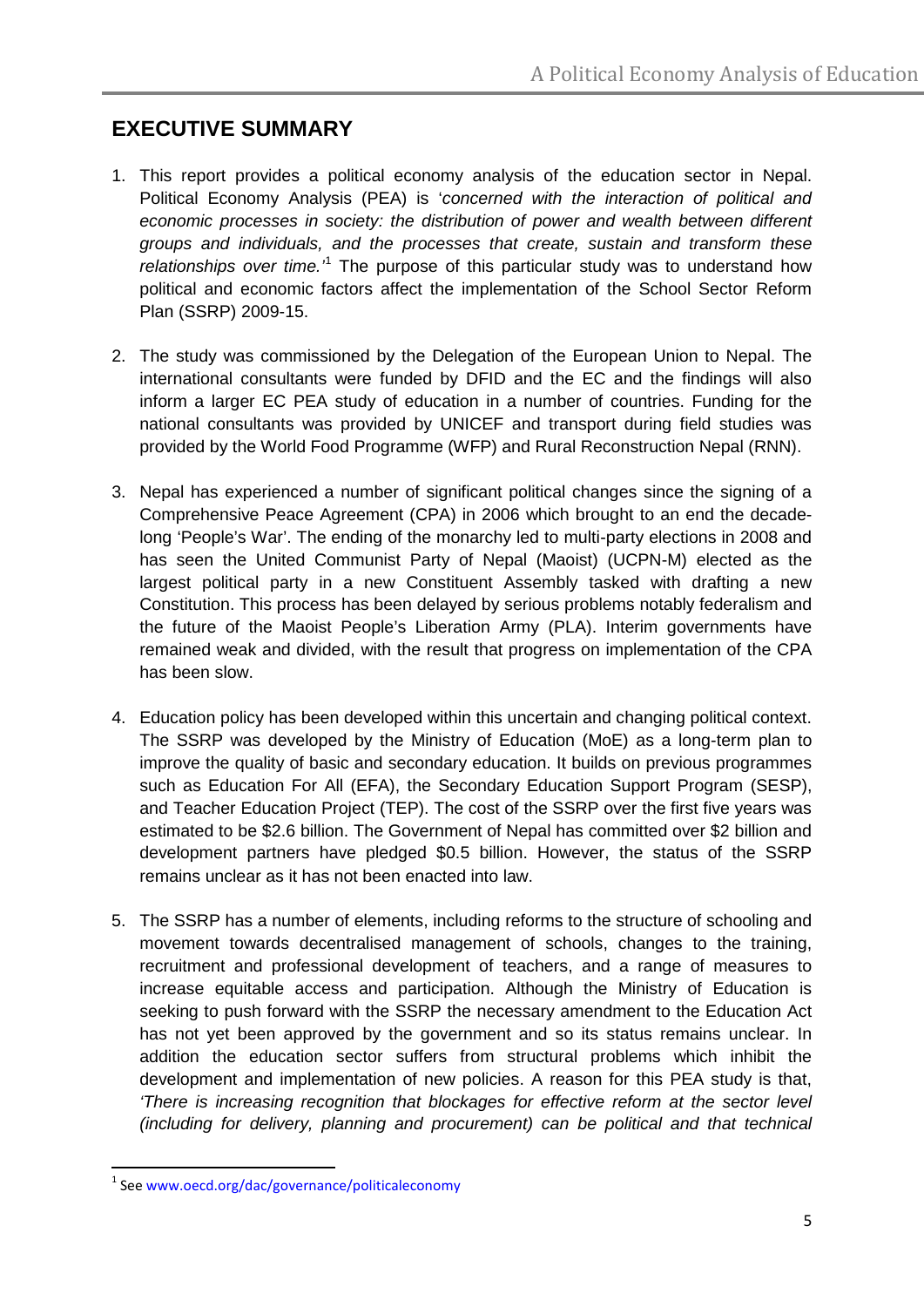*solutions alone may not be enough.'* (Joint Donor Workshop DFID, EC, UNDP, World Bank, 2009). 'Political' here means not only top-level political contention but also the interests of actors at different levels, including teachers.

- 6. The literature suggests that PEA can be conducted at three levels (macro-level country analysis, sector-level analysis and problem-driven analysis) but these need to be brought together and related to each other. This study accordingly seeks to integrate three levels of analysis. The macro-level analysis uses the DFID Strategic Conflict Analysis methodology to identify the dominant political economy drivers in Nepal. The education sector analysis identifies structural issues, institutions and actors operating within the sector from a political economy perspective and how these influence policy implementation. The third level is problem-based analysis<sup>[2](#page-5-0)</sup> based on intensive engagement with a range of stakeholders to identify obstacles to progress in the sector generally and in the SSRP.
- 7. There are a range of methodological challenges associated with this approach, not least the sensitive and often hidden nature of the information being sought. The approach is dependent on a highly developed understanding of political context and the interpretation of perceptions and motivations of various agencies and actors. The main method for achieving a balanced view has been through triangulation of information among many different stakeholders (and within the study team) and focusing on interests that might cause biases in the information being given.
- 8. The initial plan was to focus on three specific areas of SSRP policy. These were governance (political influence, decentralisation, school management committees); identify factors (gender, language, inclusion of indigenous groups); and teachers (training, recruitment, employment and professional development). Whilst these were indeed important issues from a political economy perspective, it soon became clear that the use of more open-ended questions about perceptions of educational changes had a number of advantages. In particular, it meant that respondents were able to identify the issues they considered most relevant. With a focus on fundamental issues and interests, the study was drawn towards a wider assessment of the education sector rather than a narrow focus on the SSRP.
- 9. The study was completed in three phases (January-March 2011) followed by a period of consultation and feedback. Phase 1 was a desk-based study of the political economy of Nepal (macro-analysis) and a preliminary description of the education sector (sector analysis). Phase 2 was a process of corroboration and deepening the analysis with stakeholders in Kathmandu and focusing the questions for field research. Phase 3 involved field work in each of the five development regions of Nepal (Central, Eastern, West, Mid-West and Far-West). The initial draft was shared with officials from the Ministry of Education and their feedback has helped to provide a more rounded report.
- 10. Field visits were made to 27 schools (21 government and 6 private) across 10 Districts: *Kathmandu* and *Dhanusha* (in the eastern Terai), *Sankhuwasabha* (in the eastern hills),

<span id="page-5-0"></span> <sup>2</sup> World Bank (2009) *Problem-driven Governance and Political Economy Analysis*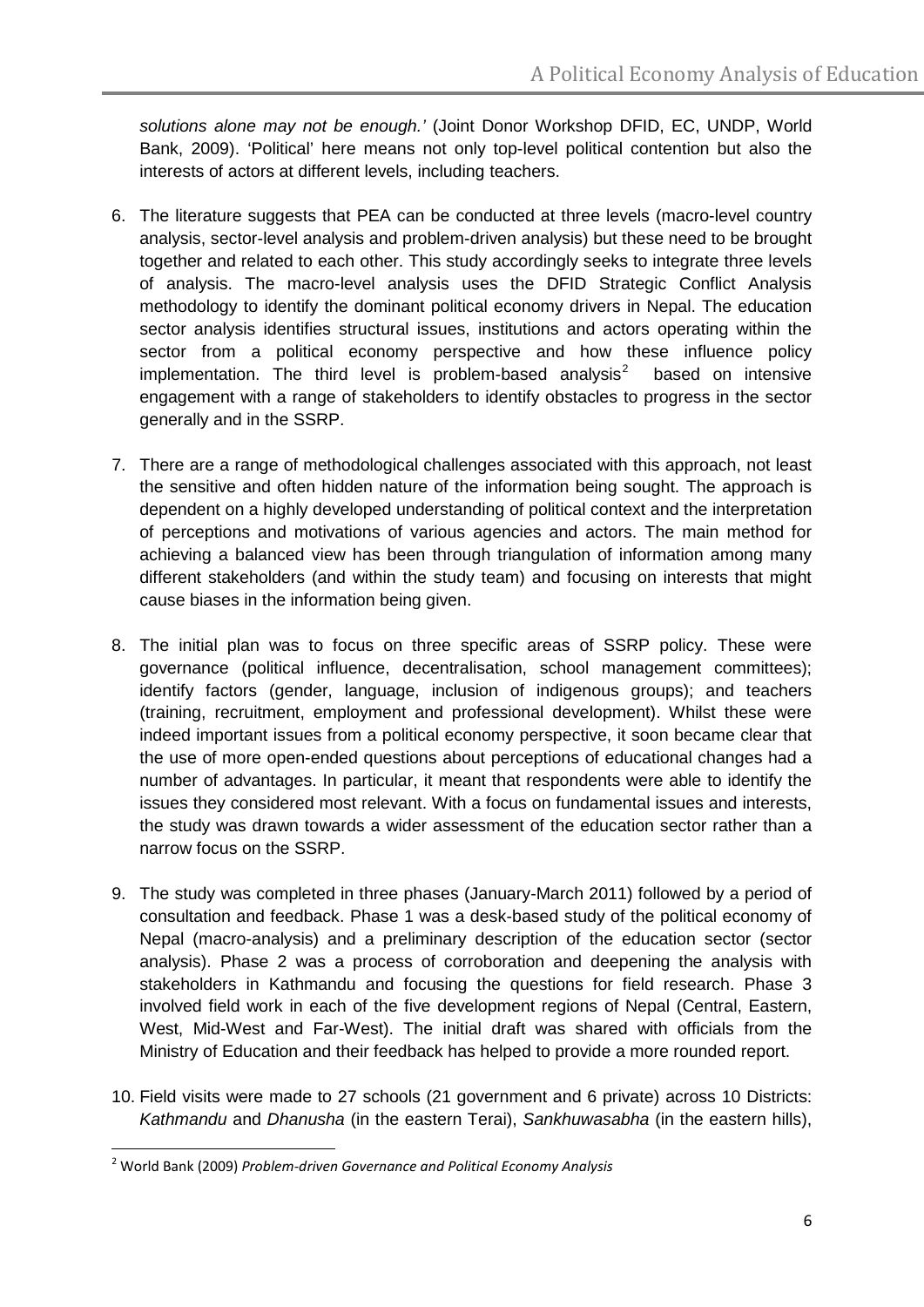*Kapilvastu* and *Rupandehi (in the western region), Banke* and *Rolpa* (in the mid-western region where the armed conflict originated), *Dadheldura* and *Kailali Districts* (in the far west, the most remote and impoverished region). Altogether the study involved consultations with approximately 50 people during meetings in Kathmandu and 225 stakeholders during the field visits.

#### **SUMMARY OF RECENT POLITICAL HISTORY**

11. The Maoist political group withdrew from democratic politics in 1996 and launched a 'People's War' starting from remote rural areas and drawing on the grievance of very poor and excluded people, including a high proportion of women. By 2006 the situation had reached a stalemate in which the Maoists largely controlled the rural areas and the government held the towns. The Comprehensive Peace Agreement led to a new interim Constitution and election of a Constituent Assembly tasked with drawing up a permanent Constitution. The Maoists emerged as the strongest political force but without an overall majority. The monarchy had become unpopular following a 'royal massacre' in 2001 and was abolished but the three main political parties have not been able to provide stable government. Instead, short-term rent-seeking and patronage politics have increased.

#### **MAIN FINDINGS**

- 12. **The macro analysis** highlights the importance of political patronage as the main political economy factor influencing the development of education in Nepal. This is particularly pervasive in Nepal because of a continuing history of centralisation of power. Efforts to promote the 'forms' of governance are often outweighed by hidden political pressures ('informal governance') and efforts to promote decentralisation are thwarted by centralising tendencies. There has been some improvement in relation to direct social exclusion but patronage systems (or 'informal governance') create less visible barriers to social mobility, leading to frustration and inefficiency.
- 13. Geopolitical factors relating to the rivalry of India and China make it unlikely that there will be any significant change from the current situation of weak government. India, in particular, often switches its support between political actors in order to ensure that no strong government emerges to challenge its hegemony. The political parties remain focused on internal competition and have done little to develop policies on issues such as education. This has not weakened the control of central institutions but has led to a kind of national paralysis. At local and District levels, elections have not taken place since the last elected bodies expired in 2002. Functions are performed solely by government officials who often come under the influence and control of the political parties. But local voices and opinions are excluded because the parties operate on the basis of their centrally-controlled national strategies, ignoring the needs of local people.
- 14. **Education Overview.** From almost no education system in the 1950s, Nepal has developed an extensive network of schools now reaching practically all areas (approximately 33,000 primary schools with nearly 5m students and nearly 8,000 secondary schools with nearly 1.2m students in 2010). Many of these schools are very small and in very remote locations, making the issue of teacher deployment difficult and sensitive. Unfortunately, government control over teachers is minimal. The affiliation of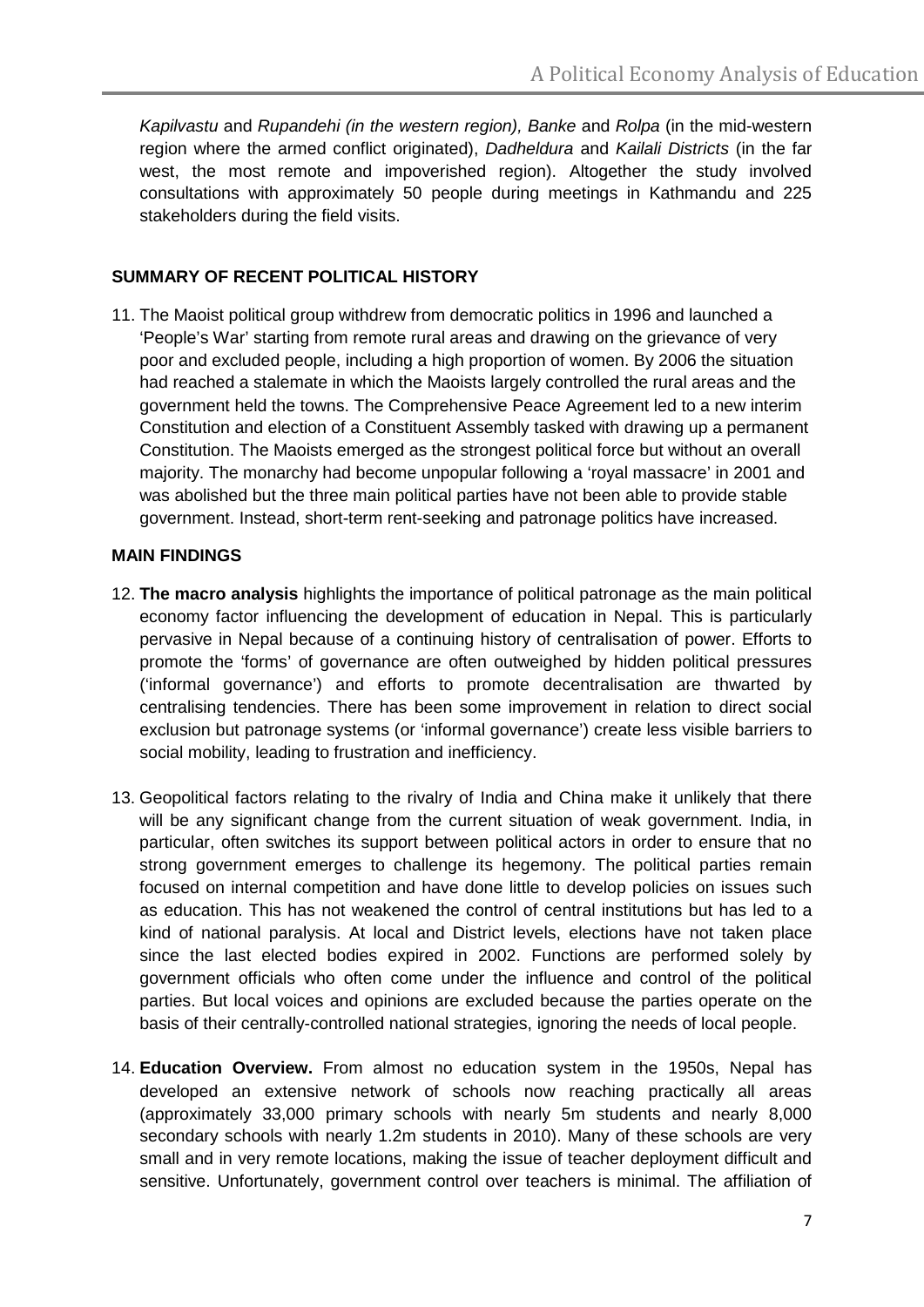teachers to political unions protects them from control by schools and the Ministry. This results in lack of discipline. Irregular attendance, absenteeism and unwillingness to cover for other teachers often cause students to miss their studies. Attempts by Head Teachers to control teachers are likely to be treated as political.

- 15. Political links with teachers open the way for direct political interference and competition in schools. The local appointment of teachers is a particularly sensitive issue with each party seeking to put forward its own candidates. Since the Comprehensive Peace Agreement (CPA), School Management Committees have become highly politicised, especially in the *Terai* (plains), and political parties have mobilised support for elections to these bodies around their own narrow interests rather than education policies and objectives. As a result, government schools are much less efficient than private schools and there is a danger of a deepening social divide between private and public educated children.
- 16. **Positive Achievements.** Despite these problems enrolment rates for government schools have increased dramatically (from 81% in 2000 to 93.7% in 2010). In particular, the rate of girls' enrolment is now equal with that of boys and Nepal is now reasonably close to achieving MDGs in relation to formal education. This is remarkable in a society with sharply-divided gender roles. To an extent this success is tempered by an increasing number of boys going to private schools, indicating that parents prefer to 'invest' in boys rather than girls. Secondly the retention and final exam success rates for girls are much less impressive, indicating that girls are often withdrawing from school early, especially in the *terai* (plains). A further major achievement is that social discrimination on caste lines has considerably decreased. These successes reflect efforts and changes within the education sector but are also attributable, in part at least, to pressures from the Maoist movement (which enlisted large numbers of girls/women and cadres from socially excluded groups (notably *dalits*).
- 17. **Teachers and Teaching.** The current rigidity in deployment of permanent teachers is the key weakness of the government school system and the situation is protected by unions and political parties. Teachers who are centrally employed enjoy security of employment and pension rights that create a sense of impunity for their actions in terms of accountability to local populations. This is reflected in high levels of teacher absenteeism, poor timekeeping and the common practice of teachers having second jobs. Many of the older permanent teachers are now ineffective and demoralised. Although they may appear to enjoy an easy protected life, politicisation causes deep division within schools and teachers may feel that they have lost respect from students and communities. Schools face a particularly serious shortage of teachers of Science, Maths and English and these are the subjects that students are most likely to fail in the School Leaving Certificate (SLC) examination. Although Head Teachers are limited in their ability to manage teachers by unionisation, there are examples of outstanding Head Teachers who exert control through their own charisma and hard work. Some of the best government schools offer a very high standard of education, and not simply exam success. In short, it is not the formal system that undermines education but the informal pressures arising ultimately from patronage and politicisation.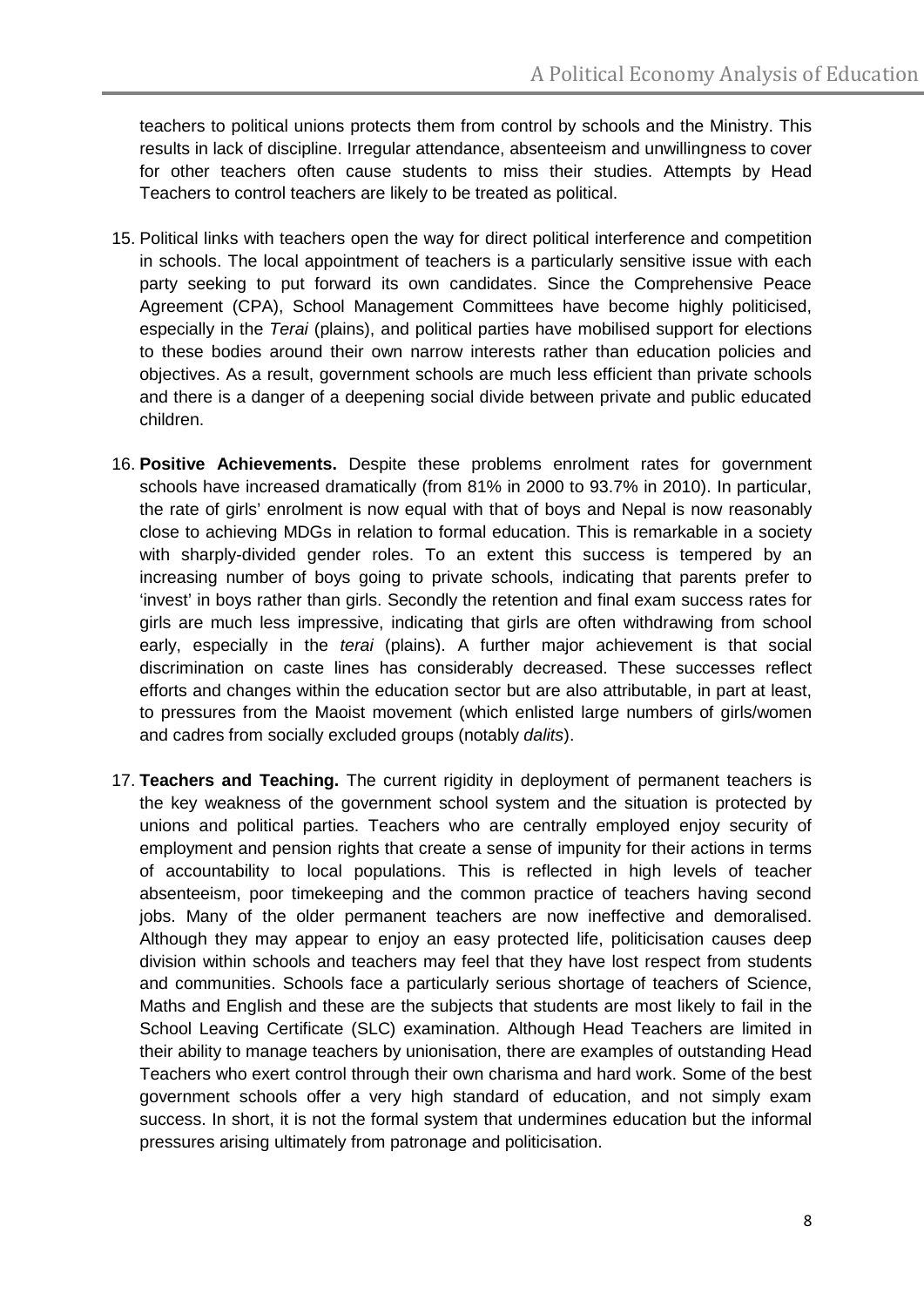- 18. **Education Standards and Examinations.** Development Partners in Nepal make a significant financial contribution through the Education Sector-Wide Approach (SWAp). They use a number of measures as key indicators of progress, notably enrolment of girls, as noted above. However, all such statistics are prone to manipulation around the interests of elements within the education system. In particular, SMC Chairpersons and Head Teachers have an interest in maintaining high numbers of students (at least in the records) in order to increase the Per Capita Funding. Examination success is also a key factor. In the case of Nepal this focuses on the SLC exam taken at the end of Grade 10. For at least a decade, cheating has been a feature of this exam and it now appears that this is taking place on a systemic basis, at least in some areas, encouraged by teachers and officials who feel pressurised to improve the SLC success rate. $3$  This may be partly a result of pressures from DPs expressing concern about low pass rates. In 2005 and 2006 only about a third of government school students passed the exam. Subsequently the pass rate rose dramatically to around two thirds and then in the current year fell back to less than half. Throughout this period DPs have continued to ask why returns on education investment in the government sector are so much lower than in the private sector.
- 19. One way in which officials can adjust exam success rates is by allowing discretion in the case of near-passes. Processes of 'liberal progression' have been gradually extended allowing examiners to add more and more 'grace marks' to allow students to reach the level required for a pass. Another is to offer the opportunity to re-sit examinations for subjects that had been failed in the first round of exams. Both these methods have been used increasingly. In the case of exam re-takes the success rates are implausibly high, suggesting that distortions are particularly extreme in this practice and may involve a combination of cheating, mark upgrades and outright re-writing of the figures.
- 20. A problem with institutionalised cheating is that it removes the incentives for effective learning both from teachers and students. There is a danger that the education system, while putting forward a vision of progress based on merit, actually promotes very negative stereotypes: a government job does not entail the need to work; working hard at studies brings less success than bribery etc. Ultimately the politicisation of the education system perpetuates itself by adjusting each new generation to the same system and reinforcing the power of 'informal governance' in society.
- **21. Decentralisation.** The implications for education of a new federalist Constitution remain unclear because the details of the arrangement remain highly contentious. One possibility is that the federal states would be based on ethnic and linguistic divisions, which may have profound implications for the role of languages in education. There is also uncertainty about what federalism would mean for political control of education, the governance of schools and authority over decision-making such as employment of teachers, content of the school curriculum and quality control of examinations and assessment. All these issues have profound political ramifications and may be hotly contested for a long time to come. This indicates that fundamental problems such as teacher deployment will not be addressed.

<span id="page-8-0"></span> <sup>3</sup> Mathma and Bista (2006) *Study on Student Performance in SLC,* Ministry of Education and Sports –Education Sector Advisory Team, Kathmandu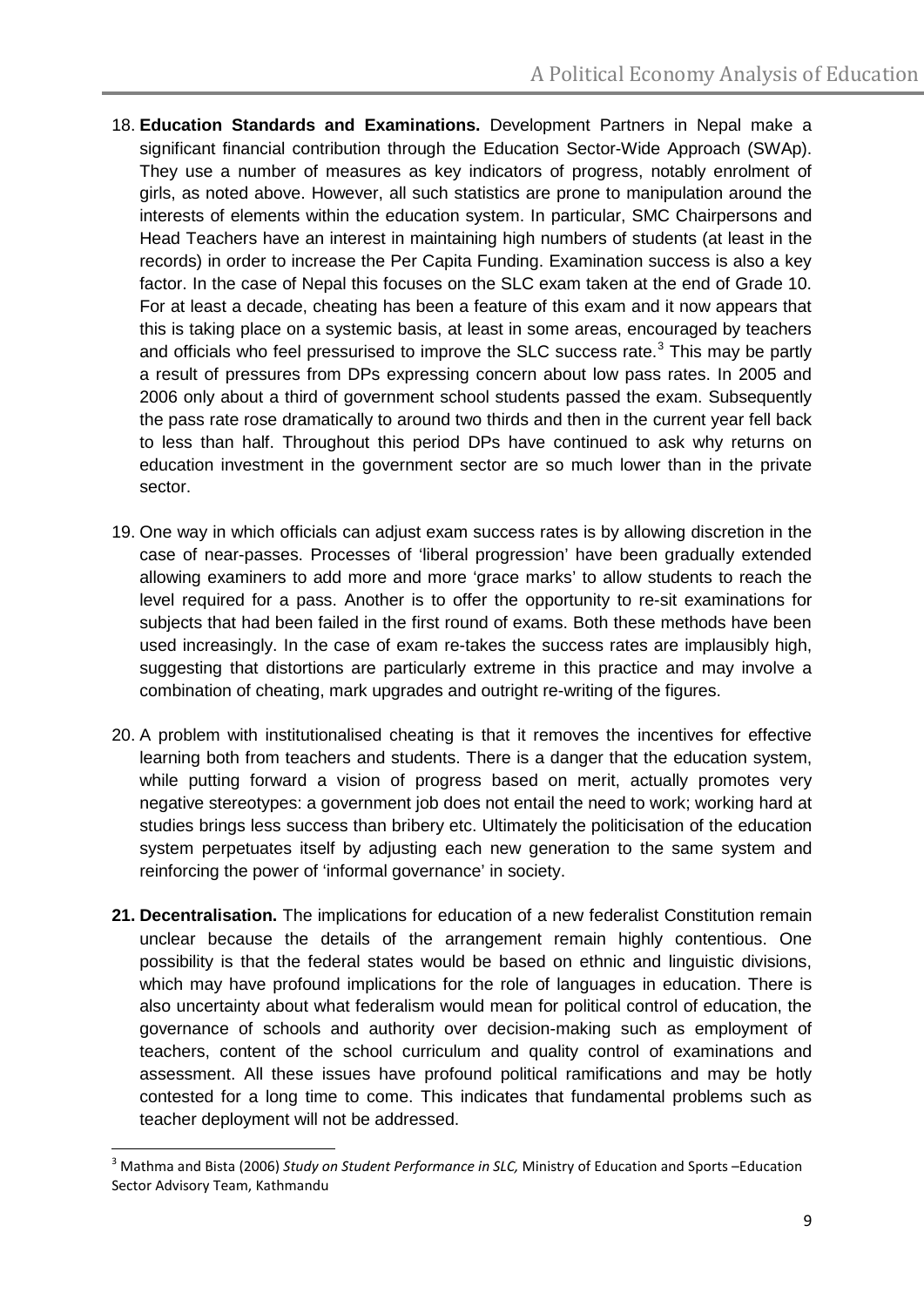- 22. **The Role of District Education Officers (DEOs).** The influence of political parties on education issues means that DEOs are in a difficult position. The fieldwork suggests that their time is preoccupied with responding to complaints, rather than taking a lead in implementation of education policy in the local district. Without an amendment to the Education Act, DEOs are reluctant to put much effort into implementation of the SSRP. DEOs have to sanction school finances and act as a central point in disbursement of government funds. Schools have an incentive to inflate the number of students in order to increase their grant-in-aid (Per Capita Funding). The monitoring and accountability functions of DEOs can become difficult or even dangerous. Because all such issues are politicised, DEOs may be under pressure to sanction malpractices rather than run into direct opposition to political parties that have strong links to the centre and perhaps to the Ministry. Similarly, political pressures make it difficult for DEOs to bring about quality improvements in schools. Teachers can refuse to take notice of DEOs, Supervisors and Resource Persons because of their political 'protection' through the unions.
- 23. **Private Schools.** Remittances from migration (mainly to the Gulf States, Malaysia and India) are fuelling a trend towards private education based mainly on English medium. English-medium is viewed both as a status issue and as a route to more lucrative forms of employment (e.g. in aid agencies) or study abroad. The success of private schools derives primarily from stronger control of teachers by the school management. Political unions are usually kept out of the school. The qualifications and training of teachers and the quality of infrastructure may often be lower in private schools than in government schools but the pass rate in the crucial SLC exam is nearly twice as high (approximately 90%). Both types of school use rote-learning methods but in private schools the teachers have much stronger incentives for exam success – otherwise they are likely to lose their job. Government school teachers have no such incentive because their jobs are secure and protected by the unions. Parents are more likely to engage with private schools than government schools but usually in relation to their own children rather than in general management. They treat education as an economic investment and may pursue different strategies in relation to different children. It is widely argued that because education officials and teachers generally send their children to private schools they have less commitment to the public system.
- 24. **School Management Committees (SMCs).** Although SMCs are supposed to be bodies elected from among parents and including representation of women and Dalits, our fieldwork indicates that the SMC is commonly dominated by the Chairperson, especially in the *terai*. This is not only because the Chairperson may prefer to act alone but also because historically public education has been viewed as a 'gift' from the state and parents often feel reluctant to question what they are given for nothing. In the schools that are managed by the communities, the SMC Chairperson in effect controls the school assets in collaboration with the Head Teacher although he (we found no case of 'she') may require sanction from the DEO on some issues. In particular, the SMC Chairperson plays an influential role in the appointment of locally-recruited teachers and with the rapid expansion of schools this has become a common practice. In the *terai* (plains) this has become one of the main reasons for seeking election as SMC Chair and leads to bitter and sometimes violent struggles. In more remote and less politicised hilly areas, social status may be a greater factor encouraging people to take up the onerous task of SMC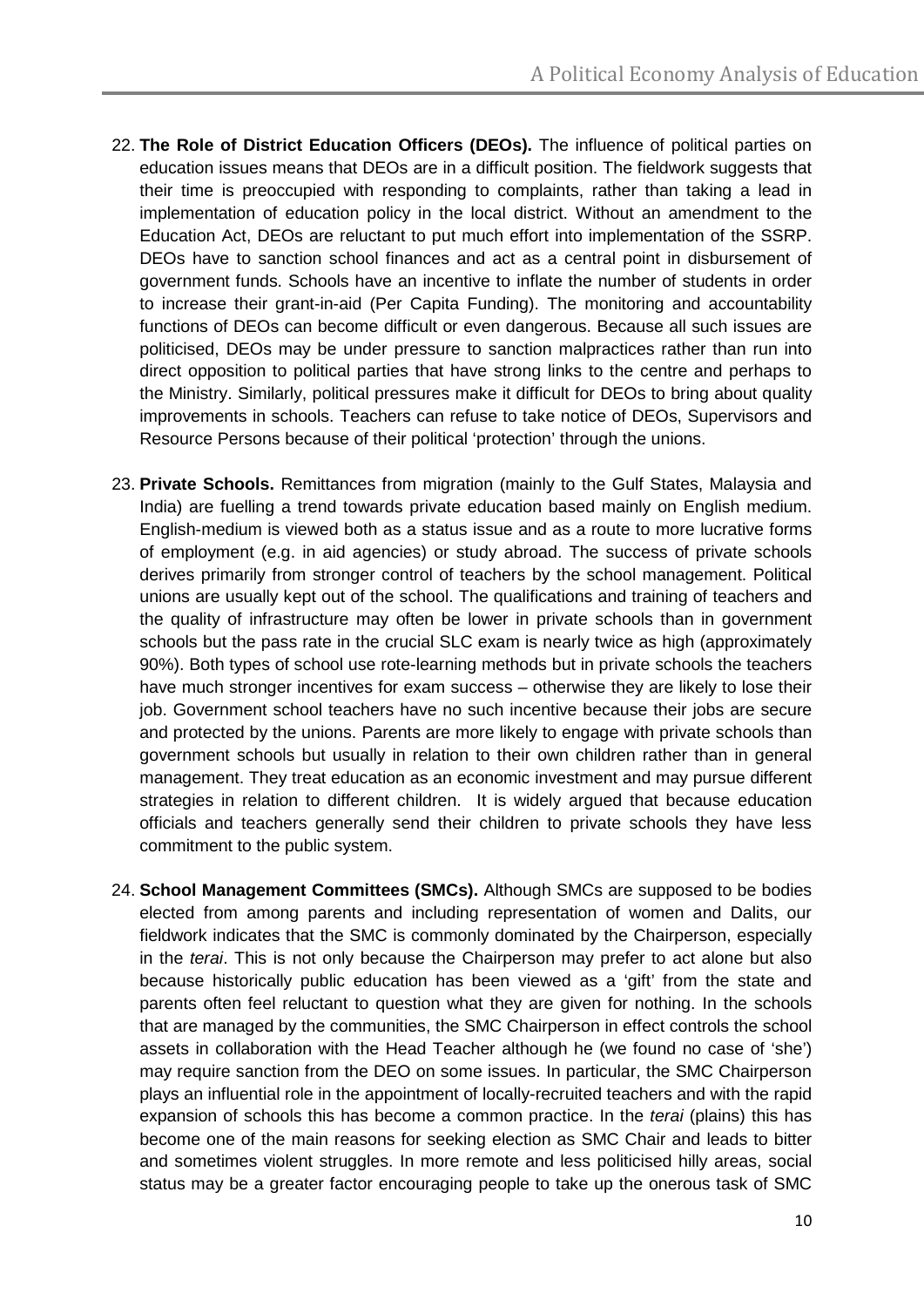Chair and there are some cases of genuine philanthropists concerned to improve children's education.

- 25. Increased public demand for education together with the SSRP plan to extend basic (compulsory) education by three years to Grade 8 have made SMC Chair posts more and more powerful. In addition, there is increasing demand for Higher Secondary schools (Grades 11&12). All this adds to opportunities for teacher recruitment and infrastructure development. In many cases funds are provided by village and district level councils. Since these bodies are not democratic but run by officials, there is little transparency and accountability in relation to their decisions and this opens the way for the distortions of 'informal governance'.
- 26. **The Role of Education in Identity Development**. The demise of the monarchy has opened the way for greater recognition of diversity in religion and culture. The notion that Nepal's diverse peoples had happily submitted to the 'Hindu Kingdom' could now be challenged and a discourse relating to historical and cultural suppression began to emerge. School textbooks have been revised to remove the worst stereotypes relating to history, religion and culture and respect for diversity is now included in the syllabus under the heading of Peace Education.
- 27. Some leaders of indigenous ethnic groups favour the development of education in the 'mother tongue' while others fear that it would isolate them from wider society. The debate has been given impetus by the commitment to federalism by the political parties and in the current Constitution. There is a possibility that federal states could be based on language groups other than Nepali and that those languages could be adopted as the language of instruction in schools. There is a danger that objective analysis and debate around the issue of 'mother tongue' may be overtaken by political arguments and by short-term concessions that could have serious consequences for the education system.
- 28. **Gender Issues.** As noted above, the enrolment of girls in public education has significantly improved but drop-out rates remain high. There is a risk that the DP focus on MDGs, coupled with scholarships and other incentives from aid agencies,<sup>[4](#page-10-0)</sup> may be causing a distortion in the system. It is reported that girls sometimes enrol for several different schools in order to collect the scholarships. This may undermine the value of education. The importance of women as role models in schools has received much less attention from DPs. Although the proportion of women teachers now approaches a third, they are invariably placed in lower classes of Primary schools and are very rare in higher classes. Female Head Teachers are an extreme rarity even though studies indicate that girls do better under women teachers.

<span id="page-10-0"></span> $<sup>4</sup>$  Notably, WFP provides cooking oil for girls enrolling. To a lesser extent the same problems also apply in case</sup> of incentives for *dalits* and other disadvantaged groups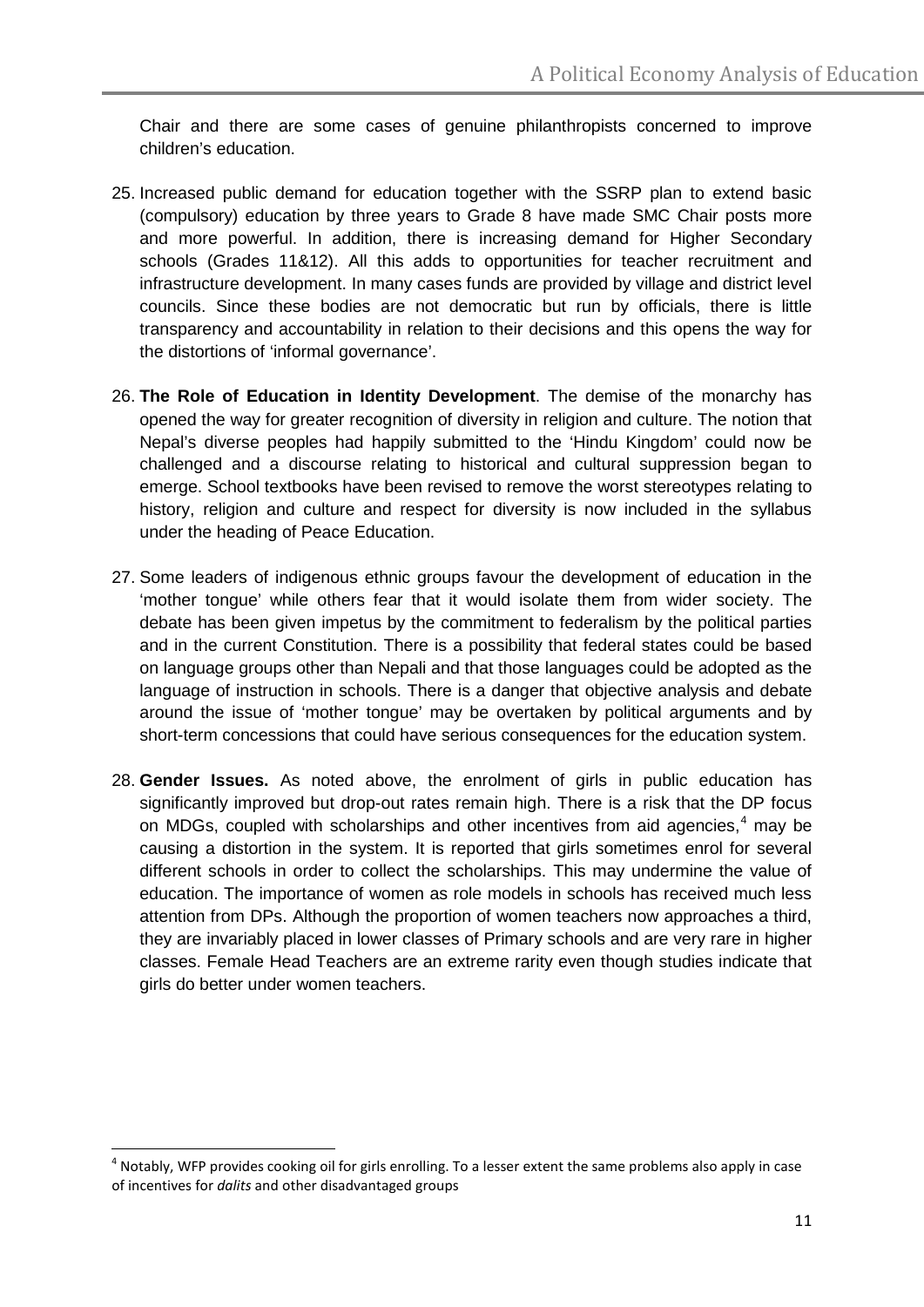#### RECOMMENDATIONS FOR DEVELOPMENT PARTNERS

- 29. **The General Role of Development Partners.** In a context in which 'informal governance' often drives out 'formal governance' it is important not only for DPs to support and encourage formal educational governance (as laid down in the regulations) but also to root out and challenge distortions that arise from personal and political interests. Although this requires considerable tact and diplomacy and may sometimes appear confrontational, such an approach may be welcomed by officials who are caught in the grip of a politicised patronage system.
- 30. As a fundamental prerequisite of such an approach DPs must equip themselves with reliable and independent sources of information. Unfortunately the official sources are unreliable because they become distorted by the effects of incentives. In particular there is a tendency to inflate figures for students attending school in order to increase funds for scholarships and the Per Capita Funding. Until 2006 the DPs operated an independent monitoring system that provided a cross-check on official data and this helped DPs to identify real problems in the system. But in 2007 the DPs discontinued this activity, apparently on the basis that there was no significant difference in the figures for that year. There had been considerable differences in the previous years and this decision seems to have been taken hastily. Political Economy Analysis indicates that official data is bound to be affected by hidden factors and therefore it is absolutely essential to have an independent check.
- 31. Secondly, DPs should not allow themselves to be boxed into a corner by the dominance of the Paris Declaration principle of alignment with government, nor by their formal position of support to government within the Education SWAp. Nepal should still be regarded essentially as a 'fragile state' especially in terms of political turbulence, governance and the possibility of renewed violence and conflict. This should remain the mode of assistance at least until a new Constitution and directly elected government are installed. By implication, DPs should be ready to use a mixture of instruments, both state and non-state, to implement their programmes. In the absence of full democratic government at all levels there is still a considerable need for independent monitoring and support through capacity building. In the case of education, NGOs may still be needed to help develop parental involvement, to help SMCs to manage themselves and to intervene in disputes that may damage the education process. Above all, NGOs still need to play a role in ensuring that SMCs and Head Teachers are accountable to local people by, at a minimum, conducting 'social audit' processes.
- 32. Thirdly, this PEA study shows the dangers of too much focus on specific targets at the expense of other aspects of the system. DP focus on enrolment rates, especially for girls, has drawn attention away from reasons why girls may drop out. The use of incentives such as scholarships and free food may produce changes in key statistics but may not bring about fundamental and sustainable change.
- 33. Fourthly, DPs could do more to encourage debate among the political parties and challenge them to come up with policies to reduce the politicisation of schools. DPs should recognise that assistance through a SWAp mechanism entails a risk of handing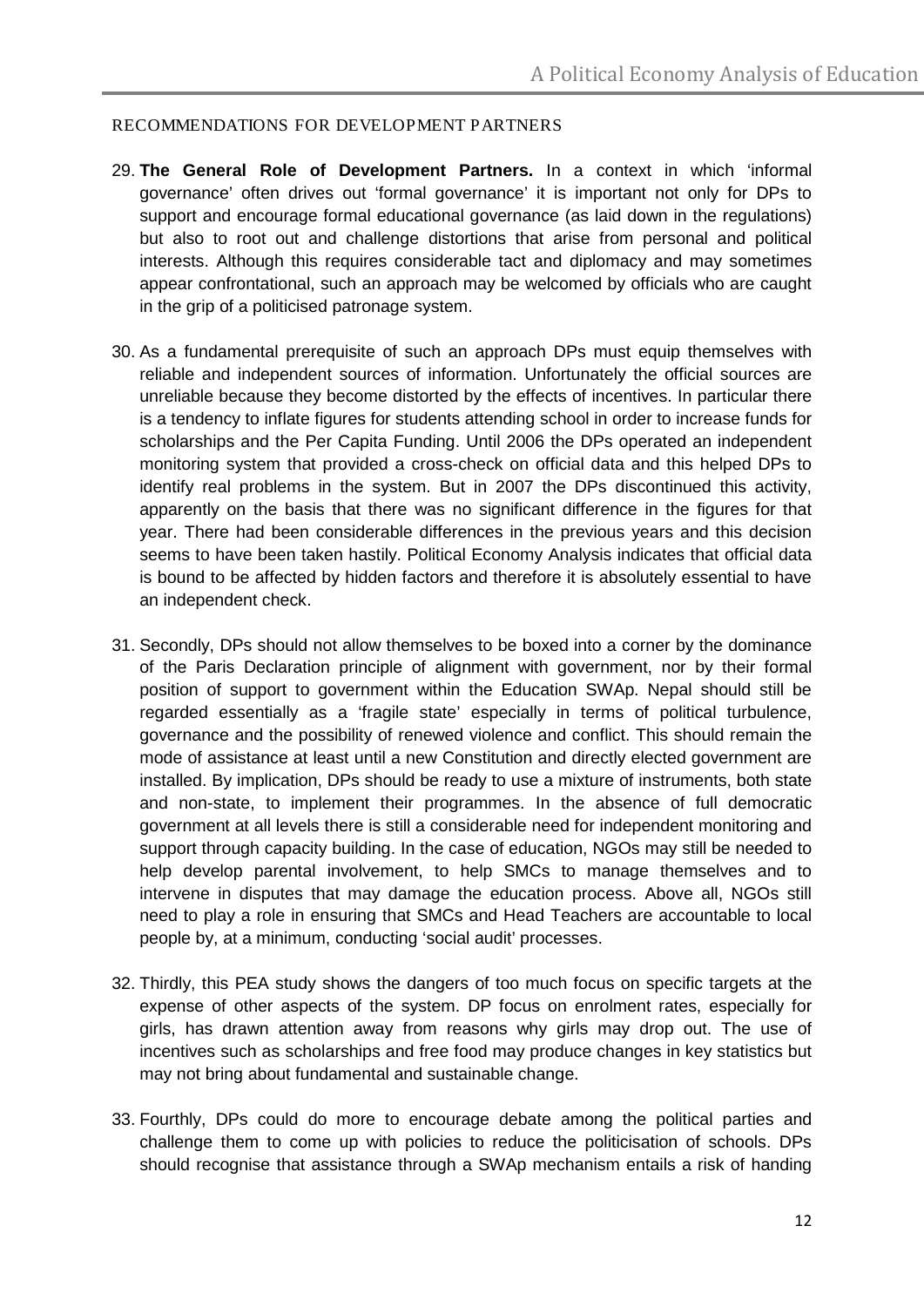over patronage opportunities to the political entities in charge of education. This reached an extreme in the case of appointment of temporary teachers and DPs took effective action to limit abuses. Other negative practices that deserve direct and sustained DP attention are:

- Imbalances in class sizes because of problems relating to deployment of teachers;
- Systemic cheating in exams;
- Reinstatement of local elections at village and district levels.

Although DPs may like to argue that some of these issues are out of their control (or even of the Ministry of Education), the SWAp mechanism makes DPs responsible for the education system as a whole, not just specific technical aspects.

- 34. Fifthly, DPs should insist that local elections should be held as the most realistic first step towards improvement of school management. Currently all the local political pressures centre on the school. If elected local governments resume functioning political debates will, to an extent at least, go back to their proper arena. This will also provide a proper mechanism for local oversight of schools and control of SMCs. Elected local government bodies are a prerequisite for decentralisation of education.
- 35. **Specific Issues in relation to the SSRP.** Even though the SSRP lacks legal impetus, DPs can build on its positive agenda especially in relation to the following issues:
	- **Monitoring of private schools.** The SSRP makes little reference to private schools but the social divide between public and private education is a matter of considerable importance and deserves to be more closely followed both by government and DPs;
	- **Payments in government schools.** Government schools are increasingly engaged in fundraising activity both from local councils and from parents and local communities. Under the Constitution, basic education is to be provided free but this is not entirely realistic and could deter parents from involvement with the schools. Making a contribution encourages participation and helps to develop a sense of 'rights'. While DPs may be constrained by global commitments, they should avoid a strong push for 'free public education'. This would acknowledge that until fundamental faults of the system (notably teacher deployment) are addressed, communities will have to adjust and manage as best they can;
	- **Teacher performance.** There is a substantial body of research that highlights the central role of school leadership and teacher effectiveness as the main factors contributing to improvements in the quality of education.<sup>[5](#page-12-0)</sup> It appears that despite a high level of training and further regular training inputs, teachers rarely put the results into practice in the schoolroom;
	- **The Role of examinations**. It still appears that the examination system gives a premium to rote-learning and to that extent favours the private school approach. This undermines government schools and also reduces the quality of education in private

<span id="page-12-0"></span> <sup>5</sup> For an overview see Harris, A. and Muijs, D. (2011) *Teacher Leadership: A Review of Research* accessed at www.**teachers**[.org.uk/files/word/t-leadership-review.doc](http://www.teachers.org.uk/files/word/t-leadership-review.doc)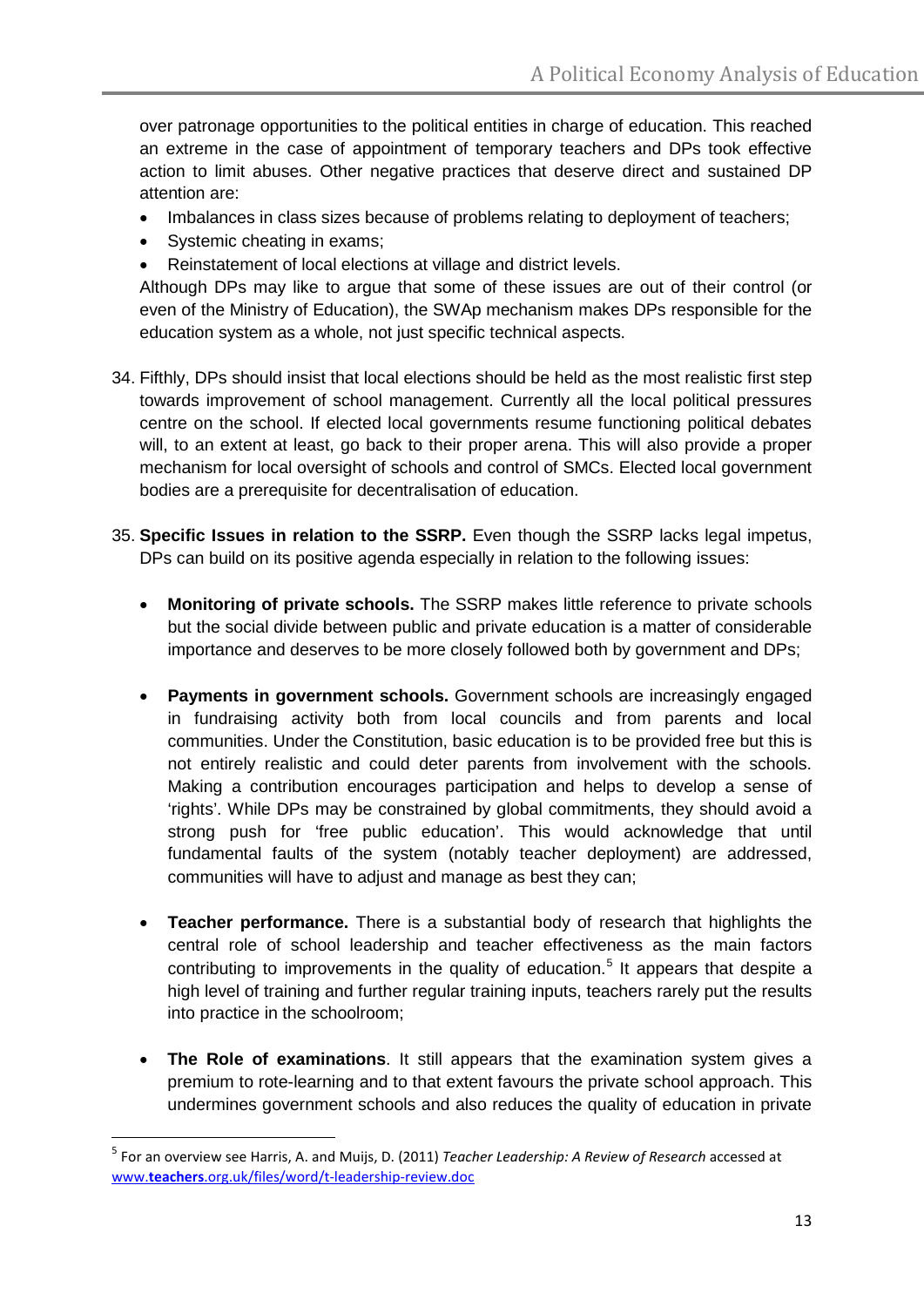schools. The incentives derived from the current examination system deserve further reappraisal;

- **Education in the 'Mother Tongue'**. DPs must be very careful about applying global lessons without taking account of the political forces surrounding this issue. There are strong reasons, relating to respect for diversity, for extending the provision of education in the 'mother tongue' and the teaching of local languages as a special subject. DPs must simply be careful that they do not get drawn into support of political forces in the absence of any firm national basis for taking this issue forward;
- **Education in English medium**. There is an increasing practice of teaching in English medium in government schools. This is allowed by the regulations but has hitherto been quite rare. DPs should recognise that this may offer the chance to break down the increasing divide between government and private schools and to maintain government schools as the source of education for all social groups but this will not, of course, address the issue of quality education in government schools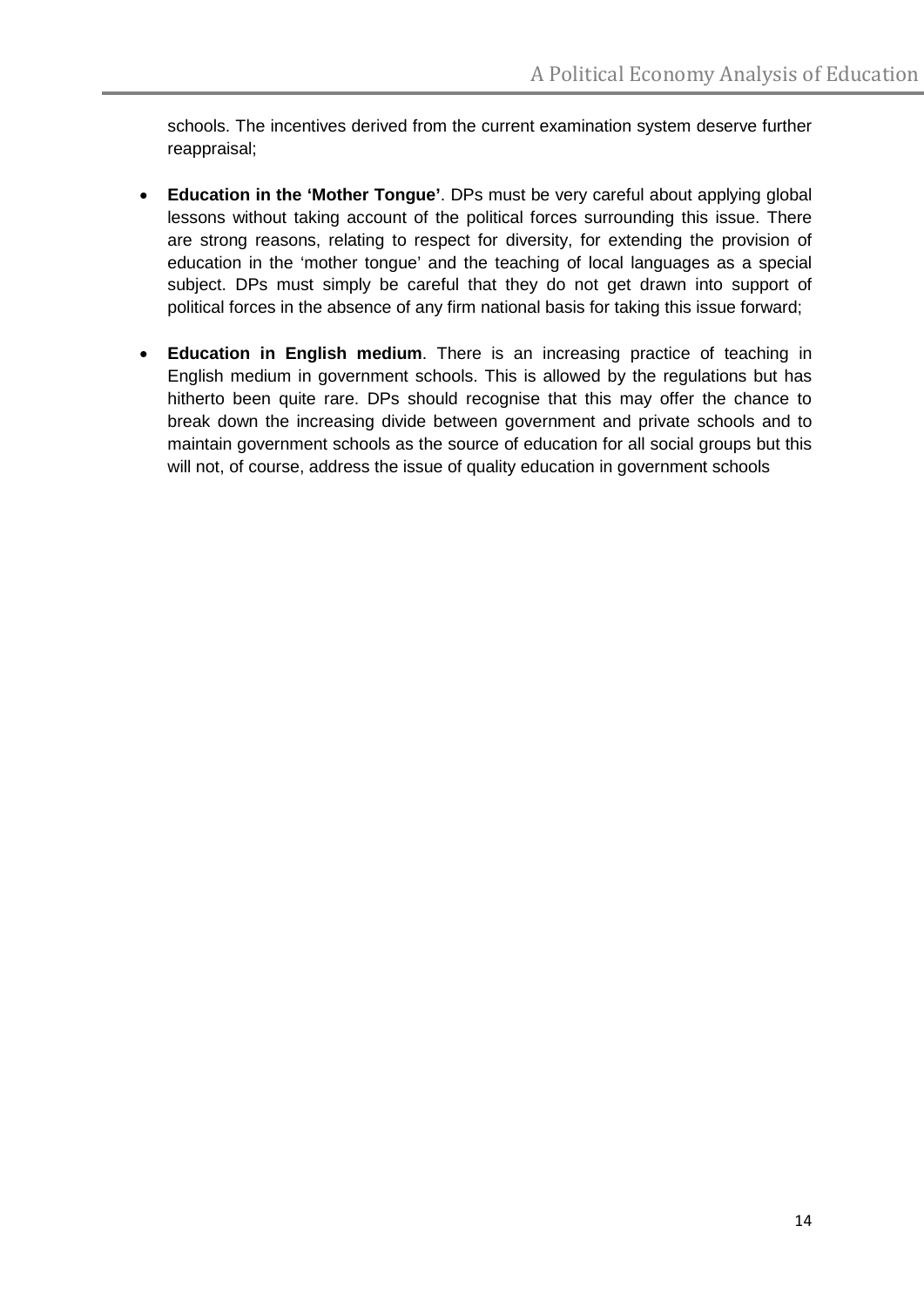# **INTRODUCTION**

#### **Purpose and Process**

The Government of Nepal (GoN) has introduced a School Sector Reform Plan (SSRP) 2009- 2015. Although this is still not enacted in law it represents new directions in education with an extension of compulsory basic schooling and a strong emphasis on quality of education. It builds on from Nepal's 'Education For All' (EFA) approach during the previous years.

The objectives of the study, as stated in the Terms of Reference (see Annex 1), place the SSRP within a wider context. In summary they are to-

- 1. Analyse the political, economic and social context into which the SSRP is being introduced and implemented;
- 2. Map out stakeholder interests, power relations and decision-making at different levels;
- 3. Identify obstacles to educational policies, programmes and reforms;
- 4. Examine the role of development partners (DPs);
- 5. Suggest ways of making improvements in the education sector.

The study was completed in three phases. Phase 1 was a desk-based study of the political economy of Nepal (Macro-analysis) and a preliminary description of the education sector (Sector analysis). Phase 2 was a process of corroboration and deepening the analysis with stakeholders in Kathmandu and focusing the questions for field research. Phase 3 involved field work in selected Districts of Nepal. The process was iterative, so that results from the field work and Kathmandu consultations fed back into the initial desk-based study to make it sharper and more relevant. In parallel with this process the team has gathered together relevant documents which are now held on a web platform.

Section One of this report presents the Macro-analysis. This examines the political economy of Nepal in a global context and draws primarily on published sources. It also draws on a series of unpublished political economy studies recently commissioned by DPs and covering the health, power, agriculture and police sectors. These have been brought together in a synthesis document (Jones, 2010). Because Nepal's history and recent political developments are presented in these and many other documents we do not repeat them in the main text. Section One ends with a summary of points which are likely to have an impact on the education sector.

Section Two provides a detailed analysis of the education sector, including key educational statistics. It examines key issues in the education sector and some of the essential elements and challenges of the SSRP

Section Three presents the main outcome of the field studies in Nepal in the form of a problem-level analysis. This focuses particularly on what was observed to be happening in contrast with what might be expected according to formal policies and regulations.

Section Four considers the role of Development Partners (DPs) and concludes with some options and possibilities for their future work.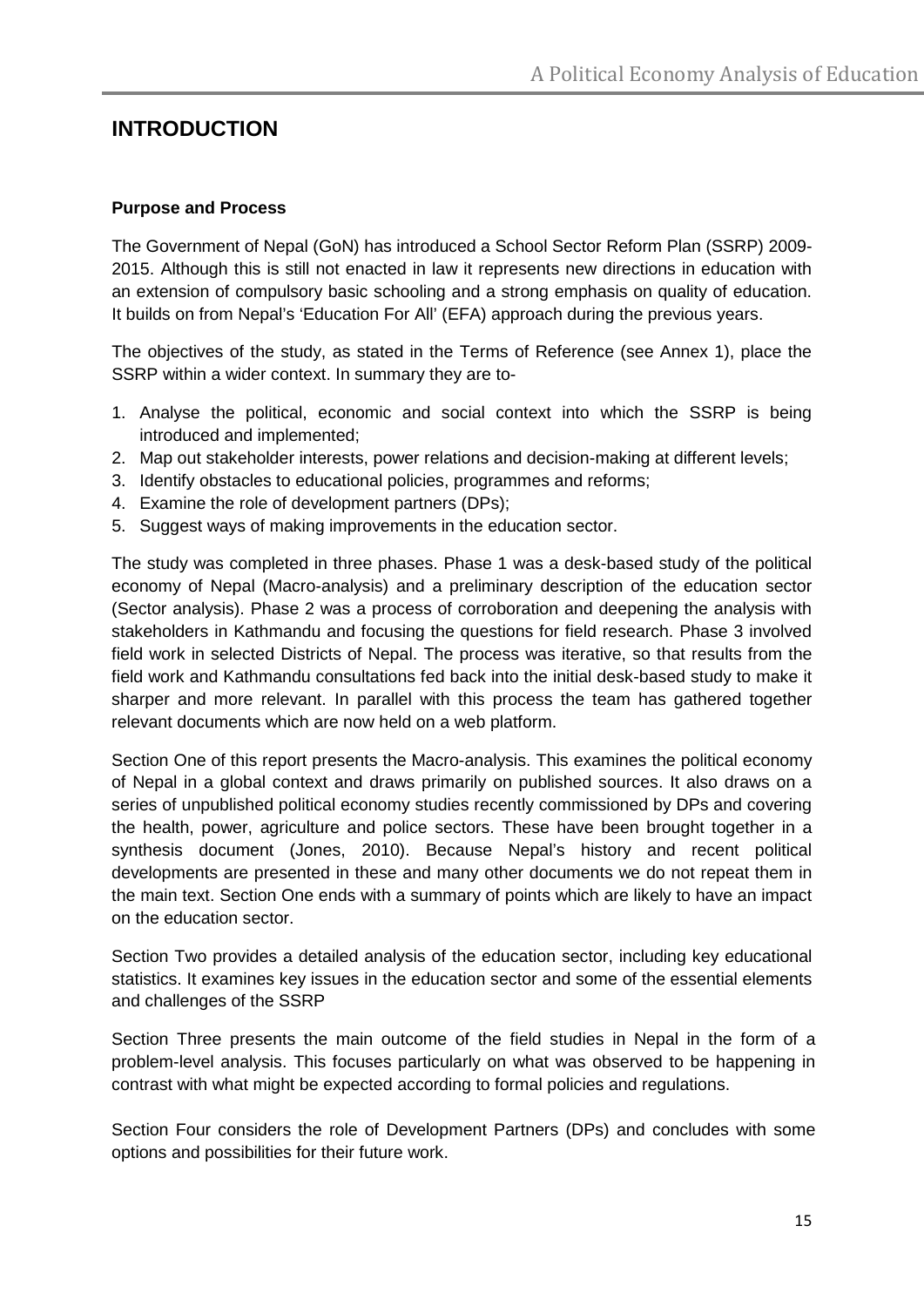## **Political Economy Analysis**

OECD (2008) defines Political Economy Analysis (PEA) as *concerned with the interaction of political and economic processes in society: the distribution of power and wealth between different groups and individuals, and the processes that create, sustain and transform these relationships over time.'*[6](#page-15-0) PEA begins with a comprehensive review of the context and progress from this macro-level analysis downwards through sector-level analysis focused on institutions to 'problem-driven' analysis focused on the roles of individual agents within those institutions and structures. [7](#page-15-1) As DFID observes, *'sector-level and problem-driven analysis pre-supposes that a satisfactory macro-analysis has been completed.*' [8](#page-15-2)

The **macro-analysis** in Section One uses the Strategic Conflict Assessment (SCA) method devised by DFID<sup>[9](#page-15-3)</sup> both because this was suggested in the TOR and also because it presents a neutral, mapping approach which can be easily adapted to our ultimate focus on the Education Sector-

|                         | <b>Security</b> | <b>Political</b> | <b>Economic</b> | <b>Social</b> |
|-------------------------|-----------------|------------------|-----------------|---------------|
| International           |                 |                  |                 |               |
| <b>National</b>         |                 |                  |                 |               |
| <b>District/Federal</b> |                 |                  |                 |               |
| Local                   |                 |                  |                 |               |

#### **SCA method of mapping the structural causes of tension**

**Sector level** analysis carried out with a focus on formal institutions and current policies.

| <b>Education sector</b>              | <b>Structures</b>            | Factors |
|--------------------------------------|------------------------------|---------|
| History<br><b>Current Statistics</b> | <b>Institutions (formal)</b> | Factors |
| <b>SSRP</b><br><b>Policy Issues</b>  | Actors                       | Factors |

Both the World Bank<sup>[10](#page-15-4)</sup> and the DFID<sup>[11](#page-15-5)</sup> approaches to political economy analysis identify three kinds of drivers: *structures, institutions and agents.* According to DFID*[12](#page-15-6)* , 's*tructures'* are *'long-term contextual factors....{which are}... not readily influenced.'* Most of the macroanalysis falls into this category. The analysis of *'Institutions'* focuses on the interests that drive institutions and (following DFID) these can be divided into 'formal' (what is supposed to happen) and 'informal' (what really happens). The problem-driven analysis focuses on how these issues actually play out on the ground and through individual *agents.* The macro-

<span id="page-15-0"></span> $6$  See DFID (2009) p4. For a wider review of PEA methodologies see GSDRC (2008).

<span id="page-15-1"></span> $^7$  DFID (2009) p14 This has been vindicated in the current study: the impact of geopolitical factors can be clearly traced to the education sector  $^8$  DFID (2009) p8

<span id="page-15-3"></span><span id="page-15-2"></span> $^{9}$  DFID (2002)<br> $^{10}$  World Bank (2009) see diagram on p42

<span id="page-15-6"></span><span id="page-15-5"></span><span id="page-15-4"></span><sup>&</sup>lt;sup>11</sup> DFID (2009) see diagram on p9. The EC approach is consistent with this. See European Commission (2008). <sup>12</sup> See DFID (2009) p9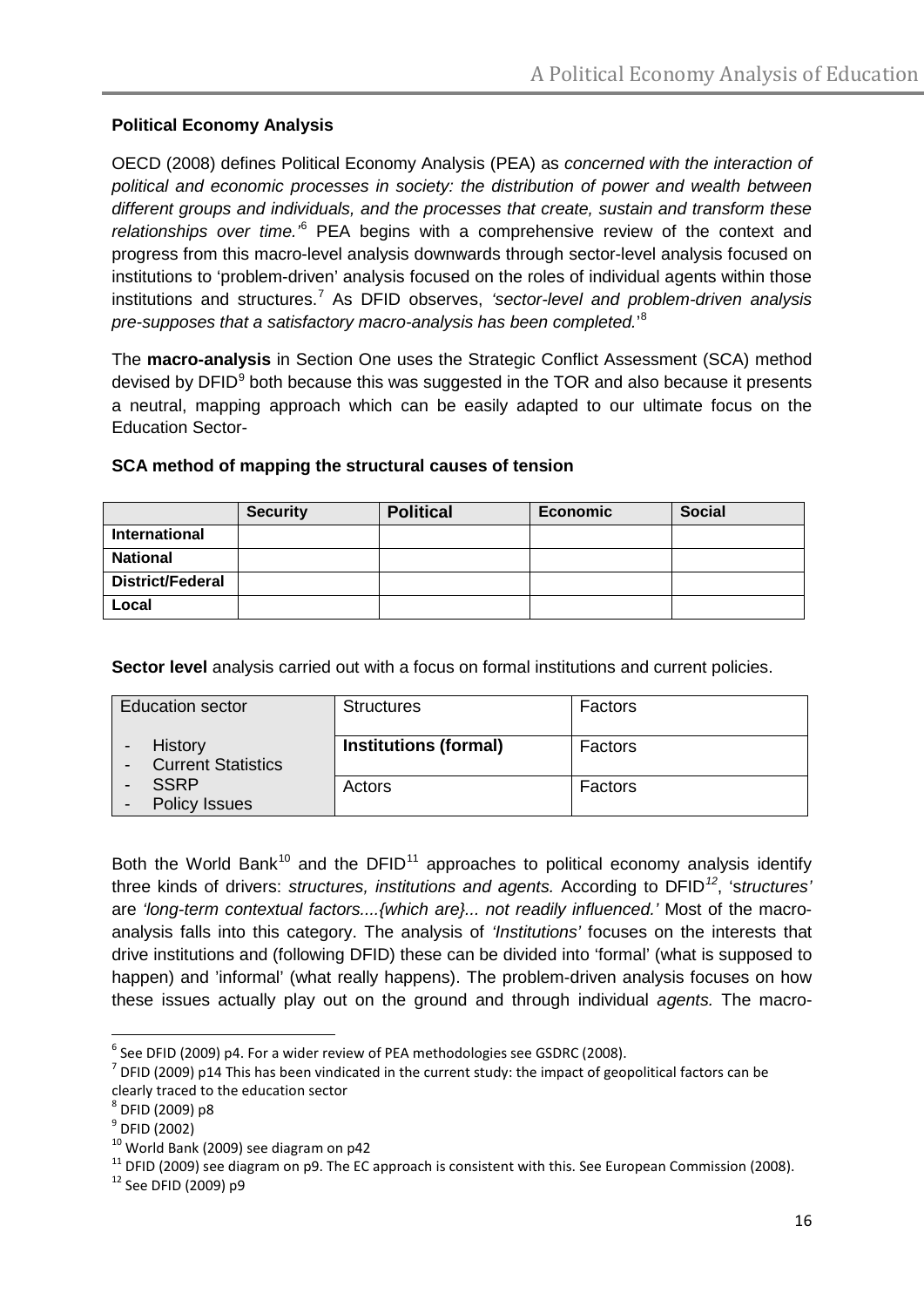analysis establishes a wider context of 'formal governance' versus 'informal governance' which is then reflected in the institutional and problem-driven analysis.

The three levels of PEA (macro, sector and problem) correspond to some extent with a focus on structures, institutions and agents but it is the interaction of these different levels of analysis and types of actor that provides depth and nuance to the process.

#### **Methodological Challenges of the process in Nepal**

The SSRP has been underway since 2009 but it still lacks legal status, even though some of its provisions are being put into practice. This makes it difficult to maintain too tight a focus on the SSRP and leads to a wider focus on the education system as a whole. But this may also provide greater opportunities to influence the process as it moves forward.

The literature highlights the sensitive nature of PEA. It attempts to make more explicit those factors that are part of an unofficial discourse and normally less visible. The study of 'informal governance' leads into issues of patronage and corruption, as does the study of the role of individual agents within larger institutions. Staff may be constrained in analysing the institutions they work for in this way. In particular there are fears that negative impressions may tarnish the image of Nepal and that DPs may be persuaded to cut their assistance.

This makes it difficult to conduct PEA studies in an open partnership with government but without the engagement of government the findings are less likely to take effect. In this case an initial draft report was shared with officials on an informal basis and their informal feedback was taken into account in the current revision.

PEA is also highly dependent on the different perceptions of various stakeholders and actors, and for this reason it is extremely important to triangulate data to check for reliability and consistency of perceptions. The main challenges lie in the problem-level analysis. On a number of occasions, the researchers were asked to abstain from taking notes whenever the interviewees felt that they were providing sensitive information. In general, interviewees were willing to talk about distortions within the system, but avoided any direct criticism of government or government policy. On a more positive note, the comparison of areas and schools in the problem-driven analysis was helpful because it led directly into questions of why systems operate differently under different conditions.

Finally it was important to avoid preconceptions and DP biases. Although meeting MDGs is a DP priority it should not detract from other concerns relating to the education system. Throughout this analysis we were careful to recognise that simply increasing the numbers of children registered or the quantity of educational inputs is not enough because education can have both positive and negative impacts.

#### **Schedule of Fieldwork**

In Nepal the first week (14-19 Feb 2011) was spent in meetings and interviews with development partners and stakeholder consultations. During this period two extended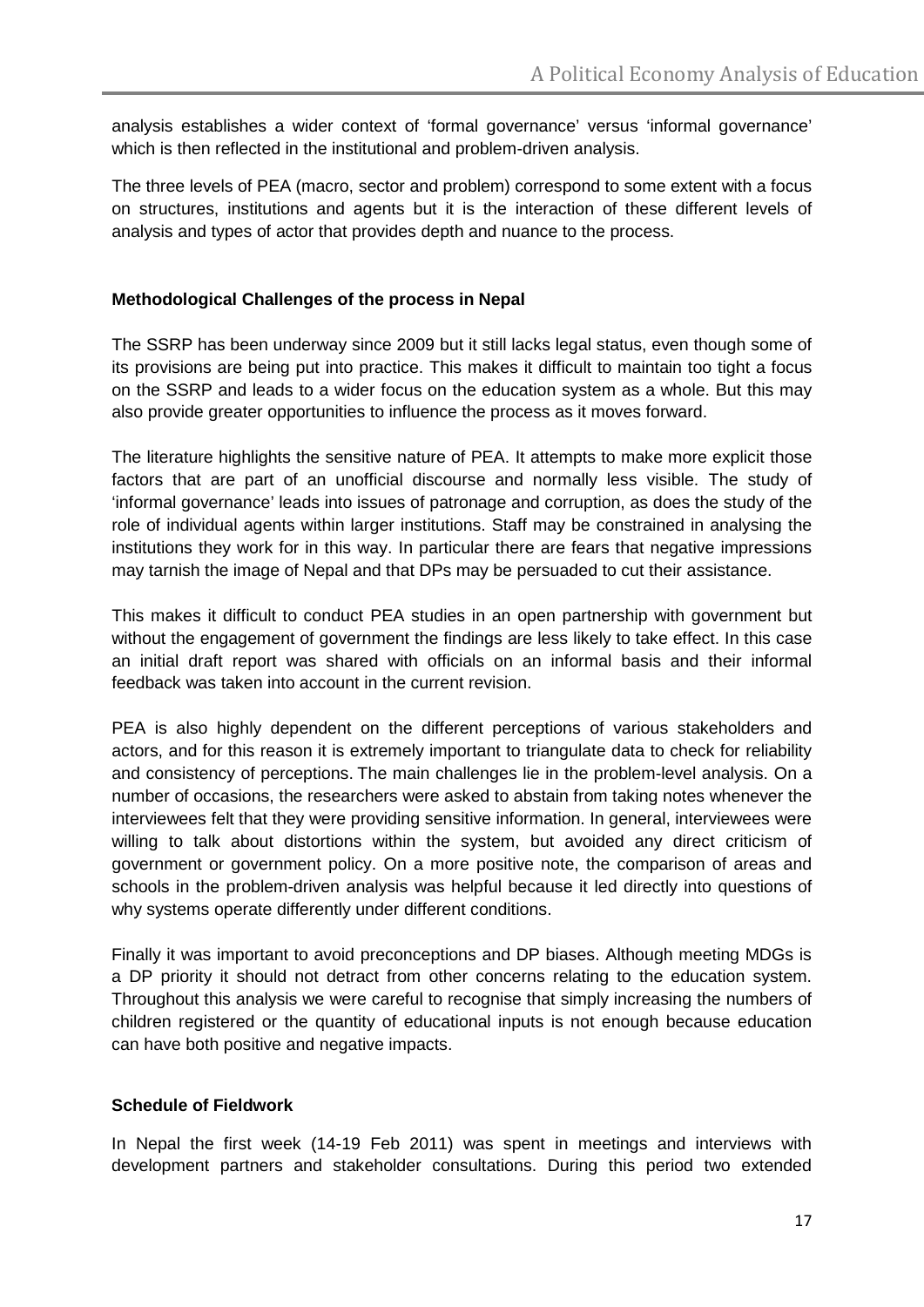consultation meetings were held. The first was a meeting with representatives of DPs and the second involved a presentation on SSRP by a representative of the Ministry of Education followed by group discussion with academics and representatives of local NGOs. Individual interviews were also held with representatives of political parties and development partners (ADB, UNICEF, World Bank). The second two weeks involved field visits.

Nepal has five development Regions made up of 75 Districts. Field visits were made to the following districts in each region over a two-week period (21 Feb – 5 Mar 2011):

- 1. **Central Region.** *Kathmandu District* includes the capital and has the highest concentration of private schools. Three schools were visited in Kathmandu district (2 government and 1 private<sup>13</sup>). In-depth interviews were carried out with the DEO (1), MoE officials (2), NCED officials (2), representatives of Teachers' Unions (2), DPs (3) and SMC Chairs/ members (3). Formal meetings were held with head teachers (2), teachers (8) and students (25). Several informal meetings were also held with a number of individuals involved in the educational sector.
- 2. **Eastern Region***. Dhanusha District* (in the Terai) and *Sankhuwasabha District* (in the mountains) were visited. Three schools were visited in Dhanusha where head teachers (2), teachers (15), students (20), SMC Chairs/ members (6), university lecturer (1) and politicians (6) were interviewed. In Sankhuwasabha, a hill district with Rai and Limbu indigenous communities, three schools were visited (2 government, 1 private) plus a technical training centre with 40 students enrolled. During the school visits interviews, focus groups and less formal meetings were held with meetings were held with head teachers (3), teachers (20), students (12), SMC members (3), representatives of teacher unions (2) and DEO (1).
- 3. **Western Region***. Kapilvastu and Rupandehi Districts* were visited where meetings were held in three schools (2 government and 1 private) with head teachers (4), teachers (6), students (2), SMC Chair (2), DEOs (2) and politicians (3).
- 4. **Mid-Western Region***. Rolpa* is a mid-western hilly district where the armed conflict originated and *Banke District* was visited en route. Six schools were visited in Rolpa.
- 5. **Far-Western Region.** *Doti* is a far western district remote from power and central politics**.** *Dadheldura* and *Kailali Districts* were visited en route. In the Far West and Mid-West the original plan was to focus on the hilly Districts of Rolpa and Doti respectively, but the scope of study was increased partly because of necessary travel through other Districts. In total, 15 schools (12 government and 3 private) were visited in these Districts (Doti 6, Dadheldhura 1, Kailali 2, Rolpa 6). Formal meetings were held with VDC Secretaries (2), DEOs (4), Resource Persons/Supervisors (2), SMC Chairs (5), head teachers/teacher groups (15), teacher unions (1), students (3), parents (2), INGOs (1-CARE), NGOs (4) and Development Partners (1, WFP). Many other meetings took place informally in tea shops and while travelling on the road.

<span id="page-17-0"></span><sup>&</sup>lt;sup>13</sup> Private schools are often referred to as 'boarding' schools although they do not actually provide boarding facilities. Government schools are commonly referred to as public schools.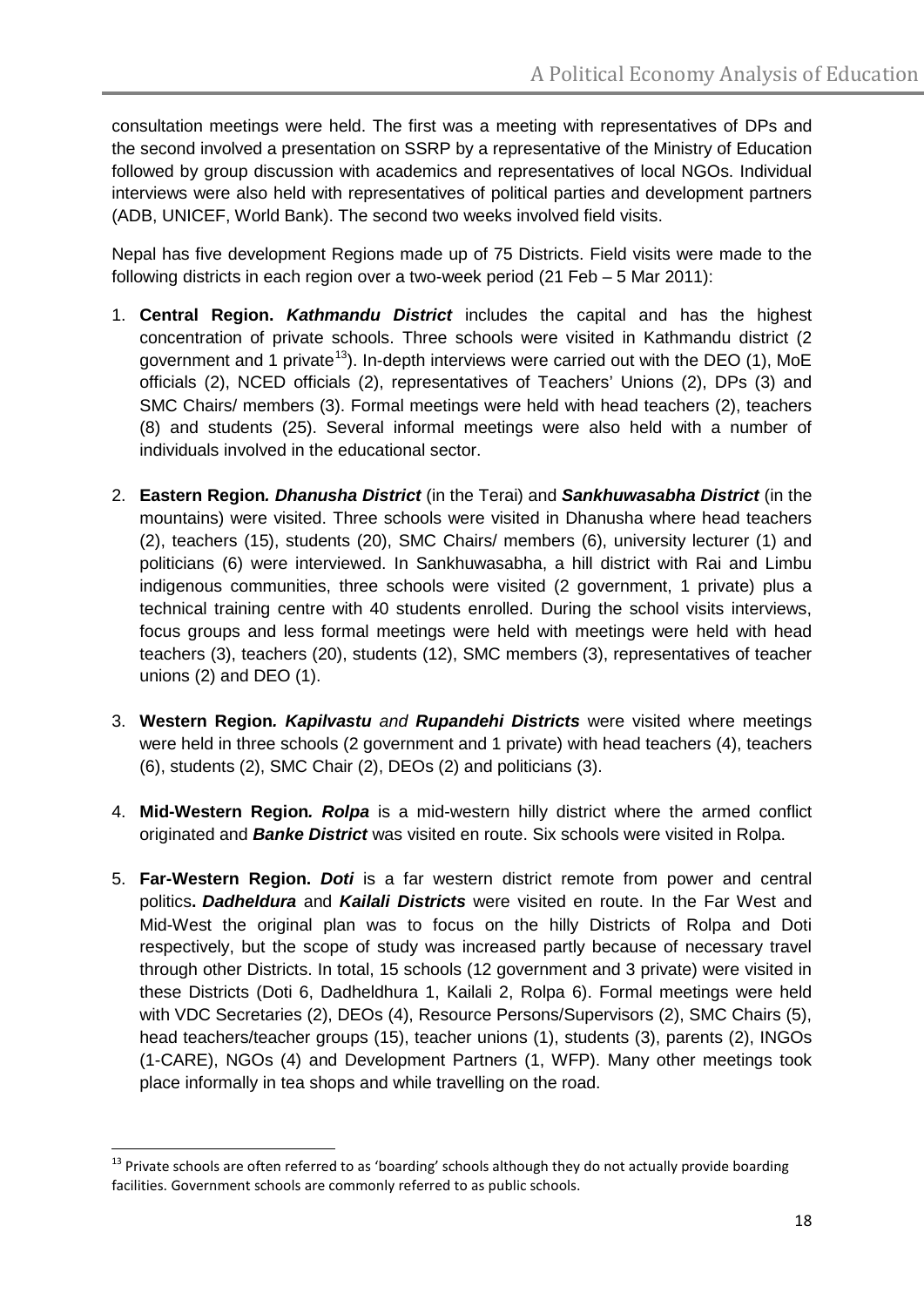Tejendra Pherali conducted the field work in Kathmandu, Kapilvastu, Dhanusha and Rupandehi Districts. In Dhanusha, Tejendra was accompanied by Louise Banham and Ajit Karna. Alan Smith travelled to Sankhuwasabha and was accompanied by Shradha Rayamajhi. In the West, Tony Vaux was accompanied by Yogendra Bijukchhen, a former teacher and head-teacher, for visits to Doti, Dadheldhura, Kailali and Banke Districts. For travel in Rolpa District he was then joined by Shradha Rayamajhi.

In total 27 schools were visited (21 government and 6 private) across 10 Districts. Those interviewed are summarised below.

|                              | <b>Regions and Districts Visited During Fieldwork</b> |                           |                          |                          |                               |                |  |  |  |
|------------------------------|-------------------------------------------------------|---------------------------|--------------------------|--------------------------|-------------------------------|----------------|--|--|--|
| <b>Region</b>                | <b>Central</b>                                        | <b>Eastern</b>            | Western                  | <b>Mid-West</b>          | <b>Far-West</b>               | <b>Totals</b>  |  |  |  |
| <b>Districts</b><br>visitied | Kathmandu                                             | Dhanusha<br>Sankhuwasabha | Kapilvastu<br>Rupandehi  | Rolpa<br><b>Banke</b>    | Doti<br>Dadheldura<br>Kailali | 10             |  |  |  |
| Govt officials               | 4                                                     | ۰                         | -                        | 1                        | 1                             | 6              |  |  |  |
| <b>DEOs</b>                  |                                                       | 1                         | $\overline{2}$           | $\overline{2}$           | $\overline{2}$                | 8              |  |  |  |
| Private<br>schools           | 1                                                     | 1                         | 1                        | 1                        | $\overline{2}$                | 6              |  |  |  |
| Govt schools                 | $\overline{2}$                                        | 5                         | $\overline{2}$           | 4                        | 8                             | 21             |  |  |  |
| <b>SMC</b><br>members        | 3                                                     | 9                         | $\overline{2}$           | $\overline{2}$           | 3                             | 19             |  |  |  |
| <b>Teacher</b><br>Unions     | $\overline{2}$                                        | $\overline{2}$            | $\blacksquare$           | $\mathbf 0$              | 1                             | 5              |  |  |  |
| Head<br><b>Teachers</b>      | $\overline{2}$                                        | 5                         | $\overline{4}$           | 3                        | 5                             | 19             |  |  |  |
| <b>Teachers</b>              | 8                                                     | 35                        | 6                        | $\overline{2}$           | 5                             | 56             |  |  |  |
| Pupils                       | 25                                                    | 32                        | $\overline{2}$           | 1                        | $\overline{2}$                | 62             |  |  |  |
| Parents                      | -                                                     | ٠                         | -                        | $\overline{\phantom{a}}$ | $\overline{2}$                | $\overline{2}$ |  |  |  |
| <b>NGOs</b>                  | $\blacksquare$                                        | ٠                         | $\overline{\phantom{a}}$ | 1                        | 4                             | 5              |  |  |  |
| Dev Partners                 | 3                                                     | ٠                         | -                        | 1                        | $\overline{\phantom{a}}$      | 1              |  |  |  |
| <b>Others</b>                | $\overline{2}$                                        | 7                         | 3                        | 1                        | $\overline{2}$                | 13             |  |  |  |

In general the views of DEOs, SMC members, Head Teachers and Teachers are well represented in our study. It was more difficult to secure interviews with parents. Pupil voices were represented mostly in group discussion since it was often difficult to secure privacy for individual interviews without teachers present. This may have influenced the opinions that pupils felt free to express.

Altogether the study involved consultations with approximately 50 people during meetings in Kathmandu and 225 stakeholders during the field visits.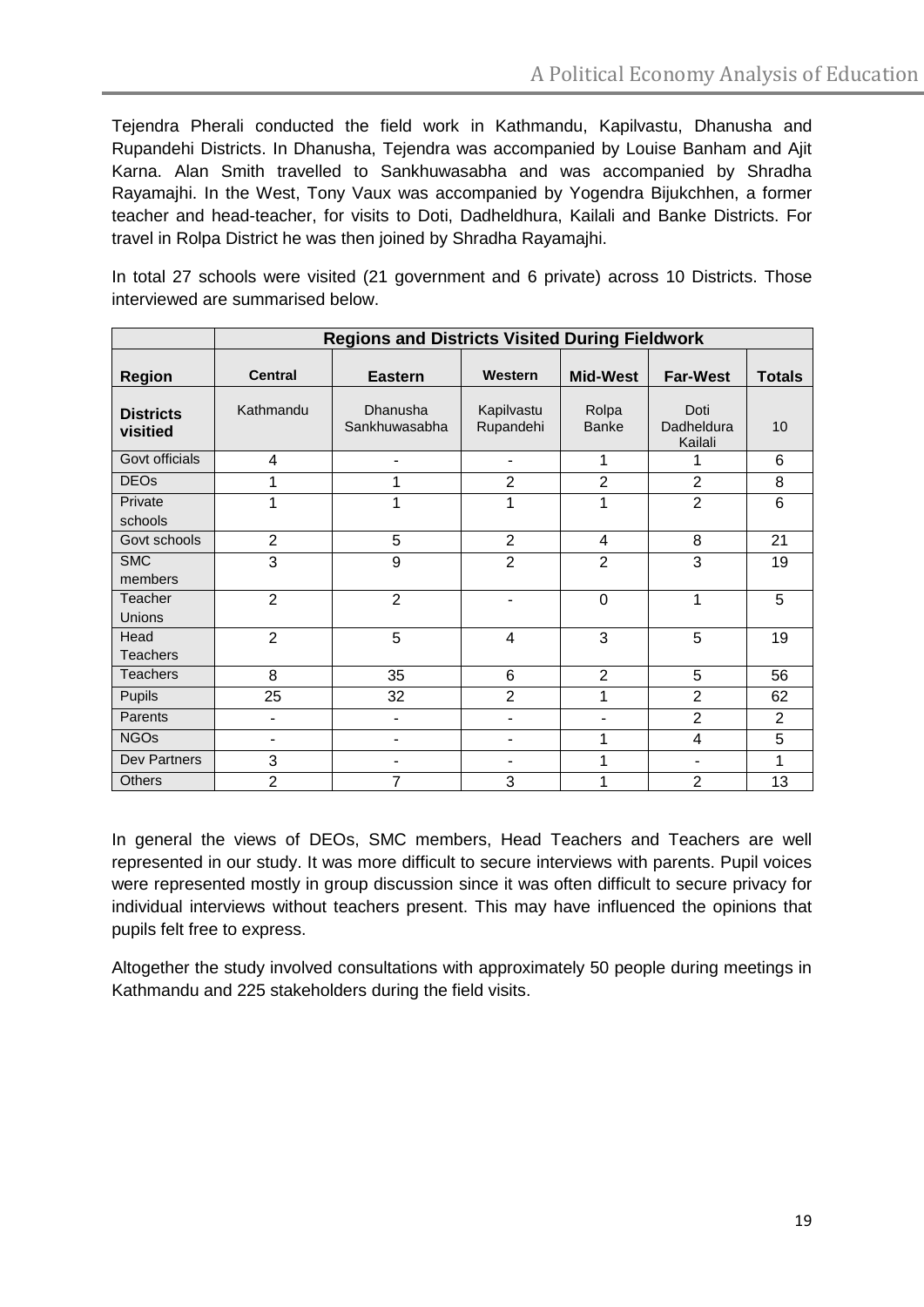# **Section One: Macro-level Analysis**

#### **Key Factors relating to conflict and state fragility in Nepal**

Studies show considerable agreement about the fundamental factors contributing to conflict and state fragility in Nepal although there is rather less agreement about the relationship of these factors to each other and their relative importance. Using the Strategic Conflict Assessment (SCA) approach<sup>[14](#page-19-0)</sup> the factors are mapped out below and explained in the following sub-sections-

|                         | <b>Security</b>                                                                                                                                                                                                | <b>Political</b>                                                                                                                                                                                                             | <b>Economic</b>                                                                                                                                                                               | <b>Social</b>                                                                                       |
|-------------------------|----------------------------------------------------------------------------------------------------------------------------------------------------------------------------------------------------------------|------------------------------------------------------------------------------------------------------------------------------------------------------------------------------------------------------------------------------|-----------------------------------------------------------------------------------------------------------------------------------------------------------------------------------------------|-----------------------------------------------------------------------------------------------------|
| <b>International</b>    | India/China tension                                                                                                                                                                                            | India has an interest in<br>weak governance in<br>Nepal                                                                                                                                                                      | Aid through<br>government may<br>reinforce 'informal<br>governance'                                                                                                                           | Global influences<br>increase the<br>demand for rights<br>and equality;                             |
| <b>National</b>         | History of conflict;<br>No process of truth<br>and reconciliation;<br>Continued presence<br>of Maoist army;<br>Weak police force<br>and rule of law:<br>Culture of impunity in<br>relation to human<br>rights: | <b>Weak government</b><br>asserting centralised<br>control:<br>Dominance of<br>informal<br>governance<br>(patronage<br>systems) over<br>formal<br>governance;<br>Politicised unions<br>create inefficiency and<br>exclusion; | Wealth focused in<br>Kathmandu:<br>Political patronage<br>extends into and<br>constrains business<br>sector;<br>State services<br>undermined because<br>elite groups use<br>private services; | Private education<br>and English<br>language creates a<br>class barrier<br>affecting<br>employment; |
| <b>District/Federal</b> | Emergence of armed<br>groups in the terai<br>and Eastern hills:                                                                                                                                                | Lack of elected<br>representation in DDC<br>and VDC:                                                                                                                                                                         | Difficult to start new<br>businesses without<br>patronage and<br>political links;                                                                                                             | Ethnicity, caste,<br>religion mobilised<br>around federalism<br>and political<br>agendas;           |
| Local                   | Spread of criminal<br>violence:                                                                                                                                                                                | Use of direct action<br>(bandhas etc);<br>Politicisation of<br>community-based<br>organisations (SMCs,<br><b>Community Forest</b><br>Users' Groups etc);<br>Women excluded from<br>involvement in local<br>services;         | Local elite groups not<br>involved in<br>government services<br>except for profit;                                                                                                            | Continued social<br>exclusion against<br>dalits, women and<br>other marginalised<br>groups;         |

#### **Table: Underlying Causes of Tension in Nepal -Summary**

Note: The most important factors are in bold; those especially relevant to this study are in italics.

<span id="page-19-0"></span><sup>&</sup>lt;sup>14</sup> An SCA was first conducted in Nepal in 2000 and revised in 2002. The analysis became integrated into DFID Country Strategy from 2005.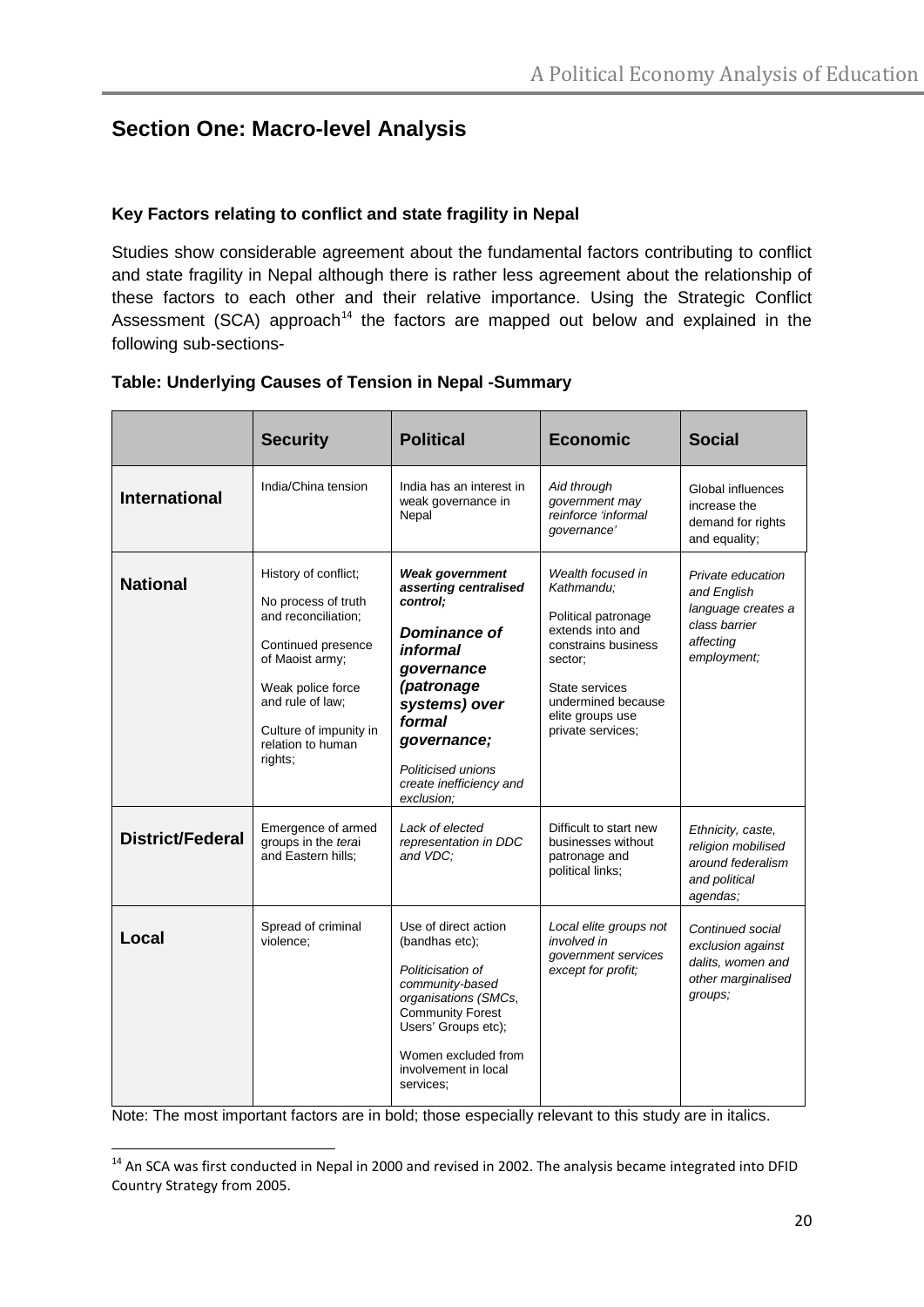#### **1.1 Security Factors**

The security interests of the regional superpowers provide an overarching framework for Nepal, tending to prevent the emergence of strong and stable governments. In particular, India often switches its support between different entities, ensuring that none emerges with unquestioned power. An important implication for our study is that it would be unwise to base development planning in Nepal on the assumption that present difficulties will be quickly resolved and a strong, stable government will emerge. Instead weak government is likely to perpetuate 'informal governance' which is identified in our study as the key and fundamental factor determining development outcomes.

Issues relating to the security forces are highly politicised. The Nepal Army is closely associated with conservative political forces and generally antagonistic towards the Maoists.<sup>[15](#page-20-0)</sup> Even though the command of the People's Liberation Army (PLA) was handed over to the government-led Special Committee in January 2011, in reality, it leaves the Maoists with the responsibility of the PLA which still remains in cantonments. The government has taken over responsibility for supporting this force from the UN. The maintenance of this force together with a very large army is a major drain on state resources. Without the promised amalgamation of Maoist forces into the army and/or other security forces, the security situation remains precarious and there is a continued threat of violence. Although a resolution of the issue now seems close, the threat of mobilising PLA cadres may continue to haunt political processes leading to continued weak and divided government.

Through processes of 'informal governance' PLA cadres are likely to retain links with the Maoist party. This may cause distortions in recruitment and promotion processes. This process can be observed in all aspects of government activity. With regard to the police, for example, there has been a history of alignment with the Nepali Congress and recruitment has been biased towards their party cadres. A recent PEA focused on Policing and Public Safety notes that the legal and institutional framework for policing, exacerbated by the uncertainties of the unstable coalition government, leaves police vulnerable to direct political interference at all levels.[16](#page-20-1) ICG concludes that, '*The involvement of mainstream parties, police and administration officials in profiting from violence and offering protection is becoming institutionalised.'*[17](#page-20-2) Processes of 'informal governance' operating within the security services pose a threat both in terms of local violence and in terms of the eventual management of elections. With political threads running through all national institutions it is unlikely that elections can be entirely free and fair.

Although none of the major actors has an interest in returning to war, the incidence of violence is high and probably rising especially in the *terai* (plains adjacent to India) where the Madhesi Movement led to the expulsion of people originating from the hills (Pahades) and then splintered into smaller groups which descended from local political demands into criminal activity.<sup>[18](#page-20-3)</sup> Gangs and hired thugs are available to support or oppose local interests.

<span id="page-20-0"></span><sup>&</sup>lt;sup>15</sup> The United Communist Party of Nepal (Maoist) or UCPN-M. For simplicity we refer to this party as 'the Maoists'<br><sup>16</sup> Jones, S (2010) p12

<span id="page-20-3"></span><span id="page-20-2"></span><span id="page-20-1"></span> $17$  ICG (2010) pi<br> $18$  ICG (2010) p13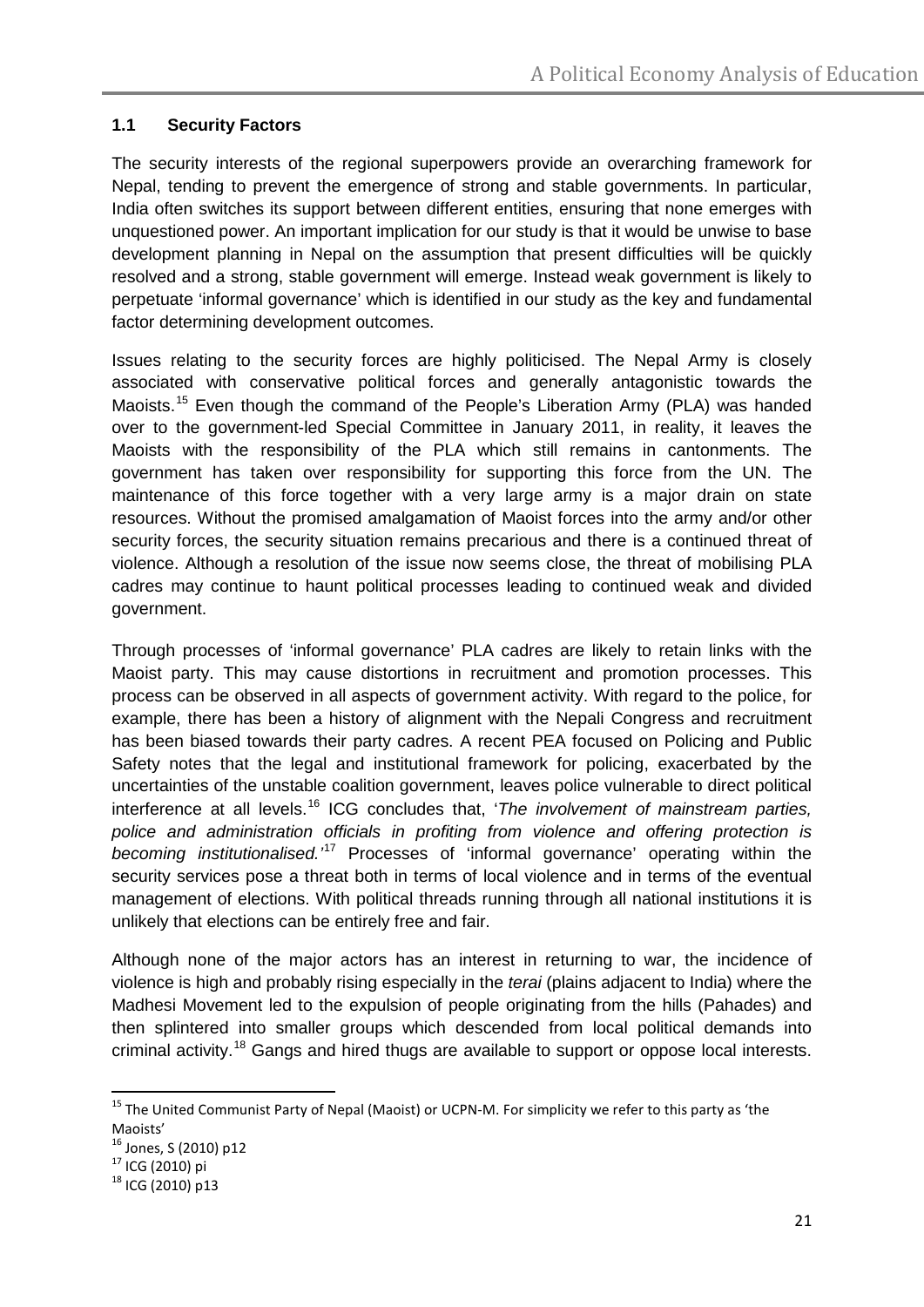This has led to increased violence associated with political activity and also with any government activity that offers opportunities for patronage and corruption.<sup>[19](#page-21-0)</sup> With no elections in the last decade for Village Development Committees (VDCs) and District Development Committees (DDCs) much of this violence has been directed towards elections and resources focused around schools.

# **1.2 Political Factors**

The recent PEA studies give prime importance to the issue of centralised control. The roots of this phenomenon go back to the history of the monarchy and the assertion of central rule over disparate elements initially by conquest and later reinforced through total concentration of power at the political centre. The Maoists, having emerged as the strongest single political party, have shown a strong interest in centralizing power. As ICG observes, *'They believe in authority and occasionally indulged their authoritarian streak once in government, stressing the need for order and discipline.... The Maoists want to control the state: they do not want it*  to wither away.<sup>[20](#page-21-1)</sup> Although the Maoists have engaged in multi-party democracy their longterm strategy appears to be to create a single party state in which they would dominate.

Centralizing tendencies are particularly strong within the political parties and there is little sympathy with notions of transparency and downward accountability prevalent among aid agencies and civil society. Political parties support the concept of strong central government although their ruthless rivalries ensure that the result is the opposite. Lack of democratic process and transparency within political parties allows patronage and rent-seeking behaviour to spread.<sup>[21](#page-21-2)</sup> Despite legislation intended to prevent it, political leaders maintain tight control over party finances and maintain their position through strong central control over the selection of candidates for election (when the time comes). Party cadres are highly dependent on a patron: ideological debate is not encouraged.

Because no party is able to create a government alone, recent years have been characterised by bargaining between the parties, especially for control of Ministries in which jobs can be found for party cadres or funds raised through sale of contracts. This hassled to a process in which the parties collude in dividing up the political spoils but because of uncertainty about whether they can hold their positions for long the looting of the state becomes more frenetic.<sup>[22](#page-21-3)</sup> This happens at different levels. In the education sector, parties have come together at District level and decided which party can take the benefits in which school. As ICG notes, School Management Committees (SMCs) have become *'ways to retain loyal cadres and provide secondary opportunities for corruption and patronage.'[23](#page-21-4)*

Uncertainty about the future also encourages politicians to make short-term promises and pledges that they know they will be unable to fulfil but which challenge other political leaders. The result is an abstract world of promises and policies that bears little resemblance to

<span id="page-21-2"></span>

<span id="page-21-1"></span><span id="page-21-0"></span><sup>&</sup>lt;sup>19</sup> See ICG (2010) p19<br><sup>20</sup> ICG (2010) p8<br><sup>21</sup> Transparency International (2010)<br><sup>22</sup> ICG (2010) p2, p5, p19<br><sup>23</sup> ICG (2010) p20

<span id="page-21-3"></span>

<span id="page-21-4"></span>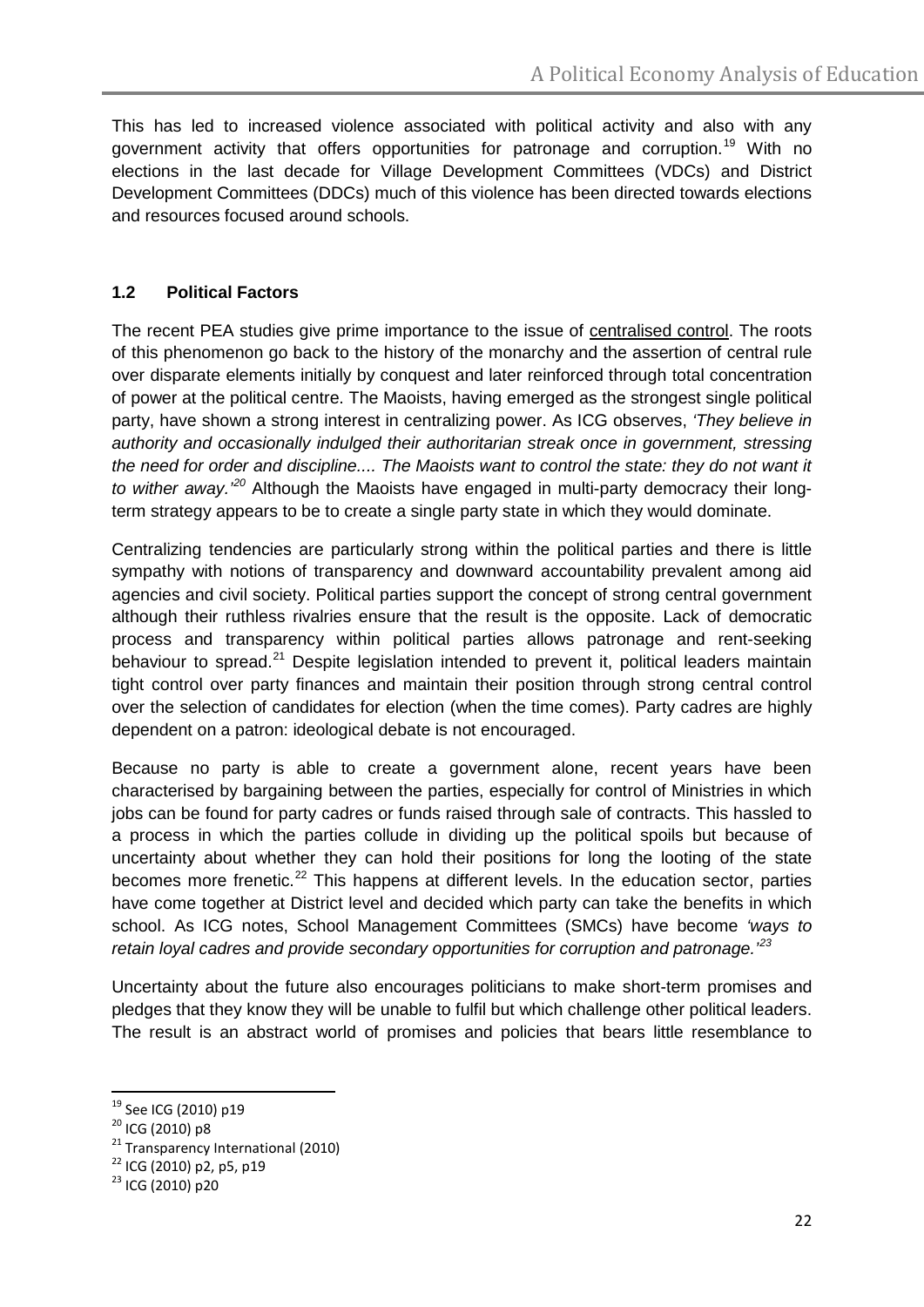reality. In the case of education, examples include ever-extending political promises of scholarships and free education.

In such a situation it is easy for one party to blame another for any shortcomings when in fact they are colluding in the general arrangement. Thus there is a strong tendency to talk principle and act out individual interests. The Maoists have developed a further excuse for any shortcomings which is to make a distinction between long-term strategic objectives (often very radical) and short-term tactical actions which may be almost the opposite. This enables the Maoist leaders to exploit short-term gains while telling its supporters that they still plan to deliver on their fundamental purposes and promises.

Processes of 'informal governance' have spread to the point that, according to the ICG, the state does not exist to deliver public services but for the informal distribution of state resources through political patronage networks: the raison d'etre of the state, ICG says, '*is not serving citizens so much as servicing the needs of patronage networks and keeping budgets flowing and corruption going. The state is dysfunctional by demand. It is slow to reform because elite incentives are invested in the status quo and public pressure is rarely acute.'* 

These negative political processes have penetrated deep into the civil service. Civil servants may be compelled to be politically aligned and are dependent on political patronage both for their formal advancement and in order to pursue corrupt practices with impunity. There is a danger that proposals from DPs may be viewed mainly from the perspective of job security, likelihood of transfers and opportunities for gain.<sup>[24](#page-22-0)</sup> Processes of consultation may be an unreliable guide to policy-making. Because civil servants are unlikely to make use of public services but generally rely on private services, they may not take a personal interest in issues relating to public services.

The most important development since the peace agreement in 2006 has been the emergence of regionally-based political parties concerned with the issue of federalism. The unification of Madhesi<sup>[25](#page-22-1)</sup> parties into the United Democratic Madhesi Front (UDMF) appeared to create a serious challenge to centralization but Madhesi leaders have subsequently aligned themselves with national parties and, in some cases, traded their federalist objectives for a seat in government.<sup>[26](#page-22-2)</sup> The threat of dividing the state is used mainly as a bargaining position. Although regional politics could create greater political fluidity, it seems likely that it will add to the problem of weak government.

Although civil society represents a counterweight to some of these negative political tendencies, NGOs suffer from many of the same weaknesses including politicisation and centralisation. A key exception is the success of Forest Users Groups. This shows that communities can mobilise around local management of resources but the situation is very different in relation to local involvement in education.

<span id="page-22-0"></span><sup>&</sup>lt;sup>24</sup> Generally the obiective is to remain in Kathmandu or at least in a major town. Transfers to remote areas denote punishment.

<span id="page-22-2"></span><span id="page-22-1"></span><sup>&</sup>lt;sup>25</sup> Broadly this term refers to people of the plains who are outside the dominant 'Pahadi' group  $26$  Maklian (2008), ICG (2010).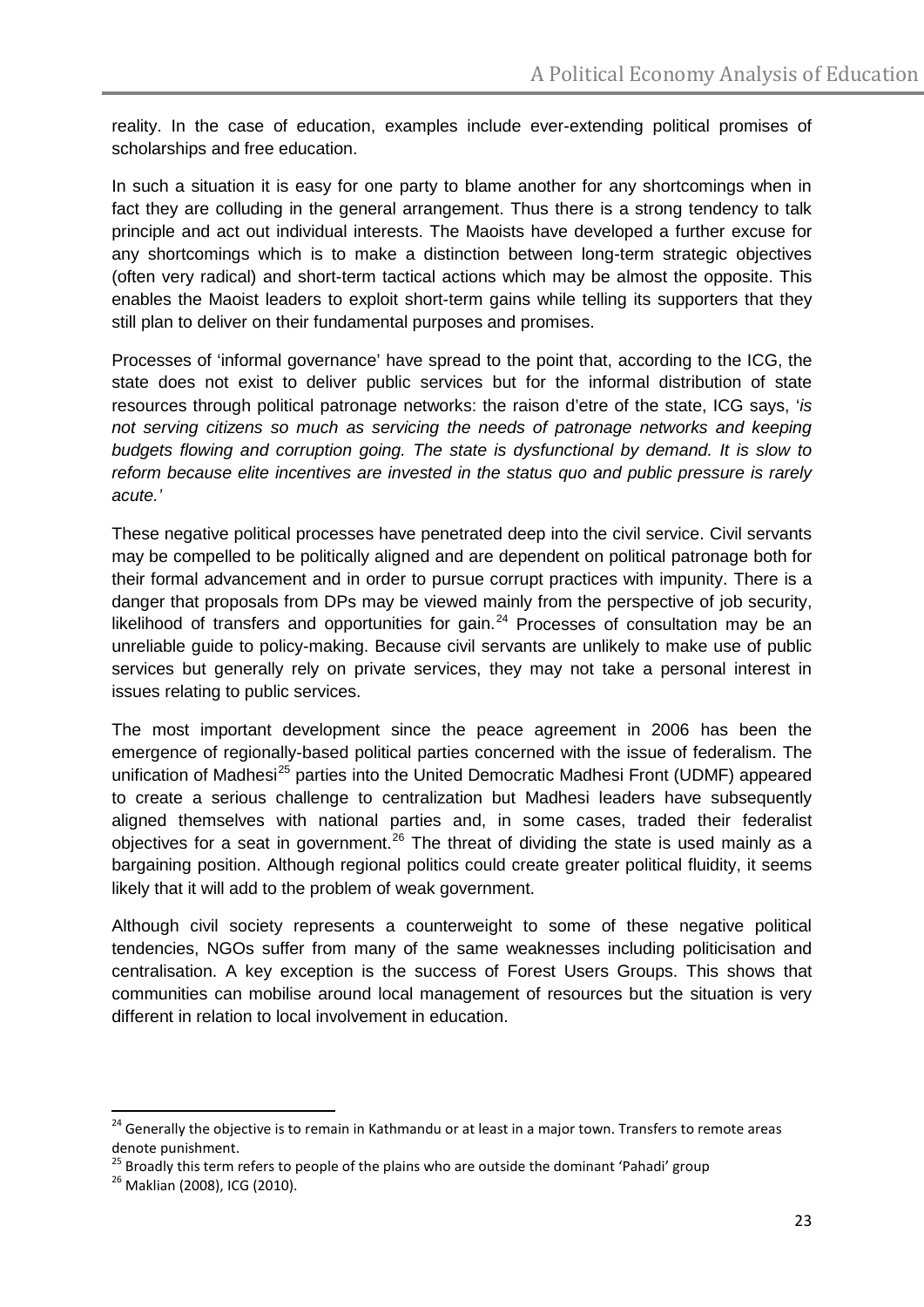# **1.3 Economic Factors**

Since the end of the war in 2006, DPs have moved towards greater support through government institutions following the Paris Declaration Principle of Alignment but the dominance of 'informal governance' means that the effects can be distorted and reduced. Lack of monitoring of these unintended effects by DPs may have exacerbated the trends and allowed aid to become a major source of patronage and its associated processes of corruption.

Not only is Nepal a country dependent on aid, but officials have also become dependent on the opportunities that arise through aid budgets. Work attached to aid budgets may offer different terms and conditions from government service and also opportunities for patronage through contracts.<sup>[27](#page-23-0)</sup> These factors often lead to compliance with donor agendas and requests without rigorous analysis.

Aid also tends to reinforce centralization and in particular increases the disparity between Kathmandu and the rest of the country. Large amounts of aid are directed to capacity building exercises in the capital but the effects are rarely seen in the field.

Economic development is constrained by the workings of 'informal governance' and lack of open competition. A recent PEA study of the power sector, for example, found that *'progress is dependent on the achievement of a greater degree of political stability and the establishment of a government that is able to pursue coherent policies and institutional reforms, and in particular to find a way of isolating priority areas of policy making from domination by short-term considerations of rent-seeking and political advantage*'.<sup>[28](#page-23-1)</sup>

Despite all these negative factors, the incidence of poverty has been falling in all groups over a number of years.<sup>[29](#page-23-2)</sup> This is attributed largely to remittances from migrant workers. About half of rural households benefit from such remittances and in many cases the benefits extend beyond basic consumption towards luxury expenditure, notably for private education. Investment in productive activity is not much in evidence reflecting the poor business climate especially for small businesses without political patronage. Wealthy local leaders do not send their children to government schools and may invest in setting up private schools, creating further incentives to ignore or even undermine state services.

#### **1.4 Social Factors**

DPs have been particularly concerned about social inclusion in Nepal in relation to dalits<sup>[30](#page-23-3)</sup>, women and girls. $31$  A factor driving this concern is the evidence that these groups in particular have been drawn into conflict and violence as supporters of the Maoists. DPs have developed indices and monitoring systems for social inclusion and encouraged special programmes. An extensive recent study by Tufts University<sup>[32](#page-23-5)</sup> indicates that there has been a

<span id="page-23-0"></span> $27$  See Shukya, S (2009) pp94-107<br> $28$  Ibid. The same view is put forward by Shakya, S (2009)

<span id="page-23-2"></span><span id="page-23-1"></span><sup>29</sup> The recent National Living Standard Survey (NLSS) detected a dramatic decrease in poverty from 41% to 13% over 8 years.<br><sup>30</sup> Hindus outside the caste system – former 'untouchables'

<span id="page-23-4"></span><span id="page-23-3"></span><sup>&</sup>lt;sup>31</sup> There are many forms of inclusion/exclusion. For a summary see Jones, S (2010) p3 and for a full analysis Bennett, L (2005)<br><sup>32</sup> Sharma, R J and A Donini (2010) *Towards a Great Transformation..* Tufts University

<span id="page-23-5"></span>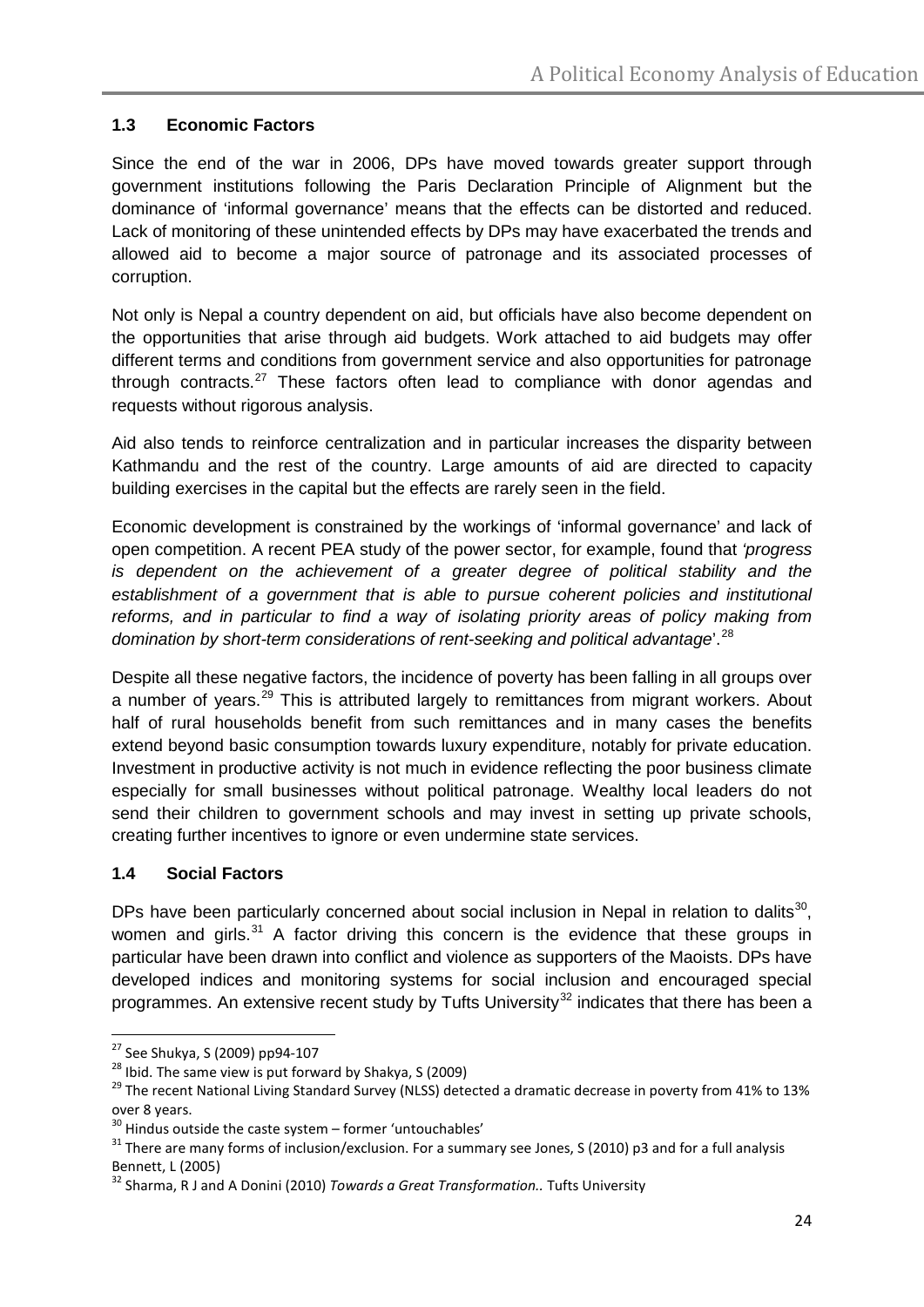significant improvement in relation to social inclusion especially in the school enrolment of dalits and girls. During the present study, respondents confirmed that in the hilly areas direct discrimination against dalits was now unusual although dalit participation in religious practices remained contentious. Dalits in Silgadi (Doti District) had faced violence from upper castes when they sought to enter the temple, but with support from the police they were able to do so in a large group. It was still considered risky for small groups of dalits to enter the temple. In some areas of the rural *terai* caste-based discrimination is still prevalent although less so following the reduction of Pahade influence because of the Madhesi Movement.

Although there has been a marked increase in enrolment of girls in government schools, parents prefer to invest in boys when it comes to paying for private education. A further problem is that girls enrolled into government schools have higher drop-out rates than boys reflecting ongoing deficiencies such as lack of women teachers and continued demands from parents to attend to work in the house and fields. DP policies and NGOs have played a significant role in these social changes but mobilisation by the Maoists may have played a greater role. The spread of education, despite its many limitations, has also played a significant role. According to the Tufts University study- *'Education was perhaps seen as the most important factor in bringing about transformation in Nepali society. People again and*  again emphasized the role of education in making them 'aware' and building up their *confidence.'[33](#page-24-0)*

# **1.5. Implications for Education**

Geopolitical factors and persistent historical trends are likely to lock Nepal into a state of weak governance and this hassled to the prevalence of short-term rent-seeking behaviours characterised in this report as 'informal governance'. The problem is that institutional interests now favour the dominance of 'informal' over 'formal' governance. In general aid inputs tend to exacerbate the problems rather than provide solutions. Individual aid officials need have no fear of doing themselves out of a job. As ICG concludes, *'large sections of Nepal's economy and political system rest on the solid foundation of state non-delivery and would be greatly disturbed by a dramatic improvement in efficiency.'[34](#page-24-1)*

This phenomenon has devastating consequences for public education. Because teachers are extremely important to the political parties as local cadres and potential organisers of elections they are willing to concede the right for teachers to dispense with controls from the formal institutions of government and ignore Head Teachers and SMCs. Similarly, Head Teachers, SMC Chairs and education officials may conspire at District level to abuse educational assets and funds. These activities are negotiated with and condoned by political parties. Weak structures of formal government in the justice sector allow this to continue with impunity.

Cheating in exams is an opportunity for local bribery and corruption but its institutional form has come to serve the wider interest of educational institutions. The political parties may become involved in dividing up the passes between them according to an agreed formula.<sup>[35](#page-24-2)</sup> Schools credited with higher pass rates attract added funding and education officials can use such success as reasons for further funding by DPs. Collusion in allowing girls to register in

 $33$  Op cit p21

<span id="page-24-1"></span><span id="page-24-0"></span> $\frac{34}{10}$  ICG (2010) p43<br>  $\frac{35}{10}$  ICG (2010) p5

<span id="page-24-2"></span>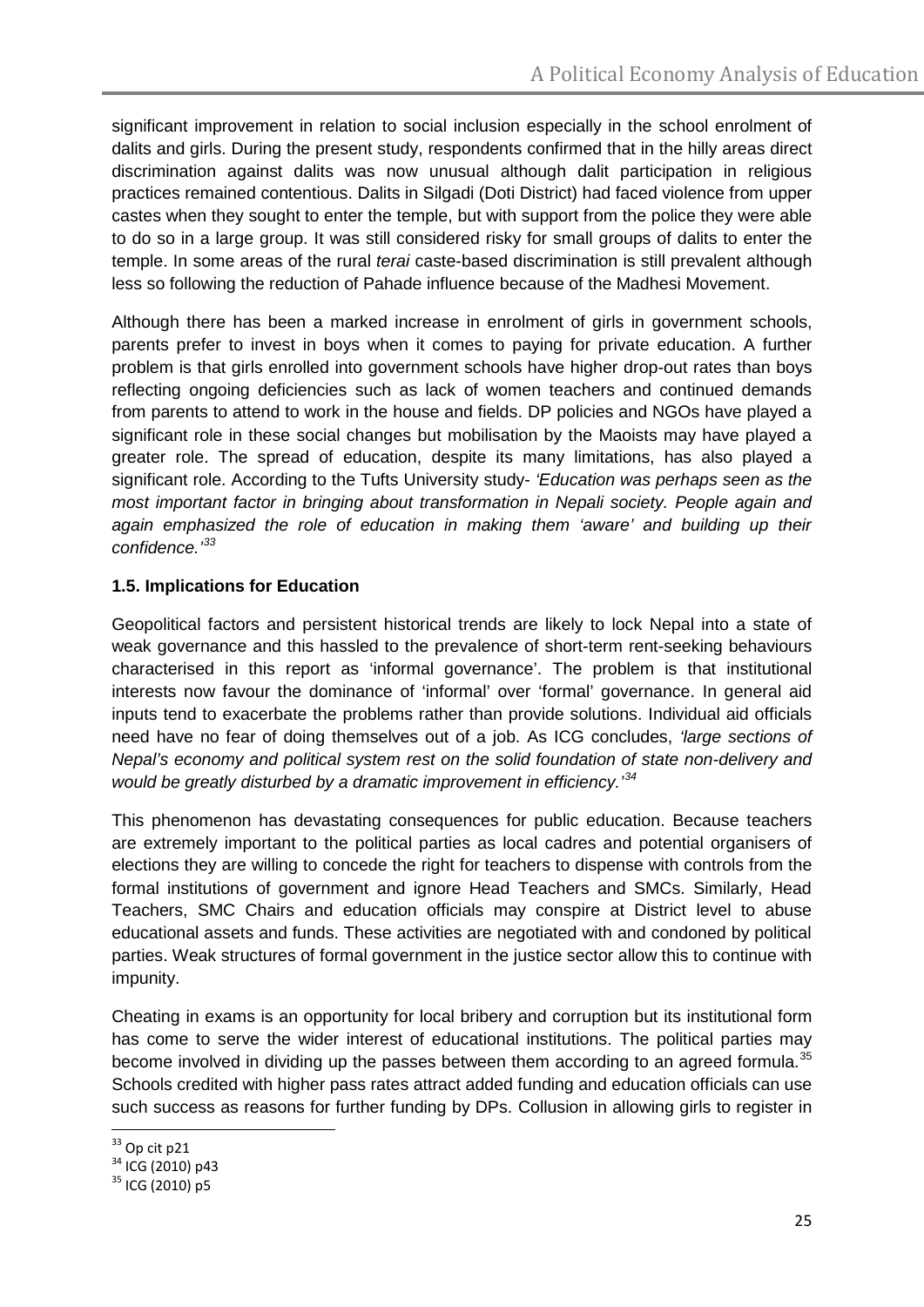several schools, false registers and even 'ghost schools' provide opportunities for income through scholarships and grants. The actions of individuals in these processes of 'informal governance' are not simply focused on personal gain but may reflect forces on them that they cannot resist, social norms and ideological commitments to specific political approaches. Much idealism is still invested in Maoist perspectives of a more equal society and conservative determination to prevent the Maoists from seizing unilateral power. Nepal should not be viewed as a corrupt society but simply as one in which there is an intense dichotomy between 'formal governance' and 'informal governance'. On an individual basis this amounts to little more than a tendency to sort things out on a personal basis rather than through the abstractions of law and what many regard as external norms.

In the current education system, students are conditioned to 'informal governance' and its implied focus on personal advance and disregard for society as a whole. The problem is that such a system tends to favour the rich and powerful, and can lead to increasing class divisions which, as has been shown in the past, can be mobilised by elite groups to bring about violent conflict.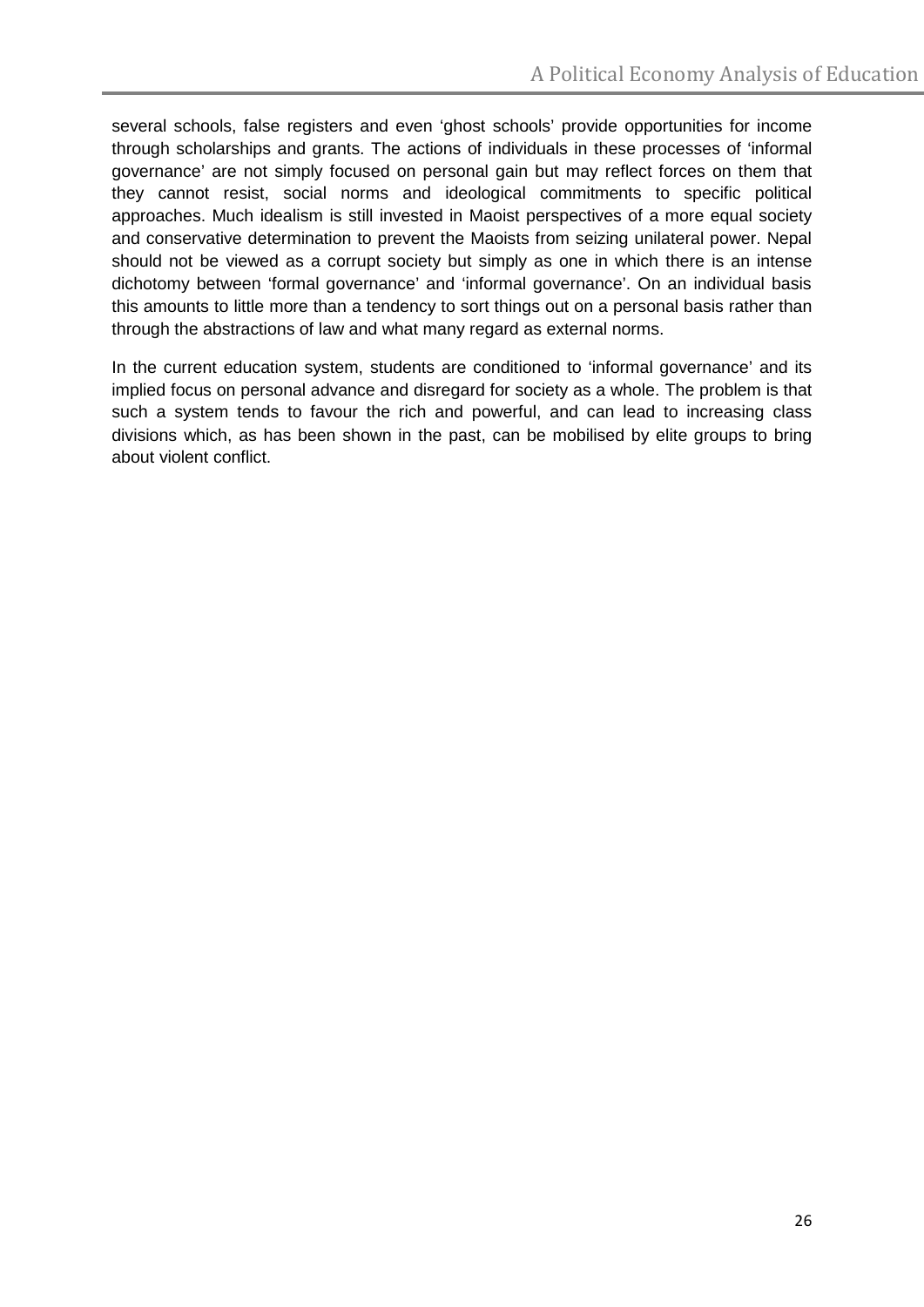# **Section Two: Sector-Level Analysis (Education)**

# **2.1 The Education Sector: Historical Legacy**

Nepal's modern education system has a history of just over six decades. The end of the Rana oligarchy in 1951 and the beginning of an egalitarian political system created an opportunity to introduce universal access to education. A Board of Education was established in 1952 to initiate educational development in Nepal and the National Education Planning Commission (NEPC), with financial and advisory support from the United States, was tasked to study then existing educational initiatives and propose a homogenous national education system that would promote unity, democratic values and national pride.

The first *Five Year Plan for Education in Nepal* (1956 – 1961) emphasised 'national' characteristics in the education system by adopting a national curriculum for primary level; compulsory teaching of the Nepali language in all schools, and categorically barring the teaching and learning of other indigenous languages in the schools. The NEPC report recommended that Nepal's education be geared towards restoring historically ignored 'essential characteristics' – 'national pride, virility and individuality'.<sup>[36](#page-26-0)</sup>

The royal coup of 1960 and the establishment of the Panchayat system added a new theme of *rajbhakti* (service to monarchy)<sup>[37](#page-26-1)</sup> and placed an even greater emphasis on national unity and solidarity. The New Education System Plan (NESP) was announced in 1971 with an aim to meet the social, political and economic needs of the nation and again to solidify the project of nation building through the educational process. The main objective of the NESP was to make citizens loyal to the Crown and the Panchayat political system as well as develop scientific and technical human resources.<sup>[38](#page-26-2)</sup> All schools were nationalised under the Ministry of Education and a national curriculum was made compulsory to enforce Panchayati values through teaching and learning across the country. The US and other donors viewed this plan as a 'ploy' by the palace to legitimise royal supremacy and solidify the Panchayat system. As a result, the education sector lost substantial international funding.

The expansion of education during this period was said to be a 'psychological adornment' rather than a national strategy to produce citizens capable of contributing to the economic development of the nation.<sup>[39](#page-26-3)</sup> Hence, the education system was developed as a tool for nationalising the diverse Nepali society, favourably disposed to the monarchy and the ruling elite (mainly representing hill high castes)<sup>[40](#page-26-4)</sup> who were in control of the state apparatus. Even though two major political changes have occurred since, the legacy of the Panchayat education system still prevails.

The Nepalese school system has two types of schools: community schools (supported by government, but may be aided or unaided financially by government), and institutional schools (supported by parents and trustees and privately managed). Community schools

<span id="page-26-2"></span>

<span id="page-26-1"></span><span id="page-26-0"></span><sup>&</sup>lt;sup>36</sup> See Pandey et al. (1956, p.74)<br><sup>37</sup> See Onta (1996) for an analysis of making of the national history in Nepal<br><sup>38</sup> See HMG (1971) National Education System Plan for 1971-76<br><sup>39</sup> Ragsdale (1989, p.15)<br><sup>40</sup> Lawoti (20

<span id="page-26-3"></span>

<span id="page-26-4"></span>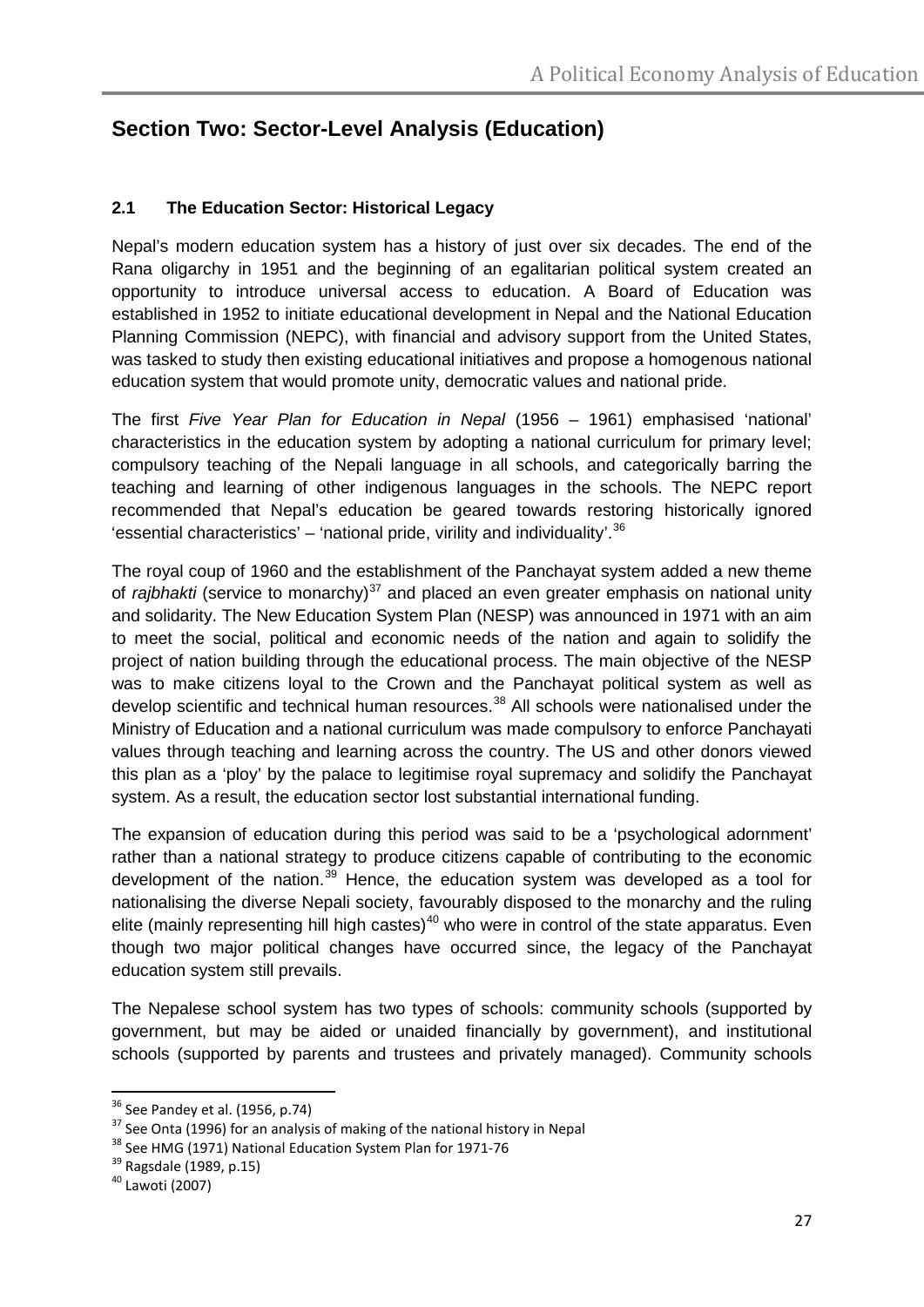have three sub-categories: community-aided (fully supported financially and managed by the government), community-managed (supported and funded by the government fully but managed by the community) and community-unaided (getting either partial or no funding from the government). In addition, there are 766 religious schools (Madarasa, Gumba/Vihar and Ashram/Gurukul)<sup>[41](#page-27-0)</sup> that receive support including funding and curriculum materials from the government once they are recognised by the Department of Education.

The SSRP introduces changes to the overall structure of schooling and the extension of basic (compulsory) education by two years

| Age            | Grade                         | <b>Types of Schooling System</b>   |                            |  |
|----------------|-------------------------------|------------------------------------|----------------------------|--|
|                |                               | Old System                         | New System (SSRP)          |  |
| 16             | 12                            | <b>Higher Secondary Education</b>  |                            |  |
| 15             | 11                            | (Grades 11-12)                     | <b>Secondary Education</b> |  |
| 14             | 10                            | <b>Secondary Education</b>         | (Grades 9-12)              |  |
| 13             | 9                             | (Grades 9-10)                      |                            |  |
| 12             | 8                             | <b>Lower Secondary Education</b>   |                            |  |
| 11             | $\overline{7}$                | (Grades 6-8)                       |                            |  |
| 10             | 6                             |                                    |                            |  |
| 9              | 5                             |                                    | <b>Basic Education</b>     |  |
| 8              | $\overline{4}$                | <b>Primary Education</b>           | (Grades 1-8)               |  |
| $\overline{7}$ | $\overline{3}$                | (Grades 1-5)                       |                            |  |
| 6              | $\overline{2}$                |                                    |                            |  |
| 5              | $\mathbf{1}$                  |                                    |                            |  |
| $\overline{4}$ | <b>Pre-Primary Education/</b> |                                    |                            |  |
| 3              |                               | <b>Early Childhood Development</b> |                            |  |

## **Table: Planned changes in Education Structure**

# **2.2 Schools during the armed conflict**

Some notable improvements in the education sector had taken place by the 1990s, for example, a dramatic increase in the number of schools, increased net enrolment rate and more equitable access to education across socioeconomic groups. However, in reality

<span id="page-27-0"></span> $41$  DoF (2010b)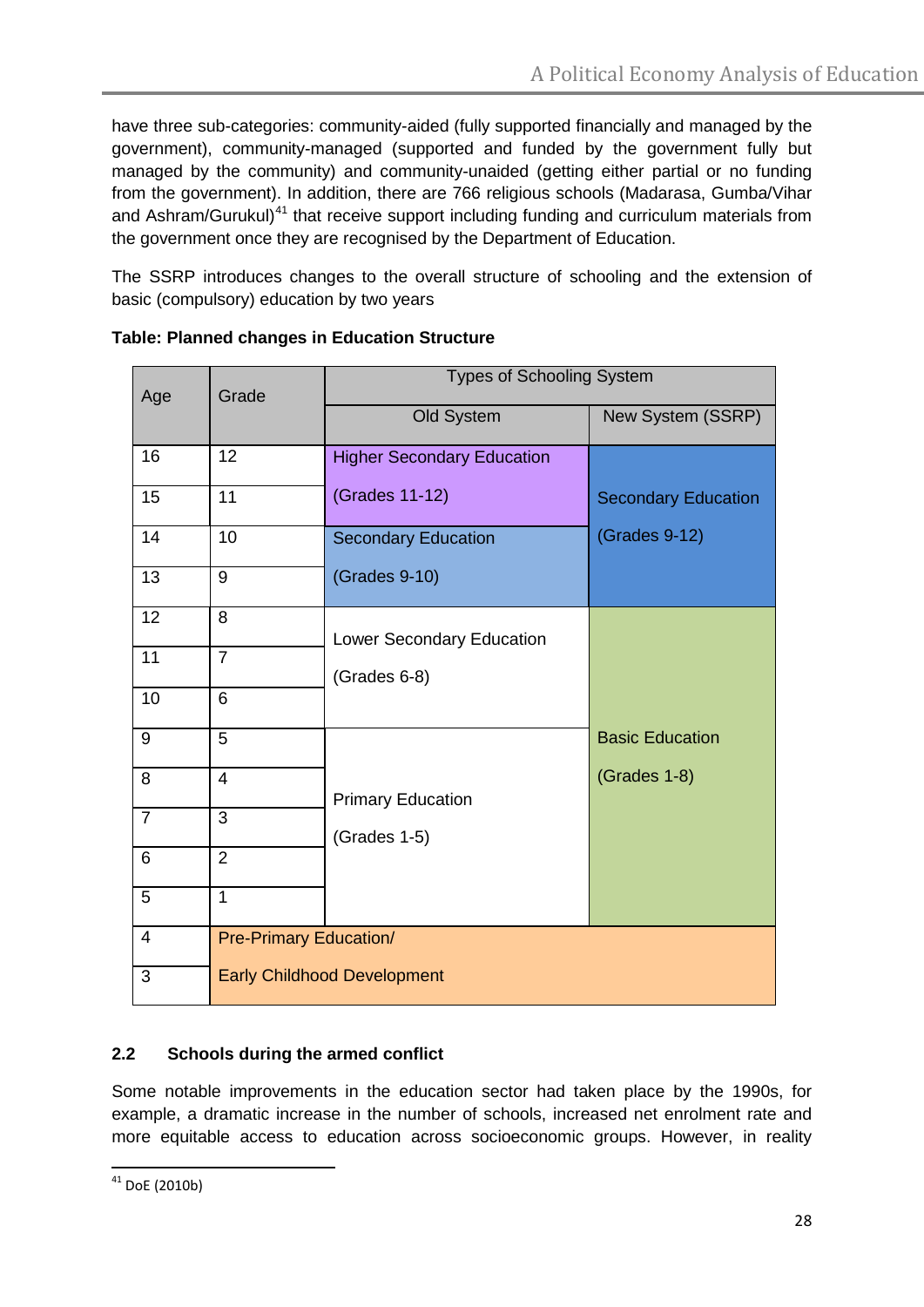education and economic development were disconnected. Long-standing discontents and the increasing disappointment with elected governments provided a basis for the Maoists (then CPN-M) to declare the 'People's War' in 1996.

Involvement of teachers and students in political movements is not a new phenomenon in Nepal, but the emergence and expansion of the Maoist rebellion engaged both teachers and young people in the Maoist movement in different ways. School premises provided shelters for the rebels, young recruits (students) for their militia<sup>[42](#page-28-0)</sup> and a large group of educated people (teachers) who believed that the 'People's War' was the only way of bringing about social and economic change in Nepal.<sup>[43](#page-28-1)</sup>

Schoolteachers and young students were often caught in the middle of conflict between the security forces and the Maoist rebels. By 2004, an estimated 3,000 teachers had been displaced from schools in the rural areas, directly impacting on an estimated 100,000 students' education.<sup>[44](#page-28-2)</sup> A significant number of displaced teachers still cite security reasons for their inability to return to their designated schools. A large number of school children as well as teachers were kidnapped to attend Maoist political training programmes or mass gatherings and a significant number were forced to join the war.

It was reported that more than 79 schools, one university and 13 district education offices were destroyed by the Maoists between January 2002 and December 2006, of which 32 involved bomb explosions and at least 3 schools were caught in crossfire between the rebels and security forces.<sup>[45](#page-28-3)</sup> Schools were targeted by security personnel who arrested, tortured and even killed teachers and school children suspected of being Maoist activists or sympathizers.<sup>[46](#page-28-4)</sup> A total of 145 teachers were killed by the warring parties during the conflict. [47](#page-28-5)

# **2.3 Current Structural Issues**

#### **2.3.1 Education reproduces caste-based disparities**

Despite the significant expansion of education during the last few decades, ethnic and castebased disparities persist in access and attainment. By 2001 the literacy rate among Brahmins (the so-called upper caste) was 70 percent compared with 10 percent among the several low-status caste groups that constituted 9 percent of the country's population.<sup>[48](#page-28-6)</sup> Socio-economic status is strongly correlated with access to private education: 44 percent of students from the richest quintiles are enrolled in private schools as compared to 7 percent from the three poorest quintiles.<sup>[49](#page-28-7)</sup> Those who have access to English medium education in private schools are more likely to succeed in the modern job markets such as the business sector and non-governmental organisations. The wealthiest quintile benefits from the social

<span id="page-28-0"></span> $42$  Watchlist (2005)<br> $43$  Pherali (2011)

<span id="page-28-3"></span><span id="page-28-2"></span><span id="page-28-1"></span><sup>&</sup>lt;sup>44</sup><br>
<sup>44</sup> Thapa and Sijapati 2004<br>
<sup>45</sup> INSEC (2007)<br>
<sup>46</sup> Amnesty International, 2005; Child Workers in Nepal Concerned Centre, 2006; Dhital, 2006<br>
<sup>47</sup> INSEC (2007)<br>
<sup>48</sup> Central Bureau of Statistics (2003)<br>
<sup>49</sup> Centra

<span id="page-28-5"></span><span id="page-28-4"></span>

<span id="page-28-6"></span>

<span id="page-28-7"></span>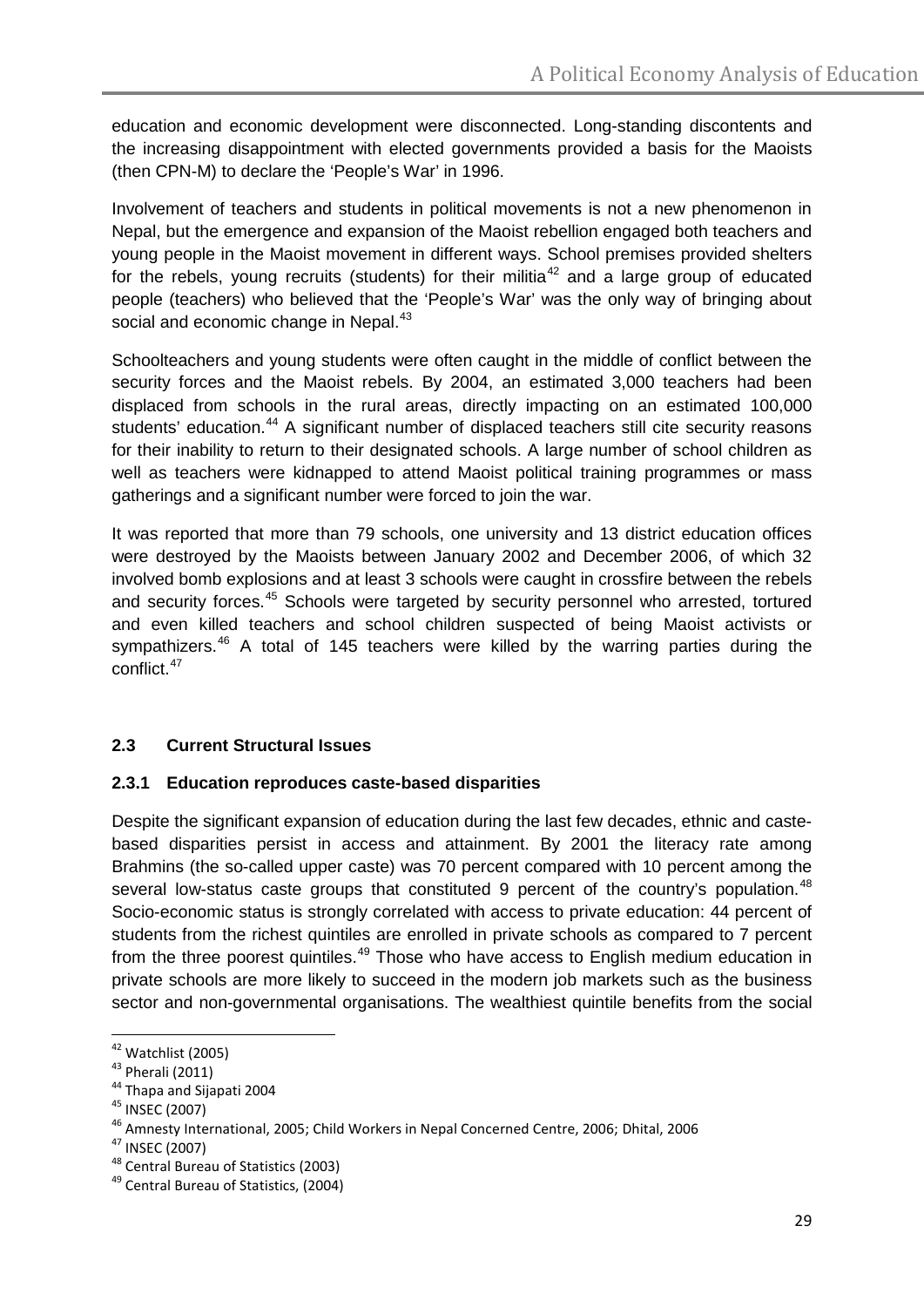and political networks of the privileged, and is likely to gain easier access to economic opportunities. This kind of social reproduction is difficult to break through project-based interventions and perpetuates the caste-based social order in Nepali society.

Even within government schools there is evidence that poorer students are disadvantaged. Children form poorer families are much more likely to be absent from school because their labour is required for work in the fields or at home. Cultural factors may interact with these demands. Dalit children are considered much more likely to be absent than other children while there is strong pressure on children from Bahun-Chhetri families to continue their studies.<sup>[50](#page-29-0)</sup>

# **2.3.2 Education is poorly aligned with the economy**

Even though education is valued, it is not necessarily perceived as a tool for guaranteeing a secure economic future for the majority of rural people. Employment opportunities are scarce and nepotism and favouritism are rampant. Almost one third of the Nepalese youth population is currently employed in unskilled jobs in the Gulf States, Malaysia and Korea and approximately 400,000 Nepalese go abroad in search of employment or better life prospects every year.<sup>[51](#page-29-1)</sup> This has resulted in weak and precarious economic growth, dependent on foreign employment, and not backed by proper economic structures within the country.

The impact of remittances has so far been mainly felt in a desire for private education as a mark of social status but in some areas remittances have led to a boom in construction and this could provide the basis for greater demand for skilled workers. The education system remains very weak in relation to vocational skills. Some educationalists argue that vocational training options should be introduced from Grade 8 and that after passing the SLC exam students should have access to vocational training in 11 and 12 Grades. Currently these Grades are almost entirely focused on training in education for prospective teachers who are unlikely to find jobs. There is a need for an informed national debate about the function of education and in particular the place of vocational training in the system. DPs could usefully promote such a debate by conducting research and engaging with civil society.

#### **2.3.3 Significant improvements in enrolment and equity**

There has been significant progress in access to and equity in education over the last 60 years. The literacy rate among the adult population (15 years +) has increased to 57.9% and 80.8% of the youth population are literate.<sup>[52](#page-29-2)</sup> From the situation in 1951 when there were 8,505 students in 321 primary schools and 1,680 students in 11 secondary schools, currently there are 4,951,956 students studying in 32,648 primary and 1,130,336 students in 7,559 secondary schools across the country. In the last 60 years the numbers of primary and secondary schools have increased approximately by 102 and 661 times respectively. The primary Net Enrolment Rate has increased significantly reaching 93.7 percent in 2009 although the rate remains much lower in secondary schools.<sup>[53](#page-29-3)</sup>

<span id="page-29-1"></span>

<span id="page-29-0"></span><sup>&</sup>lt;sup>50</sup> Teachers Union of Nepal (2010) p26<br><sup>51</sup> The Himalayan Times (2010)<br><sup>52</sup> UNESCO Institute for Statistics (2008)<br><sup>53</sup> DoE (2010a)

<span id="page-29-3"></span><span id="page-29-2"></span>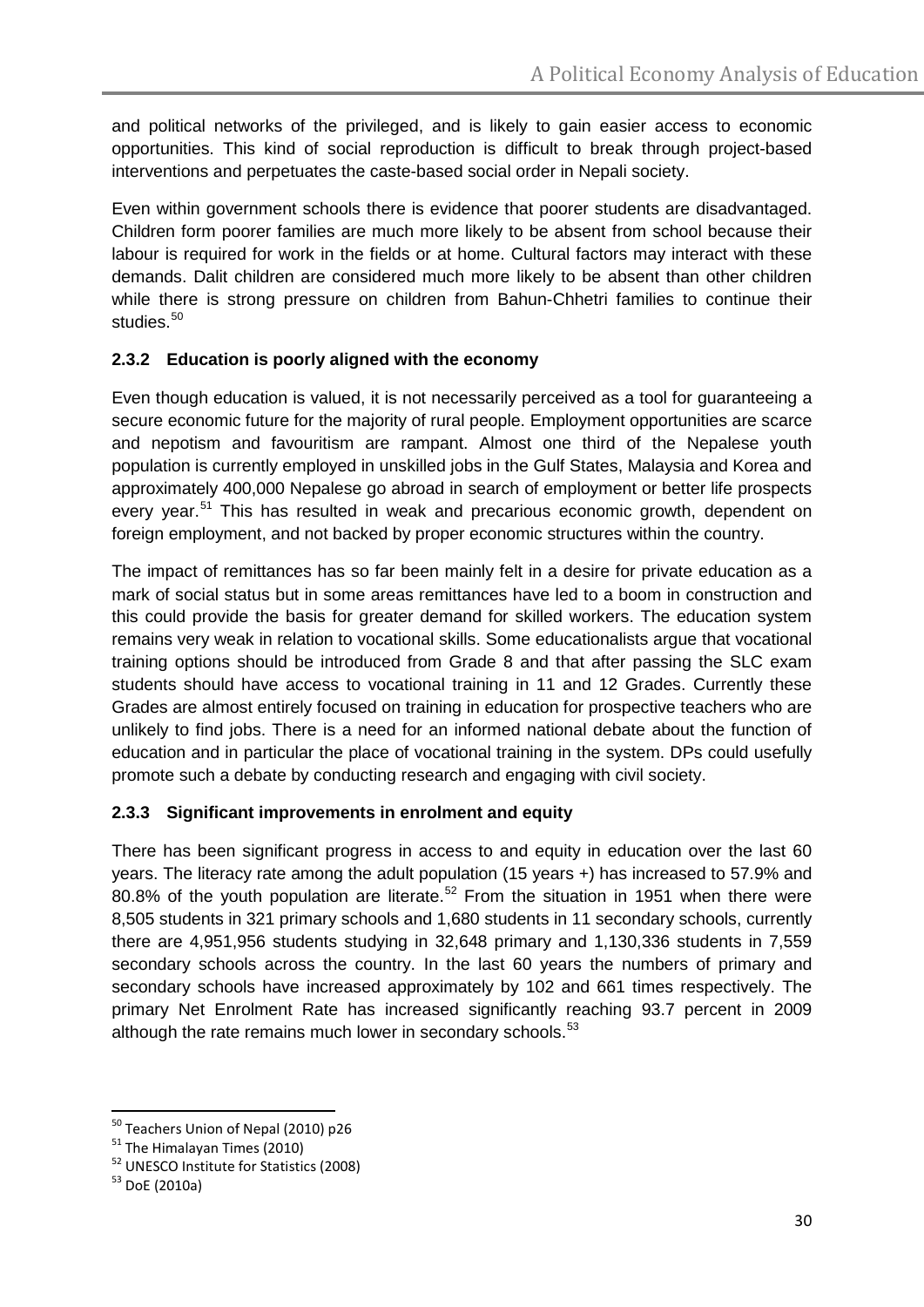Gender-based disparity in terms of access to education has almost ended with an average of 50 percent girls enrolment at all levels.<sup>[54](#page-30-0)</sup> There is still a large gender disparity in the teaching workforce, of which less than 24 percent are female teachers. A significant improvement in *dalit* and *janajati* (indigenous peoples) participation in education has been achieved with an average of 15 percent *dalits* against their total population of 12 percent and 40 percent *janajatis* against their total population of 40 percent. The following table presents a summary of key educational statistics but, as we will show in Section Three, there are huge variations between schools and areas:

#### **Box: Key Educational Statistics**

- 1. The average Gross Enrolment Rate (GER) in ECD/ PPCs is 70% with 69.2 for girls and 70.9 for boys. (SSR target: 72%)
- 2. The proportion of students in grade 1 with ECD/PPC experience is 52.1%, with 52.4% girls and 51.9% boys. (SSR target: 45%)
- 3. Out of the total 33,160 schools 32,684 are primary, 11,939 are lower secondary, 32,685 basic, 7,266 are secondary, 2,564 higher secondary and 7,559 secondary (grade 9-12) level.
- 4. On average, the school student ratios are 1:152 at primary, 1:142 at lower secondary, 1:202 at basic (grade 1-8), 1:112 at secondary, 1:124 at higher secondary and 1:150 at secondary (grade 9-12) levels.
- 5. The total number of students at primary, level is 4,951,956; at lower secondary the total is 1,699,927; this makes a combined total of 6,651,883 in 'basic' education (Grades 1-8); institutional/private schools serve around 12% of children in basic education.
- 6. Of the total enrolment at school, girls' enrolment constitutes 50% at all levels;
- 7. In comparison to their share in the total population at around 12%, the share of Dalit enrolment is 21.5% at primary level, 14.2% at lower secondary, 10.0% at secondary and 6.3% at higher secondary level.
- 8. In comparison to their share in the total population at around 40%, the share of Janajati enrolment is 38.2% at primary level, 41.8% at lower secondary, 40.8% at secondary and 31.0% at higher secondary level.
- 9. The promotion and repetition rates in grade 1 are 69.1% and 22.6%. The promotion rates in the upper grades are better as compared to the grade 1. The repetition rate in grade 8 is 6.6%. (SSR target: 7%)
- 10.The overall survival rate to grade eight is 66.0%, with 65.2% for boys and 67.2% for girls. (SSR target: 49%)
- 11.The proportion of female teachers by level in all types of schools is: 42.2% at primary level, 25.9% at lower secondary level and 17.3% at secondary level.
- 12.The proportion of Dalit teachers at primary, lower secondary and secondary levels are: 4.4%, 2.6%, 2.7% respectively.
- 13.The proportion of Janajati teachers at primary, lower secondary and secondary levels are: 29.8%, 17.2% and 12.7 respectively.
- 14.The percentage of fully-trained teachers in all types of schools is 80.7% at primary level, 63.6% at lower secondary level and 85.1 at secondary level respectively.
- 15.The student-teacher ratios (based on the approved positions of the teachers) in community schools are 43:1 at primary, 57:1 at lower secondary and 35:1 at secondary level respectively.
- 16.The number of students using a local language in the teaching and learning process as a transitional language at primary level is 17,273.

*Source: Educational Statistics of Nepal[55](#page-30-1)*

<span id="page-30-1"></span><span id="page-30-0"></span> $54$  DoE (2010b)<br> $55$  DoE (2010b)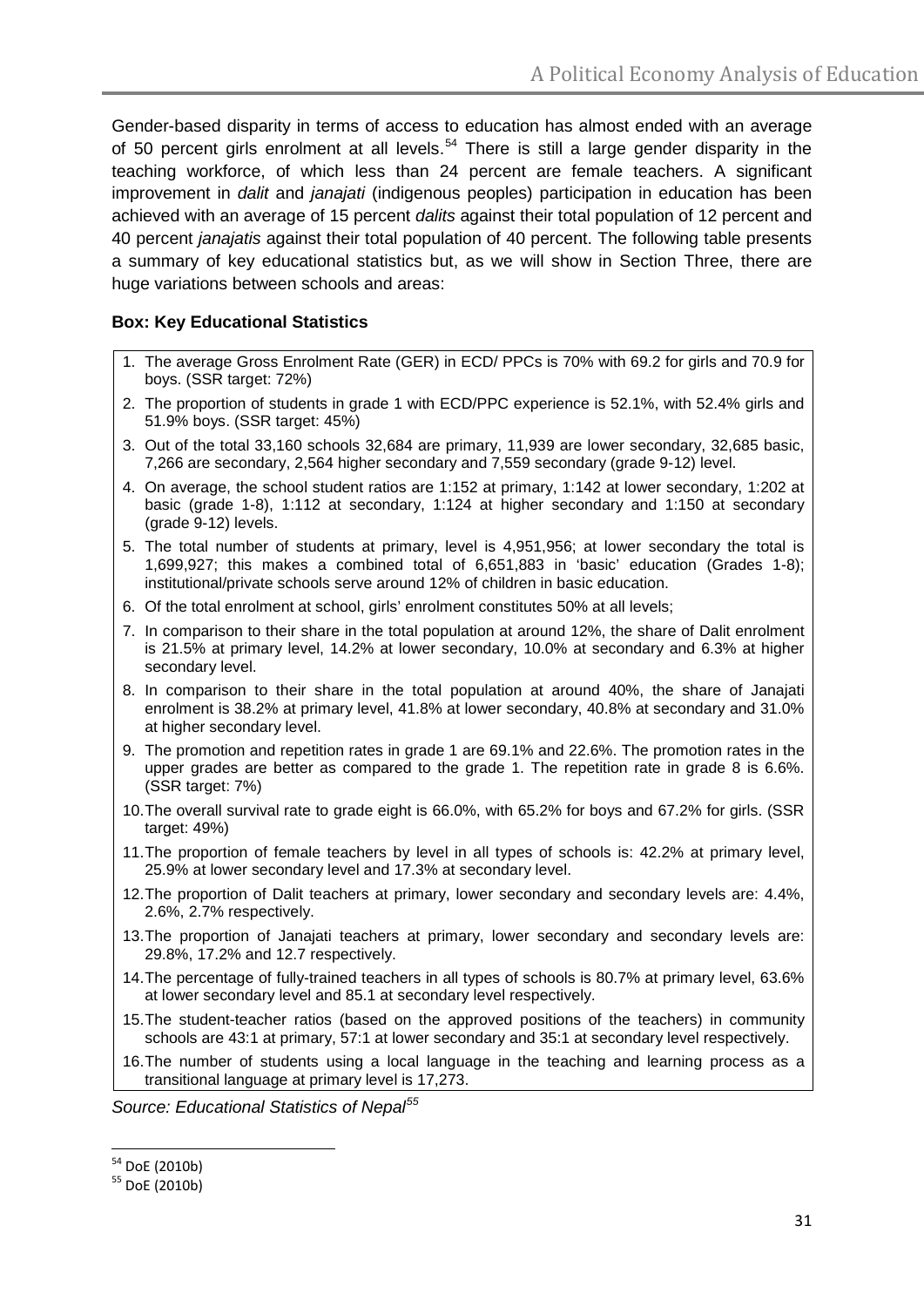#### **2.3.4 Quality of education remains low, whilst repetition and dropout rates are high**

Even though the primary Net Enrolment Rate has increased, 22.6 percent of these children fail to make satisfactory progress resulting in repetition in Grade 1 compared with an SSRP target of 8 percent repetition at primary level. More than one-third of children (34 percent) drop out by the time they reach Grade 8.

A 24 percent pass rate in the School Leaving Certificate (SLC) examination in 1991 has now reached 68.67 percent in the year 2010. While this exceeds the SSRP target of 64 percent, the overall quality of education is debatable. SLC results can be questioned due to poorly managed exams and irregularities such as cheating, guidance by teachers in the exam halls and copying.<sup>[56](#page-31-0)</sup> Even without such distortions it is questionable whether the exam results provide a good guide to the quality of education. An emphasis on rote-learning may discourage broader forms of development while also, as noted above, the education system is blamed for not serving the labour market.

#### **2.3.5 Reliability of educational statistics**

There is a serious issue with the reliability of educational statistics. It is difficult to obtain accurate data on teacher absenteeism because Head Teachers sign the registers for them even if they are absent and understate the problem when questioned.<sup>[57](#page-31-1)</sup> It is only be direct observation that more accurate assessments can be made.

The Net Enrolment Rate reported by the DoE does not necessarily reflect the realities in the field. There are political and economic motivations for over reporting school-based statistics. Per capita funding, scholarships and other grants are associated with the number of children enrolled in the school, creating a clear economic advantage for reporting an increased student enrolment. In Dhanusha, it was found that out of a reported enrolment of 510, only 205 children were present on a typical school day. One head teacher reported that the DEO provides much less funding than the number of children reported. This is because the DEO is aware of the practice of over reporting, so schools respond by over reporting even more. Additionally, DPs and other international agencies are keen to see educational improvement in statistical terms which the government experiences as a pressure to demonstrate improved enrolments and higher achievement. Such pressures create disincentives to scrutinise the reliability of data too closely at local, national and international levels which means that the process of educational development driven by international development goals may have produced unintended outcomes in relation to the reporting of data.

#### **2.3.6 Ethnic and indigenous groups**

While Nepali is still the official language, the Constitution of Nepal 1990 restored the right to have primary education in the 'mother tongue'. The government Curriculum Development Centre (CDC) has developed textbooks in various local languages including Maithili, Bhojpuri, Awadhi, Tamang, Limbu, Bantawa Rai, Chamling Rai, Sherpa, Gurung, Magar and Nepal Bhasha. However, there has been a lack of meaningful engagement with local communities in the design and development of mother tongue materials and more importantly, the limited capacity of the existing workforce to teach in local languages has not

<span id="page-31-1"></span><span id="page-31-0"></span><sup>&</sup>lt;sup>56</sup> This theme emerged during fieldwork in schools in Doti, Rolpa, Kapilvastu, Udaypur and Sankhuwasabha.<br><sup>57</sup> Teachers' Union of Nepal (2010) p30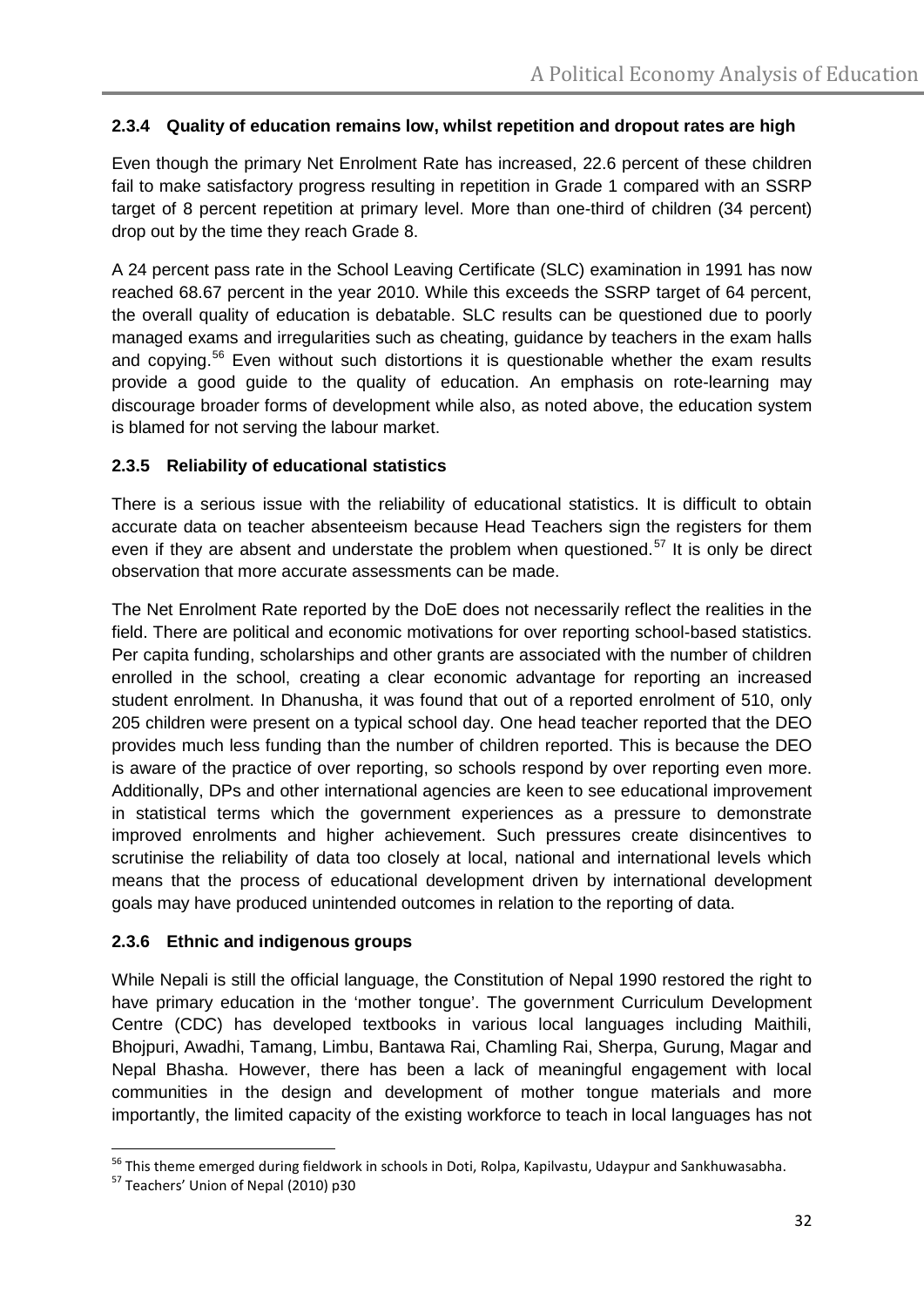been fully recognised. This suggests that the process is a top-down intervention without adequate preparation on the ground.<sup>[58](#page-32-0)</sup>

The Maoist forty-point agenda includes a demand that- *'all languages and dialects should be given equal opportunities to prosper. The right to education in the mother tongue up to higher levels should be guaranteed'.* [59](#page-32-1) This demand helped to expand the Maoist power base among the ethnic minorities, *dalits* and indigenous populations. The majority of Maoist activists and *People's Liberation Army* cadres are young people from these groups. [60](#page-32-2)

The twenty-one day long Madhesi movement in January 2007 gave added impetus to issues relating to ethnic identity, indigenous culture and local languages. There is a possibility that federal states may be defined largely in these terms with profound implications for education. In addition, such states may demand that education should be removed from central control.

#### **2.3.7 Private versus government schools**

Even though the majority of Nepalese children use public rather than private education, significant and increasing numbers are turning to private schools. Private schools in Nepal do not receive government funding, nor are their teachers trained or monitored by any state mechanism. These schools charge fees to parents and offer the curriculum in the English medium. Private schools generally perform significantly better than government funded schools in the SCL examination. Taking into account variations in different years the pass rate for those sitting SLC exams from private schools is double that of students from government schools.

The general perception that all private schools in Nepal have a sound financial situation is debatable. A large number of private schools outside the Kathmandu valley struggle to survive, teachers prefer to work in the capital and more importantly, affordability of private education in smaller towns and rural areas is questionable. However, there is a widespread perception that private schools exploit their teachers by ignoring government regulations. Even though the government regulation requires independent schools to spend a minimum of 60 percent of their total income on teachers' salaries. A recent evaluation conducted by the Department of Education shows that teachers in some private schools are paid up to 75 percent less than the basic salary fixed by the government. <sup>[61](#page-32-3)</sup>

The majority of teachers in private schools are not formally trained so this also raises questions about how the quality of teaching differs government schools. The SLC exam, which is the key indicator of government versus private school success, largely assesses students' ability to memorise or reproduce answers during examinations. Students mainly focus on examination preparation rather than engaging in a meaningful learning process. This is re-emphasised by a growing business in selling examination papers, model questions and readymade answers that are easily available at bookstores so, even if students secure good results, this might not necessarily reflect the quality of learning.

<span id="page-32-1"></span><span id="page-32-0"></span><sup>&</sup>lt;sup>58</sup> Shields and Rappleye, (2008, p.269)<br><sup>59</sup> Maoist Statements and Documents (2003)<br><sup>60</sup> Lawoti (2005)<br><sup>61</sup> Navapatrika, 06 February 2011

<span id="page-32-2"></span>

<span id="page-32-3"></span>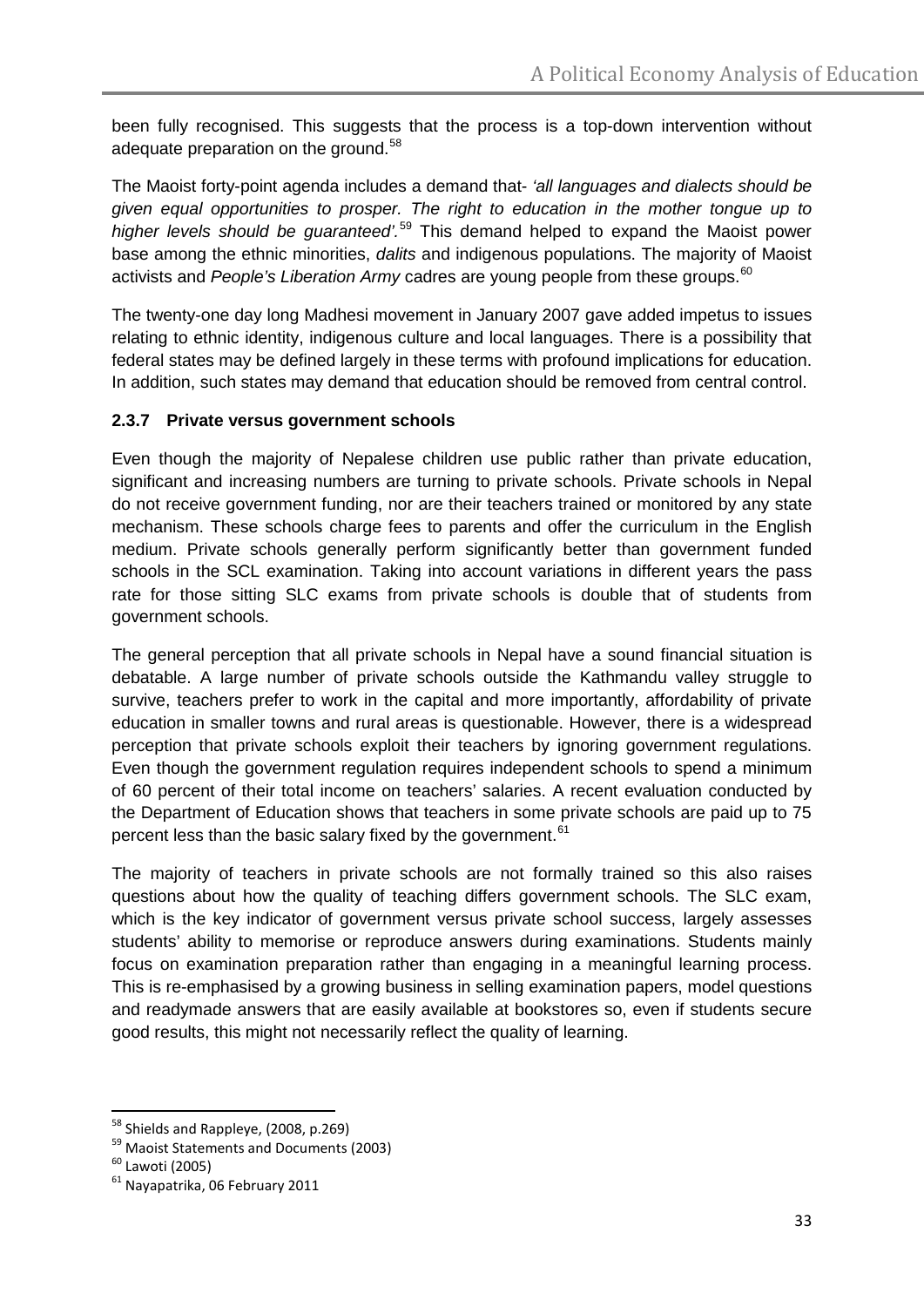The Maoists were among those to argue that the spread of private education is a consequence of the underperforming government education system. [62](#page-33-0) During the armed conflict, the Maoists were critical of commercialisation of education and demanded the abolition of the private education system but their position appears to have moderated today.

#### **2.4 Institutional factors**

Despite the expansion and growing sophistication of teacher training there is considerable concern about transferability of these skills into classroom practice.<sup>[63](#page-33-1)</sup> Due to the lack of a proper classroom monitoring system, it is difficult to establish how teaching practices have improved, but it is generally accepted that no substantial change has occurred in the pedagogical culture of most schools. This suggests that policy level interventions alone do not achieve positive outcomes and points back towards factors such as the undermining of school management by politicized unions as fundamental obstacles to change.

The Curriculum Development Centre has revised curricula at basic education level by incorporating local content as well as topics on Peace-building, Human Rights and Civic education.<sup>[64](#page-33-2)</sup> However, teachers have not been trained properly to deal with these sensitive issues. There is also a growing concern about effective implementation of education policies. A report published by the National Centre for Educational Development reveals that around 60 percent of teacher development policies were unimplemented or partially implemented. However, 'resource-tied policies, provisions under training curriculum and legally obligatory policies were found implemented in the majority cases'.<sup>[65](#page-33-3)</sup> In other words the system complies with the most basic formal requirements but is not responsive to issues that would support education quality in the wider sense.

The nature of the education system under a new Constitution are yet to be identified but federalism is likely to be a key factor especially if the responsibility for education is given to federal states. Although issues of ethnic identity and education in the 'mother tongue' are being advanced by politicians, the financial implications of such changes have yet to be analyzed and it is clear that the debates are likely to continue for a long time to come.

# **2.5 The School Sector Reform Plan (SSRP)**

The School Sector Reform Plan 2009-15 (SSRP) was introduced in 2009 as a key policy of the Ministry of Education and designed with the active involvement of Nepal's development partners. It was developed as a continuation of on-going programmes notably Education for All (EFA). The SSRP seeks to restructure the education system, improve quality and institutionalise performance accountability'.<sup>[66](#page-33-4)</sup> The plan integrates 'key policy goals and values, including the right to education, gender parity inclusion and equity'.<sup>[67](#page-33-5)</sup>

<span id="page-33-2"></span>

<span id="page-33-1"></span><span id="page-33-0"></span><sup>&</sup>lt;sup>62</sup> DoE (2010b)<br><sup>63</sup> DoE (2010b)<br><sup>64</sup> NCED has produced a teacher-training manual and has reported trained 144 master trainers who are expected to train more trainers in the future. These trainers will then train over 200,000 teachers in basic education level.

<span id="page-33-4"></span><span id="page-33-3"></span> $^{65}_{66}$  NCED (2063 B.S.)<br> $^{66}_{66}$  SSRP, p.1<br> $^{67}_{67}$  Ibid

<span id="page-33-5"></span>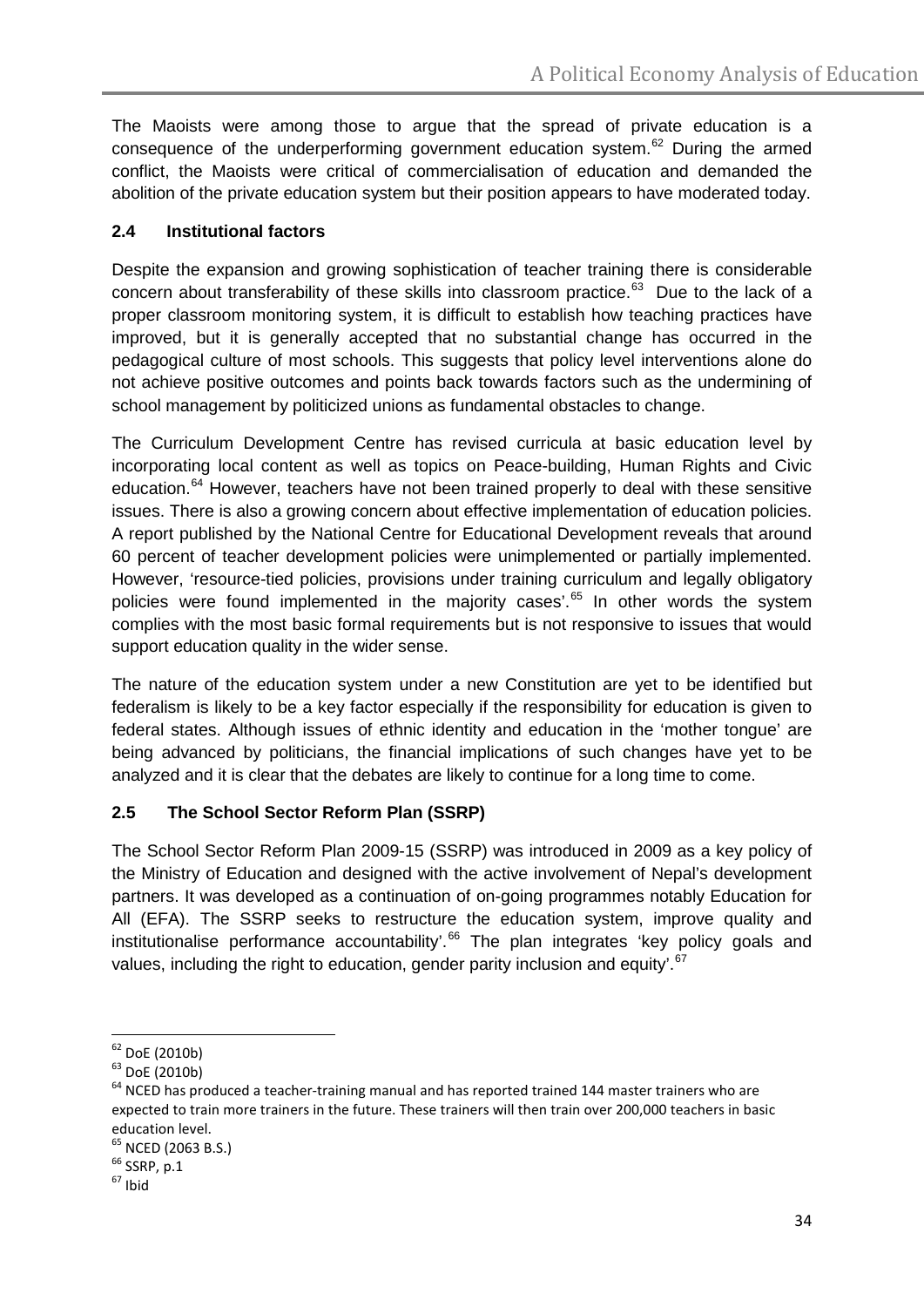The cost of the SSRP over the first five years is estimated to be \$2.626 billion. The Government of Nepal has committed \$2.002 billion and development partners have pledged \$0.5 billion. 'The Government expects that the funding gap can be closed by employing a resource mobilisation strategy, targeting non-pooling development partners, I/NGOs and the Catalytic Fund from the Fast Track Initiative (FTI)'.

A large portion of the annual education budget (67 percent in 2009-2010) was allocated for basic education  $(1 - 8)$  whereas 18 percent was allocated for secondary education.<sup>[68](#page-34-0)</sup> The Status Report 2010-011 shows good progress towards achieving its targets by 2015-16. The Early Childhood Education and Development (ECED) sector has spread rapidly. However, the Report cites issues around availability of learning materials, sufficient budget and effective strategies to retain (the low-paid) ECED facilitators.

The SSRP has set baseline indicators for monitoring purposes. The following table provides a summary of the indicators:

<span id="page-34-0"></span> $68$  DoE (2010a)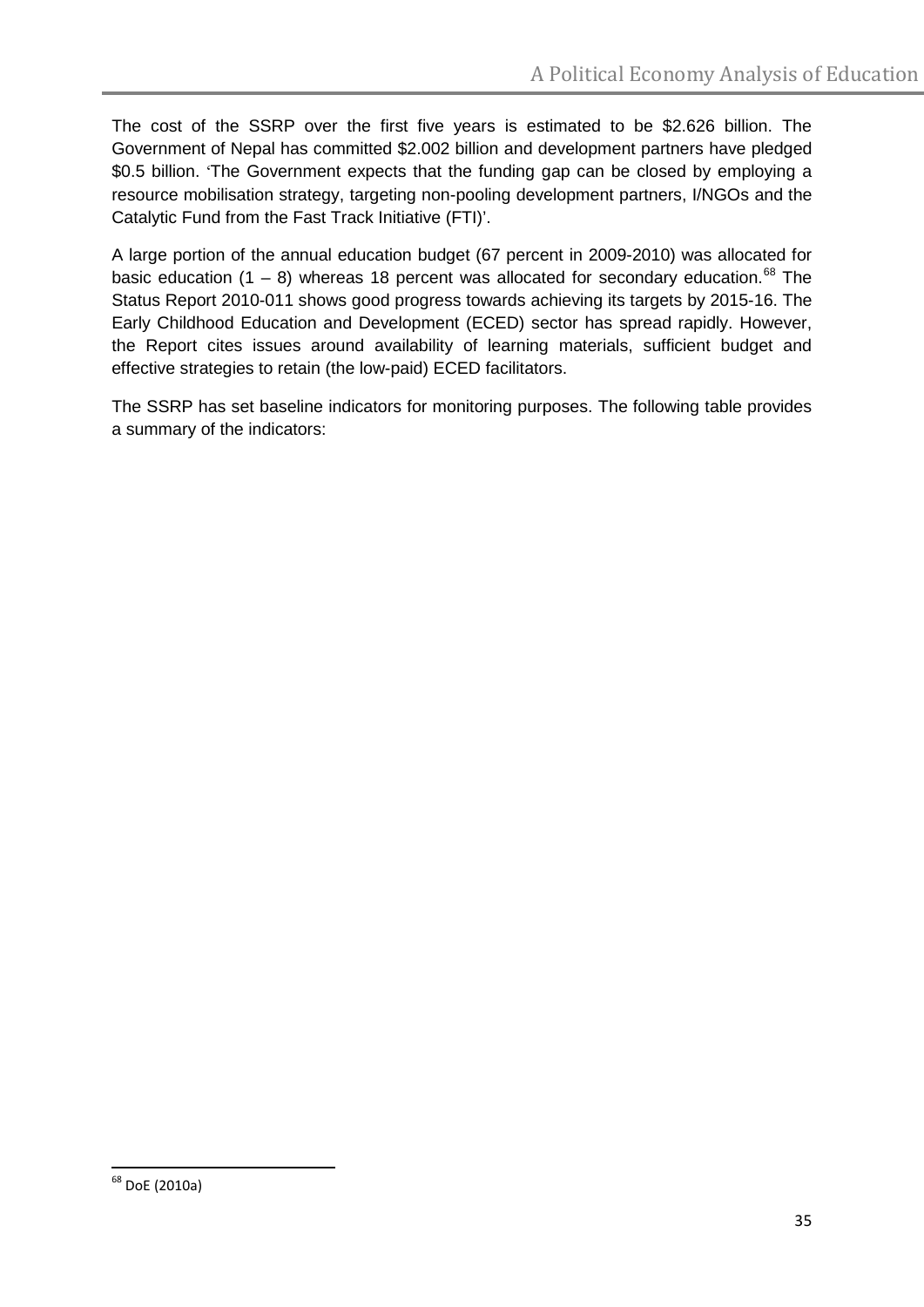| <b>Indicators</b>                                    | Unit              |                 | <b>Base Years</b>             |                 | 2010/11          |                                                                       | <b>Targets</b> |         |                 |                 |
|------------------------------------------------------|-------------------|-----------------|-------------------------------|-----------------|------------------|-----------------------------------------------------------------------|----------------|---------|-----------------|-----------------|
| 1. Share of Education Budget in                      |                   | 2007/08         | 2008/09                       | 2009/10         |                  | 2011/12                                                               | 2012/13        | 2013/14 | 2014/15         | 2015/16         |
| <b>GNP</b>                                           | %                 | 2.0             | 2.1                           | 2.1             | 2.2              | 2.3                                                                   | 2.3            | 2.4     | 2.5             | 2.5             |
| <b>GDP</b>                                           | %                 | 35              | 3.6                           | 3.6             | 3.7              | $\overline{3.7}$                                                      | 3.8            | 3.8     | 3.9             | 4.0             |
| 2. Share in Education Budget                         |                   |                 |                               |                 |                  |                                                                       |                |         |                 |                 |
| <b>Basic Education</b>                               | %                 | 70              | 71                            | 71              | 72               | 73                                                                    | 74             | 74      | 75              | 76              |
| Secondary Education                                  | %                 | 9               | 9                             | 9               | 9                | 9                                                                     | 9              | 9       | 9               | $\overline{9}$  |
| 3. Enrolment at Grade 1                              |                   |                 |                               |                 |                  |                                                                       |                |         |                 |                 |
| New entrants with                                    |                   |                 |                               |                 |                  |                                                                       |                |         |                 |                 |
| ECED experience                                      | %                 | 33              | 36                            | 41              | 45               | 51                                                                    | 57             | 64      | 71              | 80              |
| Gross Intake Rate                                    | %                 | 141             | 148                           | 144             | 140              | 137                                                                   | 133            | 130     | 127             | 123             |
| Net Intake Rate                                      | %                 | 78              | 81                            | 83              | 86               | 88                                                                    | 91             | 94      | 97              | 100             |
| <b>4. Gross Enrolment Rate</b>                       |                   |                 |                               |                 |                  |                                                                       |                |         |                 |                 |
| ECED/Pre primary                                     | %                 | 60              | 63                            | 67              | 72               | 77                                                                    | 82             | 87      | 93              | 99              |
| Basic Education (1-8)                                | %                 | 116             | 123                           | 125             | 128              | 130                                                                   | 132            | 132     | 131             | 131             |
| Secondary Education                                  | %                 | 36              | 40                            | 43              | 47               | 52                                                                    | 58             | 66      | 75              | 83              |
| <b>5. Net Enrolment Rate</b>                         |                   |                 |                               |                 |                  |                                                                       |                |         |                 |                 |
| <b>Primary Education</b>                             | %                 | 89              | 92                            | 94              | 96               | 97                                                                    | 98             | 99      | 99              | 100             |
| <b>Basic Education</b>                               | %                 | $\overline{71}$ | 73                            | $\overline{75}$ | $\overline{\pi}$ | 80                                                                    | 82             | 85      | 87              | 90              |
| Secondary Education                                  | %                 | 20              | 21                            | 22              | 23               | 24                                                                    | 26             | 27      | 29              | 31              |
| 6. Teachers with required qualification and training |                   |                 |                               |                 |                  |                                                                       |                |         |                 |                 |
| <b>Basic Education</b>                               | %                 | 62              | 66                            | 70              | 74               | 79                                                                    | 83             | 88      | 94              | 100             |
| Secondary Education                                  | %                 | 74              | 77                            | 80              | 83               | 86                                                                    | 89             | 93      | 96              | 100             |
| 7. Teachers with required Certification              |                   |                 |                               |                 |                  |                                                                       |                |         |                 |                 |
| <b>Basic Education</b>                               | %                 | 90              | 91                            | 92              | 94               | 95                                                                    | 96             | 97      | 99              | 100             |
| Secondary Education                                  | $\frac{9}{6}$     | 90              | 91                            | 92              | 94               | 95                                                                    | 96             | 97      | 99              | 100             |
| 8. Pupil Teacher Ratio                               |                   |                 |                               |                 |                  |                                                                       |                |         |                 |                 |
| <b>Basic Education</b>                               | Ratio             | 44              | 43                            | 41              | 40               | 39                                                                    | 38             | 37      | 36              | 34              |
| Secondary Education                                  | Ratio             | 42              | 39                            | $\overline{37}$ | 34               | 32                                                                    | 30             | 28      | 26              | $\overline{25}$ |
| <b>9. Repetition Rate</b>                            |                   |                 |                               |                 |                  |                                                                       |                |         |                 |                 |
| Grade 1                                              | %                 | 28              | 18                            | 12              | 8                | 5                                                                     | 3              | 2       | 1               | 1               |
| Grade 8                                              | $\frac{9}{6}$     | 13              | 11                            | 9               | 7                | 6                                                                     | 5              | 4       | 3               | $\overline{2}$  |
| 10. Survival Rate by cohort method                   |                   |                 |                               |                 |                  |                                                                       |                |         |                 |                 |
| Grade 5                                              | %                 | 54              | 58                            | 61              | 65               | 70                                                                    | 74             | 79      | 84              | 90              |
| Grade 8                                              | %                 | 37              | 41                            | 45              | 49               | 54                                                                    | 60             | 66      | 73              | 80              |
| 11. Coefficient of                                   | <b>Efficiency</b> |                 |                               |                 |                  |                                                                       |                |         |                 |                 |
| <b>Basic Education</b>                               | Ratio             | 0.46            | 0.49                          | 0.52            | 0.55             | 0.59                                                                  | 0.62           | 0.66    | 0.71            | 0.75            |
| Secondary Education                                  | Ratio             | 0.30            | 0.33                          | 0.36            | 0.39             | 0.42                                                                  | 0.46           | 0.50    | 0.55            | 0.60            |
| <b>12. Learning Achievement</b>                      |                   |                 |                               |                 |                  | Average Score of students in core subjects in grade 5 and 8           |                |         |                 |                 |
| Grade 5                                              | %                 | 50              | 53                            | 56              | 60               | 63                                                                    | 67             | 71      | 75              | 80              |
| Grade 8                                              | %                 | 44              | 46                            | 48              | 49               | 51                                                                    | 54             | 56      | 58              | 60              |
| 13. Pass Rate                                        |                   |                 |                               |                 |                  | Percentage of students passed in the SLC and HSE National Examination |                |         |                 |                 |
| <b>SLC</b>                                           | %                 | 60              | 62                            | 64              | 65               | 67                                                                    | 69             | 71      | 73              | 75              |
| <b>Higher Secondary</b>                              | $\%$              | 23              | $\overline{25}$               | 28              | 31               | 34                                                                    | 37             | 41      | 45              | 50              |
| 14. Literacy Rate                                    |                   |                 | Percentage of literate people |                 |                  |                                                                       |                |         |                 |                 |
| Age Group 15-24                                      | %                 | 73              | 75                            | 78              | 80               | 83                                                                    | 86             | 89      | 92              | 95              |
| Age Group 6+ years                                   | $\frac{9}{6}$     | 63              | 69                            | 76              | 78               | 80                                                                    | 83             | 85      | 88              | 90              |
| Age Group 15+ years                                  | $\%$              | 52              | 56                            | 60              | 62               | 64                                                                    | 67             | 70      | $\overline{72}$ | 75              |
| 15. Literacy GPI (15+)                               | Ratio             | 0.61            | 0.74                          | 0.90            | 0.92             | 0.93                                                                  | 0.95           | 0.96    | 0.98            | 1.00            |

# Source: SSRP, p.2

Development partners and government officials strongly support the idea of decentralisation in education. Although the plan was not developed by the political parties, and has not been enacted in law, it is difficult for politicians to reject ideas such as free basic education, instruction in mother tongue, technical and vocational education to better equip young people with employment skills, empowering local communities to take ownership of the school, integrating local content in the curriculum to enhance relevance of their education and focus on quality education. The officials argue that the SSRP is a technical plan and therefore would fit in any kind of political structure that Nepal might adopt in the future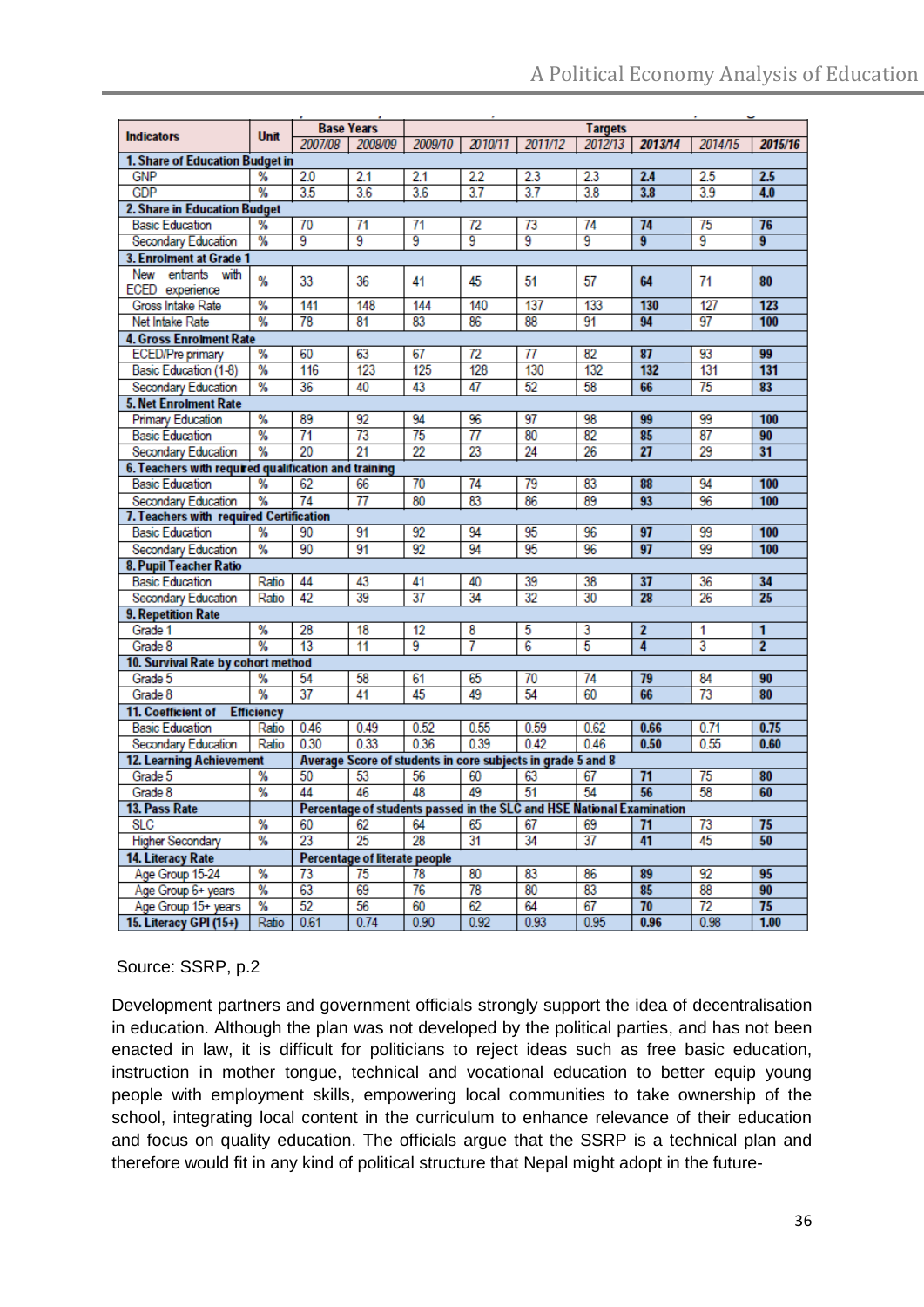'*The SSRP is not a revolution but continuity of previous educational programmes. It has three key themes: inclusion, restructuring and decentralisation. The provision of scholarship and other grants are aimed at enhancing educational opportunities for marginalised groups. The educational restructuring is intended to improve the quality of education and student retention as well as to secure funding for basic education (grades 1-8). Decentralisation has no alternative other than developing capacities of people to take extended roles in this process. However, it faces a number of risks including resistance from politicians who intend to control the system from the centre rather than devolving power to the local levels.'* 

Senior Official, Ministry of Education

In practice the progress of the SSRP has been hindered by lack of underpinning legislation which has made many officials reluctant to push forward. In addition, contentious transitional politics and politicised teaching workforce have added further obstacles. As there is no elected government at local level, the initiative lacks a responsible local body for its implementation. Furthermore, the SSRP has not been effectively communicated to educational stakeholders at local level. Most head teachers and teachers in the rural areas are ignorant about the aims of the plan and see it as another government initiative that will be talked about until the DPs' funding runs out. They continue with what they have been doing and report to DEO as required.

The SSRP also aims to ensure that all school teachers possess the necessary knowledge and skills to facilitate teaching and learning effectively. Teacher training and professional development are not well integrated. The overemphasis on a 'delivery model' of teacher training is likely to ignore other critical aspects such as the sociopolitical context, critical appraisal of the content, motivation and trainee's willingness to transfer skills into practice, which are also important in enhancing the impact of training.<sup>[69](#page-36-0)</sup> The real challenge to successful implementation of SSRP may lie in motivating the teaching workforce to transform their pedagogical practices, instructional supervision and monitoring of programmes at local level.

There has been a significant improvement in enhancing functional literacy among youth and adults. The situation of 30 percent adult literacy in 1990 increased to 46 percent in 2001 and Nepal is aiming to achieve 75 percent adult literacy by 2015. However, availability of learning materials and allocation of sufficient funding to support the adult literacy programme has generally become a hindrance in achieving this target.

# **2.6 Stakeholder Analysis**

Teachers' unions oppose the transfer of school management to the community. They fear that their 'rights and status' will not be secure<sup>[70](#page-36-1)</sup> and their position is reflected in the policies of the political parties. The Maoists formally oppose both transfer of schools to the community and the provision of private education.<sup>[71](#page-36-2)</sup> SMCs have strong political characteristics and in many schools the SMC Chair and the head teacher may have conflicting political views, preventing any common understanding of school management issues. Local level party organizations have close links with school management

<sup>&</sup>lt;sup>69</sup> NCED (2063 B.S.)

<span id="page-36-1"></span><span id="page-36-0"></span> $\frac{70}{70}$  Vaux and Smith (2006, p.25)<br> $\frac{71}{71}$  Caddell (2007, p.15)

<span id="page-36-2"></span>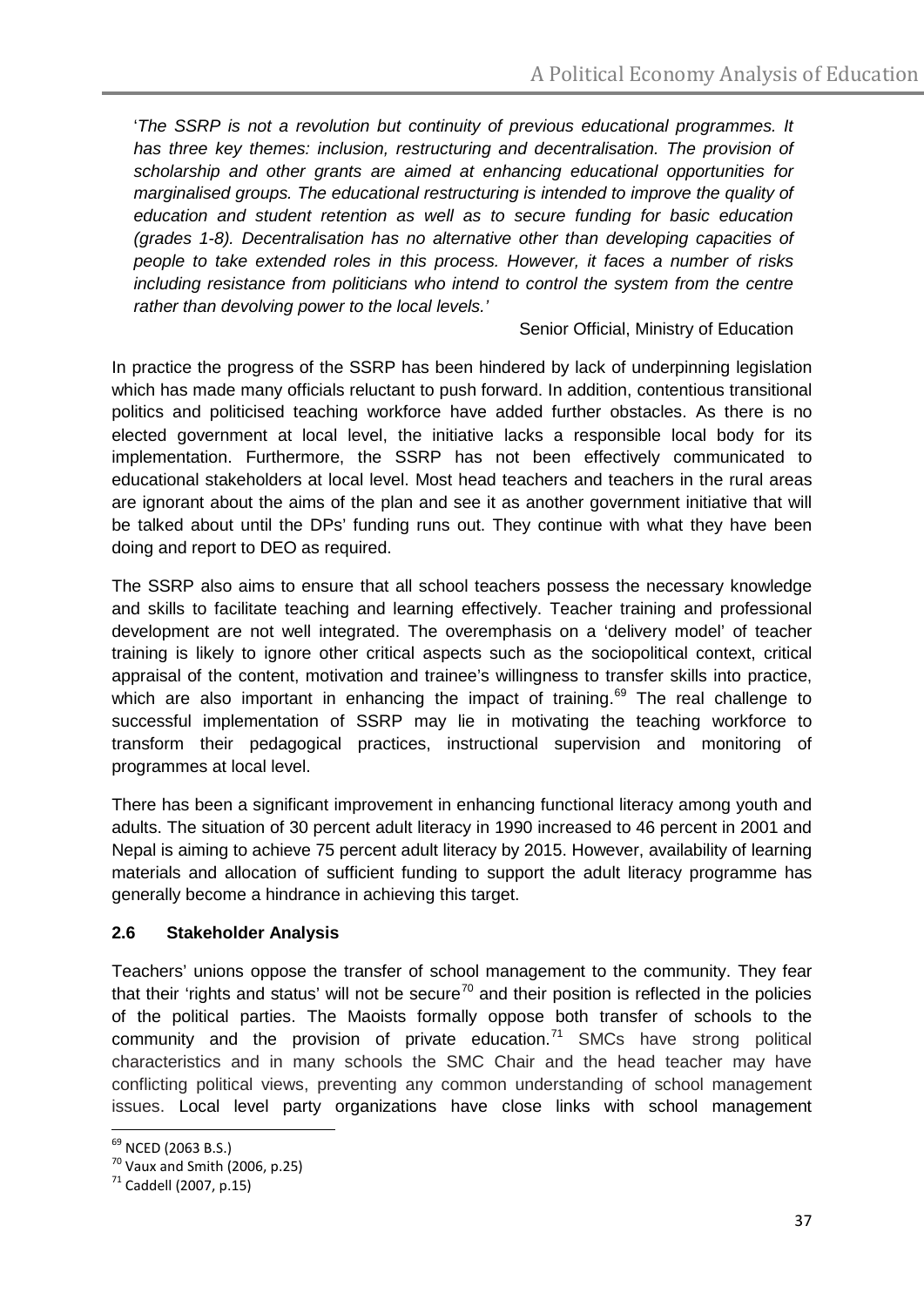committees. There are also political pressures on DEOs relating to issues such as recruiting the relief quota teachers, distributing scholarships, school auditing and school upgrading. In many schools in the *terai* politics and crime often intersect and schools have not been able to form SMCs due to threats from armed groups.

The leadership and management capacity of head teachers was weakened significantly during the armed conflict. Maoist pressure for mandatory donations, compulsory attendance at their political programmes, intimidation and potential physical assaults left head teachers and teachers demoralised. During the emergency period, mutual trust amongst teachers eroded considerably.

Teachers rely heavily on textbooks. Lecture methods and rote-learning dominates. Opportunities for continuing professional development or the provision of ongoing support are virtually non-existent. Professional rewards for teachers are negligible. The chances of promotion in the teaching profession are poor but permanent positions are secure because of unionisation. This leaves teachers in a stagnant career. Teachers in villages often become involved in other activity such as local business and farming.

Many parents cannot afford to send their children to secondary education or higher education due to their poor economic conditions. While the scholarship programme is positive, the amount (RS.350 – 1000 per year) is not attractive when they need their children to support them at home. The consequences of this include continued marginalisation of many of the country's poor and disadvantaged groups.

Most school children are involved in community-based organizations such as children's clubs, youth clubs and cultural groups. These are supported by NGOs working in the community and they organize a wide range of capacity building activities. However, there is a lack of school-community partnership in these initiatives. Teaching and learning in the school could benefit substantially from partnerships with these organizations and vice versa. Some young students are organized under student unions affiliated to political parties.

#### **2.7 Implications of the education sector analysis**

- There is no strategic vision for educational development based on a common understanding of Nepal's future and specific needs from the education sector. Current approaches deal with issues in a piecemeal fashion leaving issues such as the purpose of education unresolved. The political parties, even if they were capable of such vision, are mostly focusing on ongoing political uncertainties and building patronage networks that undermine rather than support education. The SSRP is essentially a technical plan designed collaboratively by bureaucrats and DPs. Officials are uncertain whether to implement key changes proposed by the SSRP in the absence of an appropriate Education Act.
- Political discourses, particularly on the issue of federalism and ethnic rights are likely to impact on the SSRP but the uncertain political future has made it difficult to plan for a multicultural and ethnically diverse state. Progress has been made in the curriculum and textbooks but not in relation to education structures.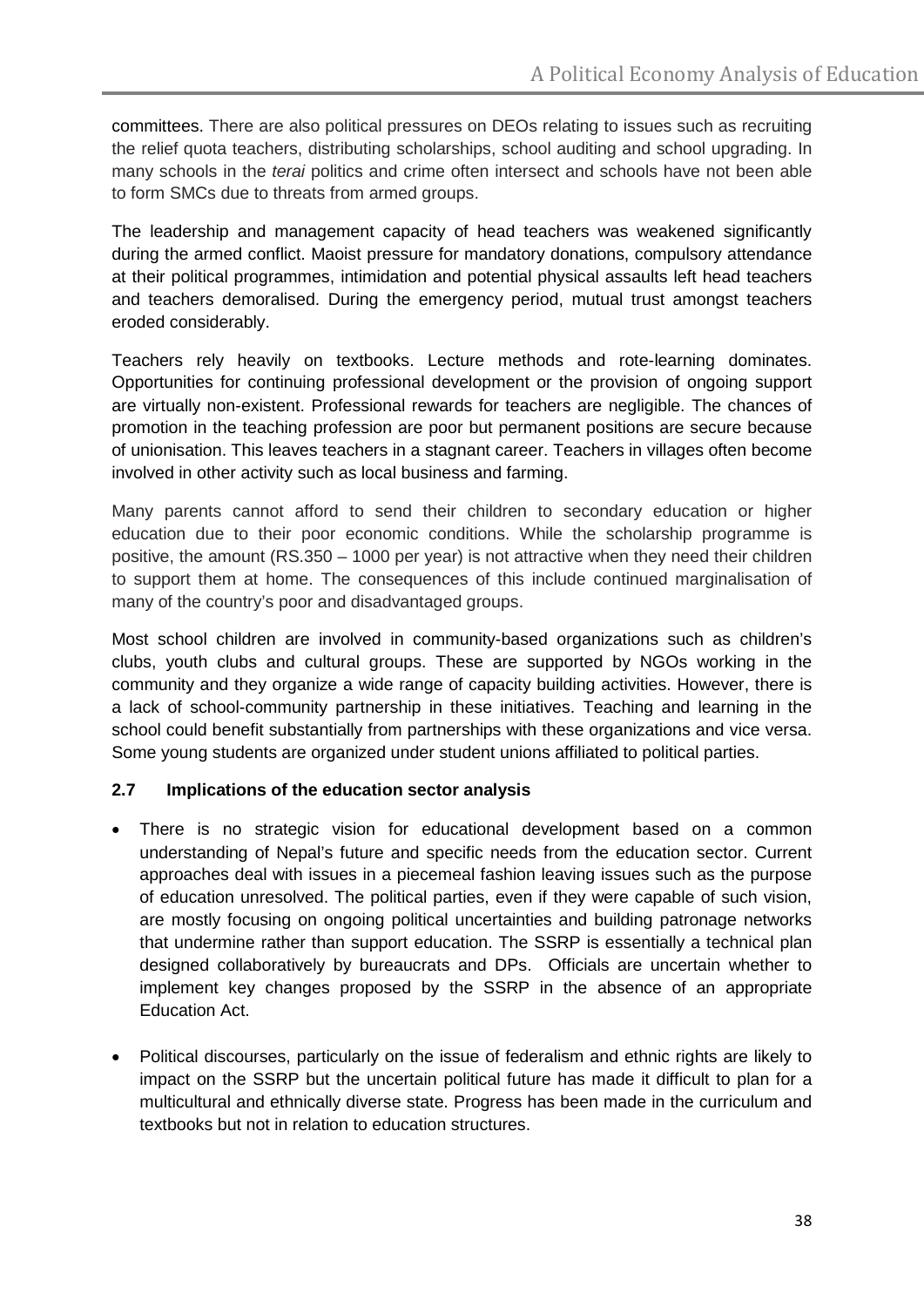- The education sector has made significant progress over the past two decades especially in terms of spread and quantity. But there is considerable doubt about the quality of education and its function in social change.
- There is an increasing divide between private and state education, yet there seems to be little reference to the implications of this in the SSRP and little account taken of how the education reforms will play out across these different school environments.
- School culture is heavily influenced by politics, and political interests often override the teaching and learning processes. The strong relationship of teacher unions and political parties has undermined effective management of teachers.
- The transferability of pedagogical knowledge and skills into practice is a critical issue in teacher development.
- More sustainable interventions are necessary to bring about change in education. Increased participation of teachers, local communities and other stakeholders is vital in identifying problems and in designing and implementing effective programmes. Programmes originated in the centre are less likely to succeed.
- While several NGOs conduct educational programmes around and within schools, there is a lack of working partnership between government agencies and NGOs working in the education sector.

The political economy relationships between structures, institutions and actors are complex. Poverty and lack of economic opportunities act as dominant drivers whilst the motivations of individual actors are also heavily influenced by transitional politics. Excessive politicisation of educational institutions has seriously damaged professional integrity thereby increasing educational actors' dependency on political patronage. The following is an attempt to represent the relationships between various stakeholders within the education system-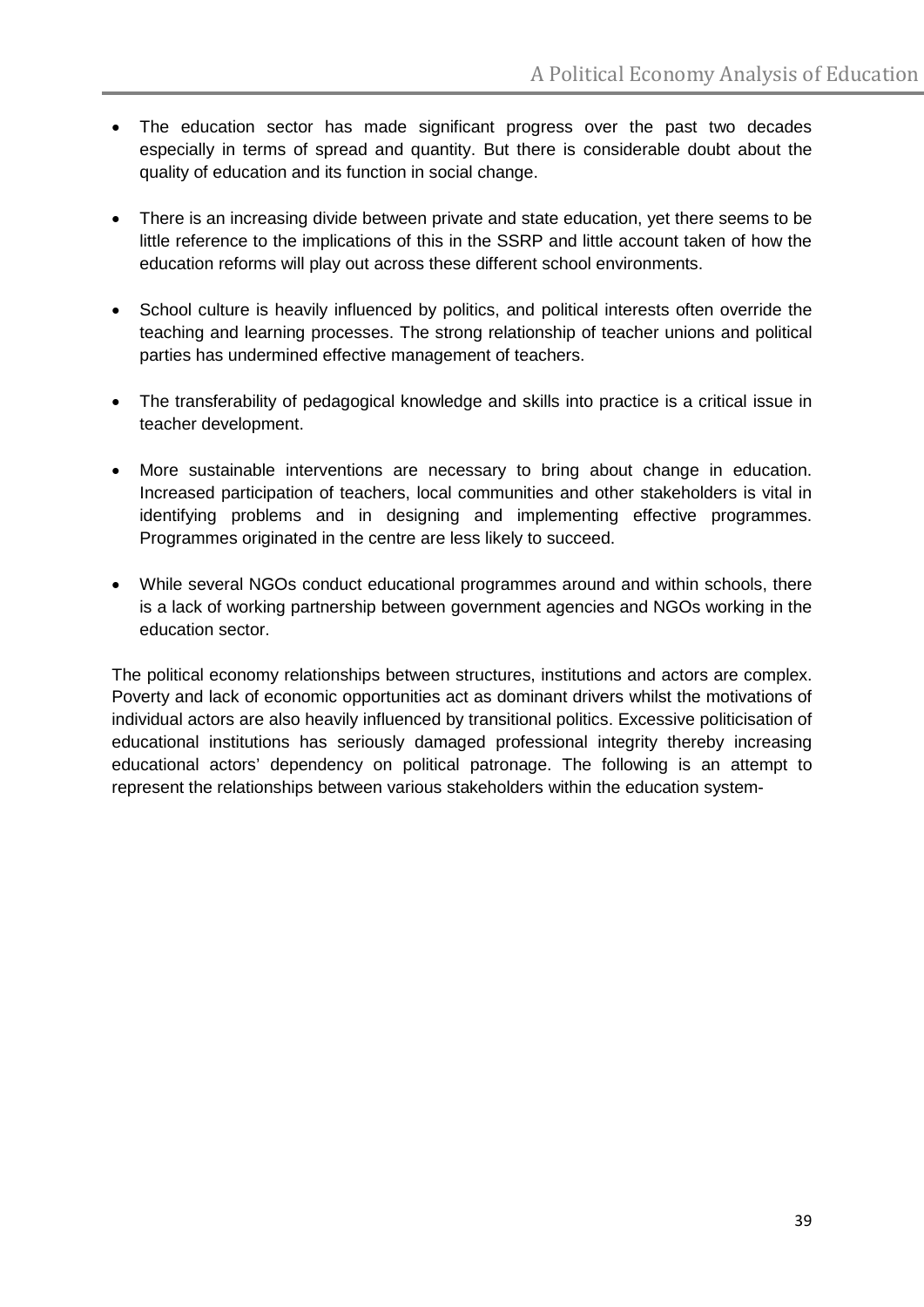**Political Economy Network of School System in Nepal**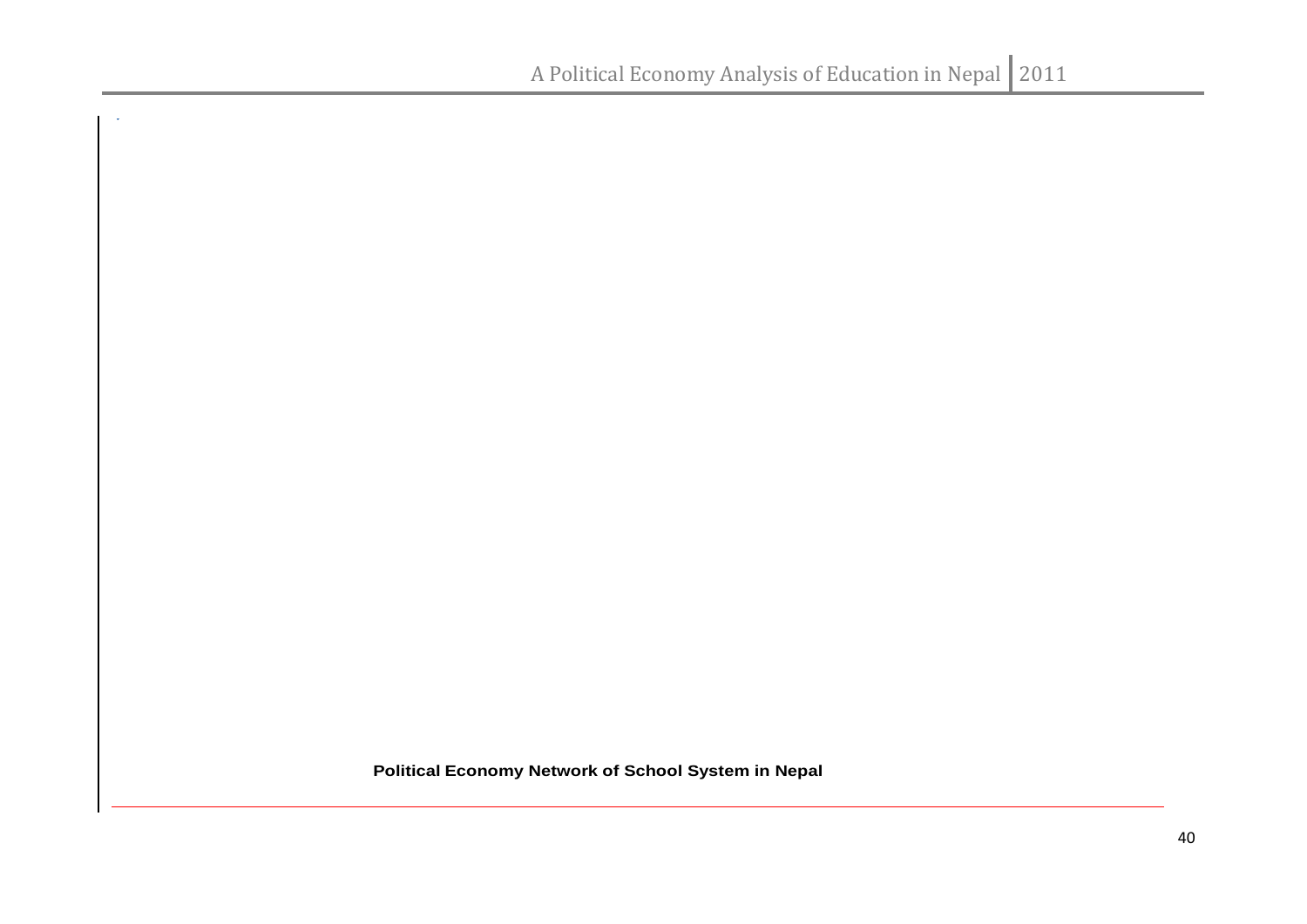# **Section Three: Problem-Level Analysis**

#### **Introduction**

The preceding sections have focused on structural factors at the macro and education sector levels. Section Three analyses problems relating to education policies and focuses on the perceptions and influence of individual actors, notably DEOs, Head-teachers, SMC Chairs, parents and children. It draws on the field visits, focus groups and interviews.

## **3.1 General Structural Constraints**

The field studies provide extensive evidence of the structural problems identified in Section One. As an example of the collusion of political parties in 'dividing up the spoils', in Doti they have created an 'association' of teacher unions to negotiate education issues collectively. The representative of the association sits in the District Education Office. This is not an attempt to keep politics out of education or reduce political influences but instead allows the parties to decide on their own solutions and present them to the DEO for implementation. The arrangement allows the parties to manage the appointment of teachers and allocation of funding in their own interests. By using their links with the central political party (and the collusion among parties associated with weak government) local politicians disempower DEOs and other officials. By protecting teachers they also disempower Head Teachers and SMCs. Agreement among the parties appears to work quite smoothly in Doti -from the parties' perspective but to the detriment of education. But the struggle for resources is much more intensive in the *terai* where cooperation gives way to open violence and intimidation in many cases. This reflects a general characteristic that while the structural forces identified in Section One operate in all areas, they operate at different strength in different areas. 'Informal governance' is weakest in the mountain and hill areas and strongest in the *terai* where it is backed by violence and threats of violence.

Local preferences can also make a difference. People and parties in the District have shown an exceptionally strong interest in educational expansion, extending primary schools to 'basic' schools and especially formation of Higher Secondary schools (Grades 11 and 12). Substantial funding has been made available for education through the District Development Committees (DDCs) and Village Development Committees (VDCs). In fact the Committees have gone beyond the full amount permitted for education and transferred funds from other budgets (notably road-building) into education. This funding is used not only for capital expenditure but also for recurrent costs including local recruitment of additional teachers. Although difficult to prove there were reports that the allocation of these funds was done on a basis of 'proportional representation' between the parties (i.e. a balance of SMC Chairpersons, contractors etc favoured by different parties).

In Rolpa the local drivers were different. Very limited funding was directed towards education and the focus was on road-building. This difference must arise from the very different historical background of the two Districts. Rolpa has been highly neglected in respect of basic infrastructure while Doti has a long tradition of education dating back to early efforts under the monarchy. Ethnic and cultural factors may also be a cause of this variation. The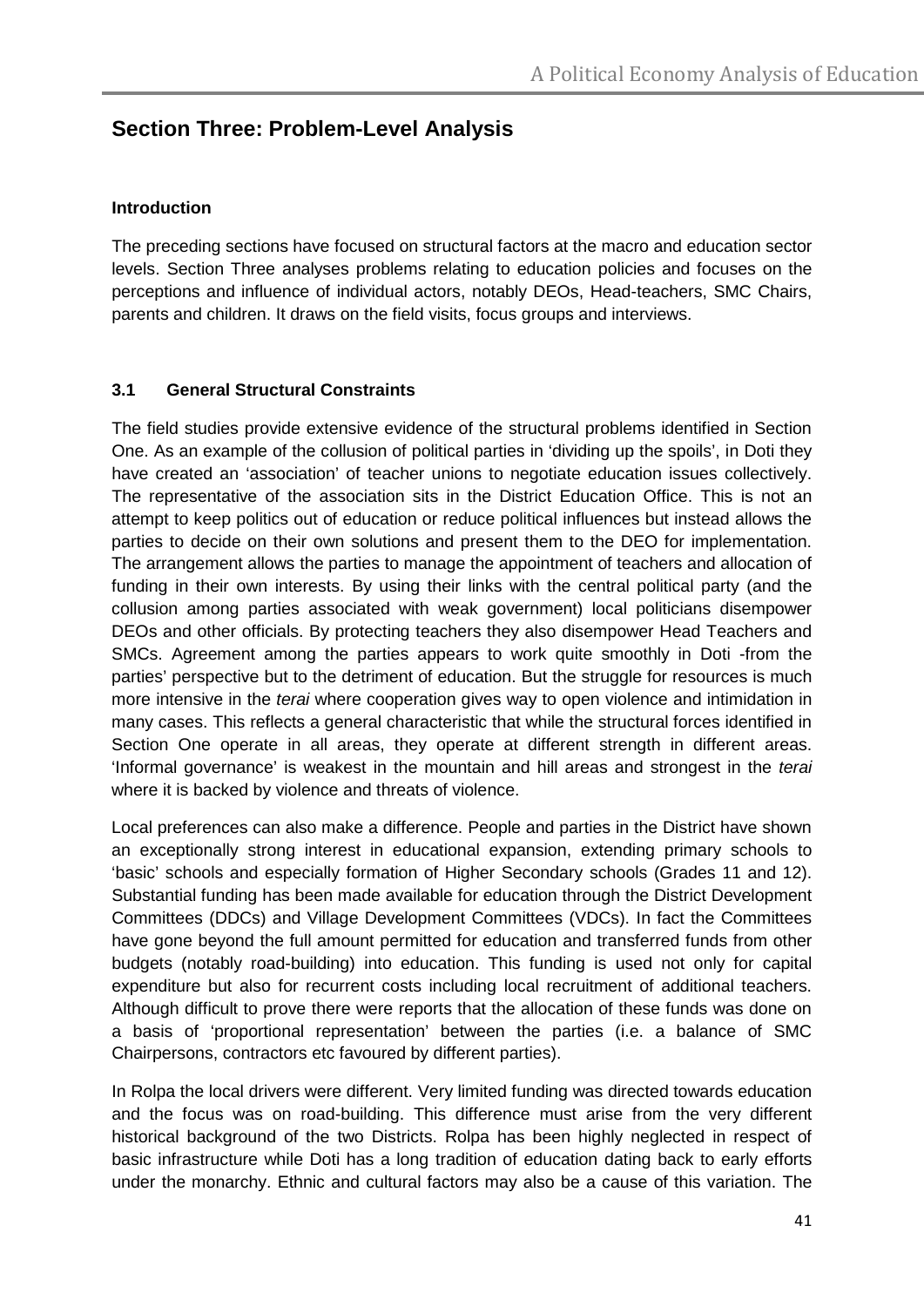predominantly Magar population of Rolpa has shown less inclination to education than the heterodox and upper caste population of Doti. A comparison of the two Districts suggests that multiple factors affect educational preferences and that, despite the filter created by political parties and absence of democratic structures, local preferences can affect outcomes.

Strong variation between adjacent schools in the same District also suggests that human agency plays an important role in educational outcomes. In all areas, including the *terai,* it was possible to find schools that were functioning well in spite of the obstacles. Next to these might be schools that were otherwise identical but failing badly. Despite the structural constraints described in Section One, SMC Chairs and Head-teachers do seem to make a difference. The disturbing feature is that success takes place against the odds.

# **3.2 Education Policy in Practice**

An earlier review of EFA in Nepal<sup>[72](#page-41-0)</sup> noted an *imbalance in teacher deployment* between hilly areas, where there were often too many teachers, and the *terai*, where there were too few. Because of the political power of teacher unions, teachers could not be redeployed to the areas where they were needed. This is still the case today. Over the course of time, the pattern of teacher deployment has remained rigid while the spread of students has changed, and continues to change rapidly.

Over the last five years, the overall rate of enrolment has increased and there is generally huge overcrowding in Grade 1 classes. As this group proceeds through the school the demand for teachers will increase. The role of the unions in preventing rational deployment of teachers has made the government reluctant to recruit more permanent teachers and instead staff have been recruited on a 'temporary' basis. These teachers, recruited by the central government, receive the same salary as permanent staff but do not receive some other benefits such as pensions. The third category is staff recruited directly by the school.

The unions have recruited 'temporary' teachers into their ranks but it is the locally-recruited teaching posts that attract the most political attention because they offer the opportunity to place party cadres in paid jobs. With the huge expansion in student numbers, the number of such teaching posts is substantial. Typically the pattern of staffing observed in schools was 40% teachers from the permanent government cadre, 30% 'temporary' teachers and as many as 30% of teachers locally employed.

**Teacher absenteeism** is a serious problem but reliable data is difficult to come by. Studies indicate that absenteeism is largely seasonal (especially early departure and late reporting for duty after holiday periods) and that the practice is compounded by political factors which lead to under-reporting.<sup>[73](#page-41-1)</sup> Field visits to schools confirmed that this practice was widespread and that even when teachers attended school they often arrived late and left early.

The problem of insufficient teachers is not only one of numbers and attendance. Teachers of **Science, Maths and English** are generally lacking in government schools. These are the subjects in which students most commonly fail in the SLC exam. The exam success of

<span id="page-41-1"></span><span id="page-41-0"></span><sup>&</sup>lt;sup>72</sup> Vaux, Smith and Subba (2006)<br><sup>73</sup> Foundation for Human Development (2004), Teachers Union of Nepal (2010)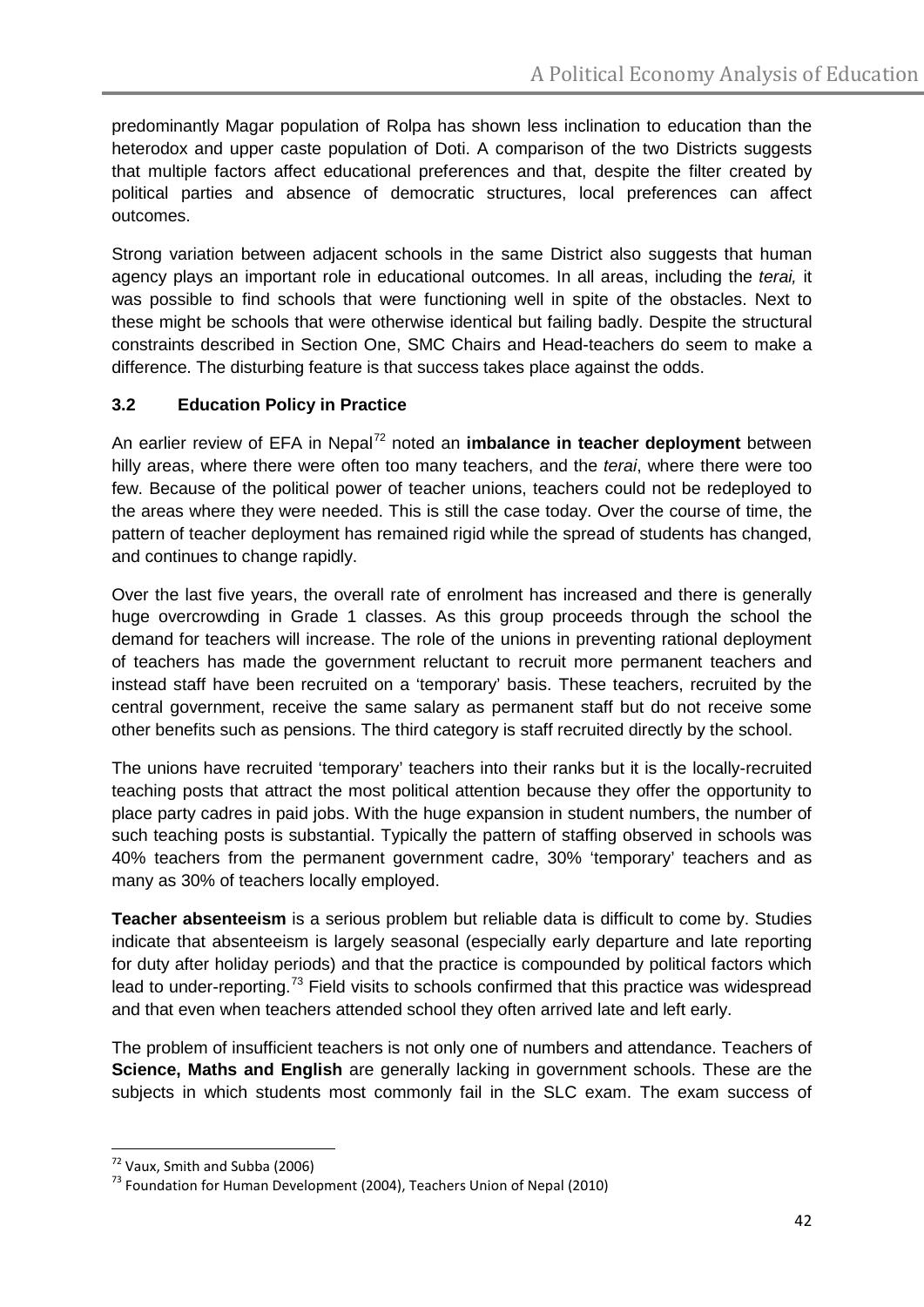private schools arises largely from emphasis on these subjects and particularly because they do much better in English, the language of instruction in private schools.

Except when local VDCs cover the costs, state schools are obliged to raise funds from parents to cover the deficit of teachers. In spite of government promises of **free education**, parents do not complain about this and officials turn a blind eye, acknowledging that there is no other way of addressing the problem. Schools typically recover the cost of additional teachers as annual fees to students in the Grades where extra teachers are employed. In effect, education remains largely free in Primary Schools (1-5) but charges are introduced in Secondary Grades, and even the government schools are practically self-financing in Grades 11-12. This is not inconsistent with the government focus on free basic (now meaning Grades 1-8) education.

The review of EFA in 2006 noted that while enrolment rates were steadily rising (and this trend has continued) the rates for retention and repetition were problematic. A significant reason for students to drop out of school is uncertainty whether it is worth staying for the full 10 years needed to reach the **SLC exam** at Grade 10 especially because the pass rate for students from government schools was very low (under 30% at that time). The issues received attention both from DPs and the media. Since then the pass rate has risen dramatically to over 60% in 2010 followed by a sudden fall to 46% in 2011. Since it is unlikely that either the exams or the students changed so dramatically over the period, the explanation must be sought elsewhere.

The key factor seems to be that the pass rate correlates with incentives. In 2006 financial incentives were introduced for schools with a pass rate above  $50\%$ <sup>[74](#page-42-0)</sup> This led to creation of new budgets controlled by DEOs, proportional to pass rates. Cheating has long been a problem in exams<sup>[75](#page-42-1)</sup> but it appears to have become more widespread and has taken a systemic form within the last five years. Cheating takes two forms. Firstly there are cases of help to individual students by friends who may even sit the examination on their behalf. The second type is systemic cheating organised by teachers who may give out model answers in advance of the exam or write up key points on a board.

Officials have facilitated the process by turning a blind eye to cheating and by relaxing controls. Up to 2006, a failure in any of the eight subjects in the SLC exam led to failure overall and the necessity of retaking the entire exam a year later. Since then the rules for the exam have been relaxed. Failure in up to two subjects can be remedied by retaking the exam a few weeks later. In this process practically all students (who failed the exam a couple of weeks earlier) achieve a pass. The explanation put forward quite openly in interviews is that cheating takes place 'en masse' in the SLC retakes.

Because exams are normally held in government schools and are invigilated by teachers from government schools, it might be expected that the system would benefit students from those schools rather than private schools but, because practically all government teachers put their children into private schools, cheating often takes the form of government teachers cheating on behalf of private pupils. This may significantly contribute to the very high pass

<span id="page-42-0"></span> $74$  According to local reports, DEOs receive an incentive of Rs 1,00,000 if the SLC pass rate exceeds 50%.

<span id="page-42-1"></span><sup>75</sup> Mathema and Bista (2006)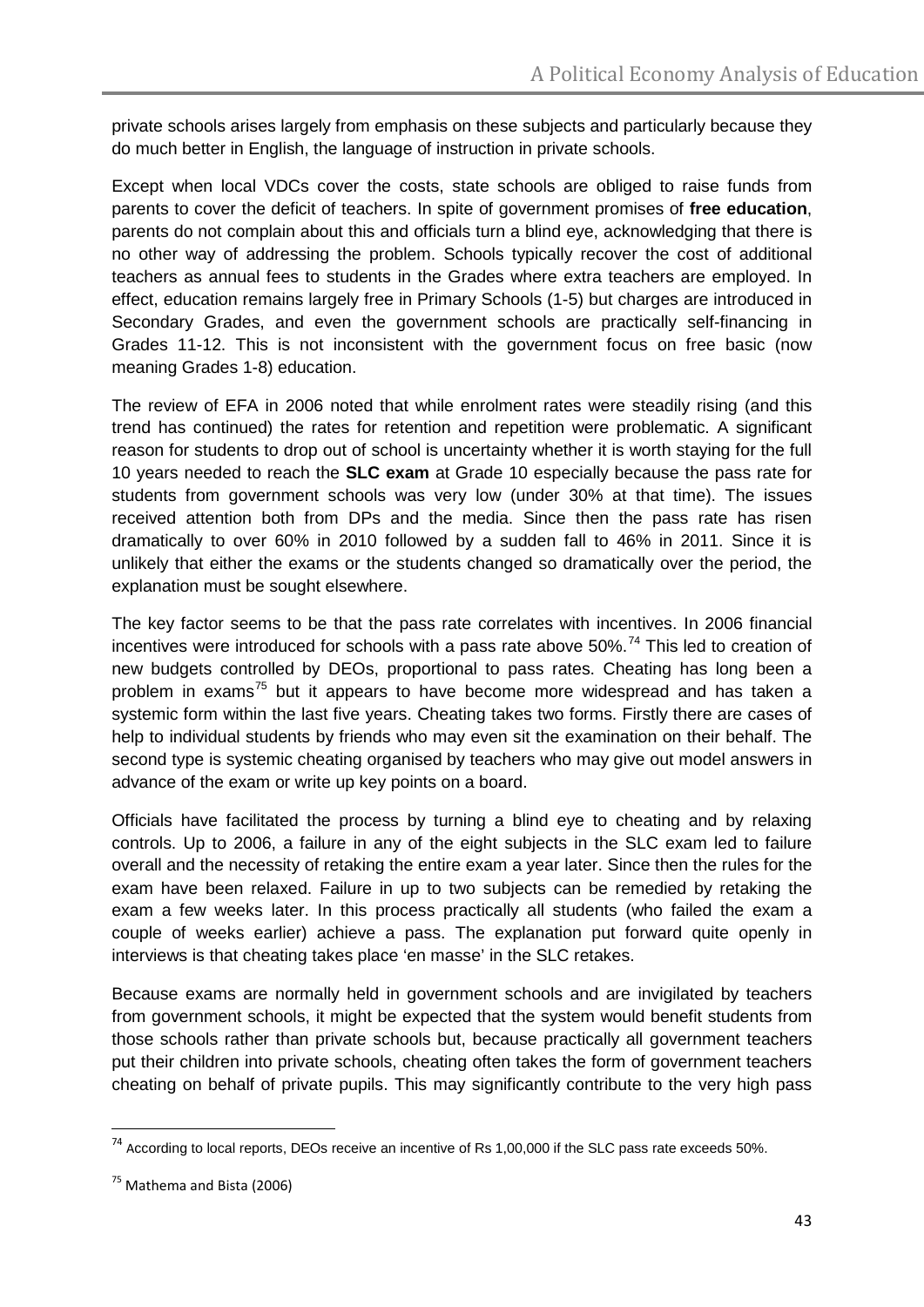rates of private schools (90% in 2011 compared with 46% for students from government schools). It also highlights the problem that the interests of teachers in government schools do not coincide with those of their students.

The **SSRP** has so far had little impact in schools. DEOs regarded it as a proposed policy and, because it was not enacted in law, could not form the basis of their work. They anticipated that future changes of government in Kathmandu could lead to changes. They were involved in the expansion of schools but constrained by lack of any new teachers to deploy. In effect, schools were moving ahead with their own resources and support from VDCs and DDCs. The roots of the problem of implementing the SSRP go back to the fundamental issue of teacher deployment. In some schools in hilly areas there are reported to be more teachers than students but they cannot be moved because of union protection. Without a rational deployment of teachers, DPs and the Ministry itself are reluctant to snction new teaching posts. Demand for school expansion, as already noted, is not only coming from the SSRP but from local communities. A Primary School in Silichool (Rolpa District) has operated as a Secondary School for nearly a decade without being adopted by government. It receives informal help from government in terms of 'temporary' teachers and some funds for buildings but is left with a substantial deficit on running costs. The SMC Chairman said that he was reluctant to charge fees because he wanted the school to be adopted by government rather than go private. This left the school in an extremely tight financial position. Nevertheless the SLC pass rate was very high and, because a large number of teachers were locally recruited, there seemed to be none of the usual problems of teacher discipline. The SMC was able to take real control over (and responsibility for) the school. This indicates that local management can be made to work: but the institutional issue of union politicisation must be tackled for this to happen on a wide scale.

#### **3.3 Private Education**

Over the last decade, private schools have extended their presence from the Kathmandu Valley and major towns (where they were limited during the conflict) into small towns and along the main roads. Occasionally private schools are also found in remote villages. The main attractions of private schools are better exam results, use of English as the medium of instruction (leading to better job prospects), status and social connections.

Teachers in the public sector are generally better qualified and better paid than those in the private sector, the infrastructure of government schools is generally better and the curriculum is more sophisticated.<sup>[76](#page-43-0)</sup> There is a very wide range of private schools and large variations in cost. The cheaper private schools focus very strongly on rote-learning for exam passes.

Private schools have extended their attraction because government schools fail to perform for reasons outlined above –primarily the lack of control over teachers. Private school proprietors generally seek to prevent the activity of unions and where SMCs exist in private schools they seem to be dominated by the proprietors. Teachers are subject to a 'hire and fire' system which enables the school management to control them very tightly and make them work harder than is generally the case with teachers in the public sector. Costs are

<span id="page-43-0"></span> $76$  In Kathmandu there are a few elite schools with much better facilities than government schools. We are talking here about the general mass of schools outside Kathmandu.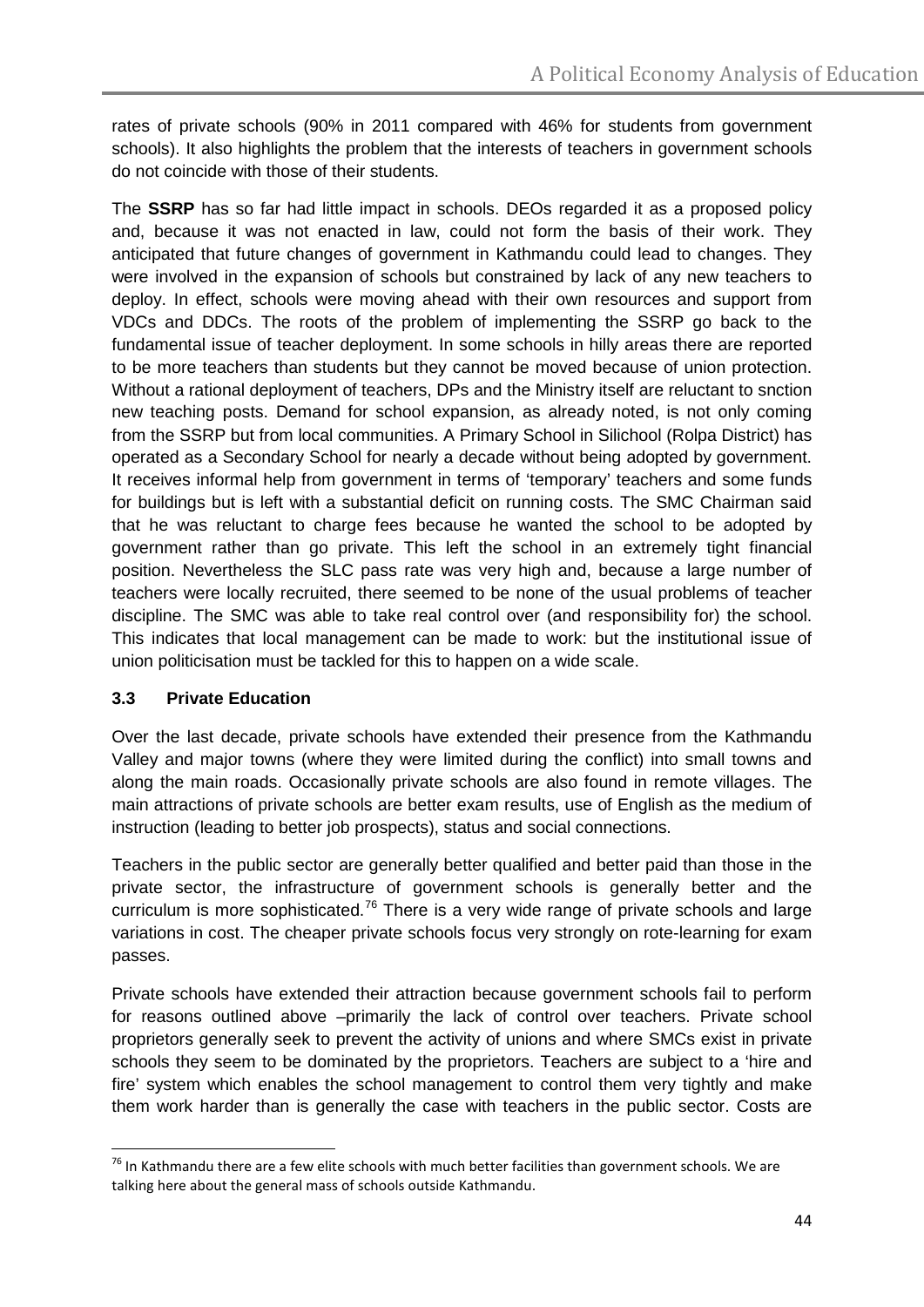driven down by paying teachers much less than government teachers (commonly about two thirds and without any other benefits) and demanding more regular attendance, willingness to cope with large amounts of homework and more intensive teaching schedules.

Although there are private schools with excellent facilities, especially in Kathmandu, elsewhere private schools are dominated by issues of cost and profit. The infrastructure of private schools observed during this study is generally worse than that of government schools. While most government schools have added several earthquake-resistant modern buildings since the end of conflict in 2006, some private schools operate in appalling temporary buildings and others are poorly maintained.

#### **The issue of social status**

A private school housed in tin shacks in a remote part of Rolpa District was drawing students away from a nearby government school with new buildings and well qualified and committed government teachers. The teachers attributed this trend to parents' desire for status. They noted that several children had come back to the government school because their parents ran out of money. In another case a private school had opened near another very good government school but later closed down again. Head-teachers in these schools were considering the possibility of opening up English-medium streams in their Primary Schools.

Parents investing in education make different choices for different children, with particularly strong variation between girls and boys. This has led to a preponderance of boys in private school and an increasing ratio of girls in government schools. Parents with similar incomes may make different choices depending on the position of education within other priorities such as funding a migrant or building a house. Changing economic circumstances may result in children switching from public to private education and back again. But it is more difficult to switch children into private school after the initial Grades because of English as the language of instruction. A parent in Silgadhi lamented that he could not put his daughters into private school (although he could now afford it) because they were too old to start in English medium. Parents said they were more confident about challenging teachers in private schools (where they were paying) compared with government schools where they perceived themselves as recipients of a free service.

The private/public debate raises the question of what is education quality. One of the teachers from the government school in Kirtipur argued that producing high pass rates in the SLC exams did not necessarily reflect what the young people of Nepal should be learning. He pointed out that the private school graduates have very little knowledge and understanding about Nepali society, culture and politics as compared to those who graduate from government schools. A deputy-head teacher from a private school argued that private schools were contributing to the national economy by educating children from economically privileged families who would otherwise have sent their children to schools in India. They provide value for the money invested in the education sector and provide employment to a large number of an educated workforce. He argued that there is a better professional practice in private schools because teacher absenteeism is not an issue.

In Kapilvastu, in the *terai*, there is a clear social divide between public and private schools. In the government school 95 percent of children are Tharu (an indigenous group) and it is often referred to as the 'Tharu school' whereas the private school next door was attended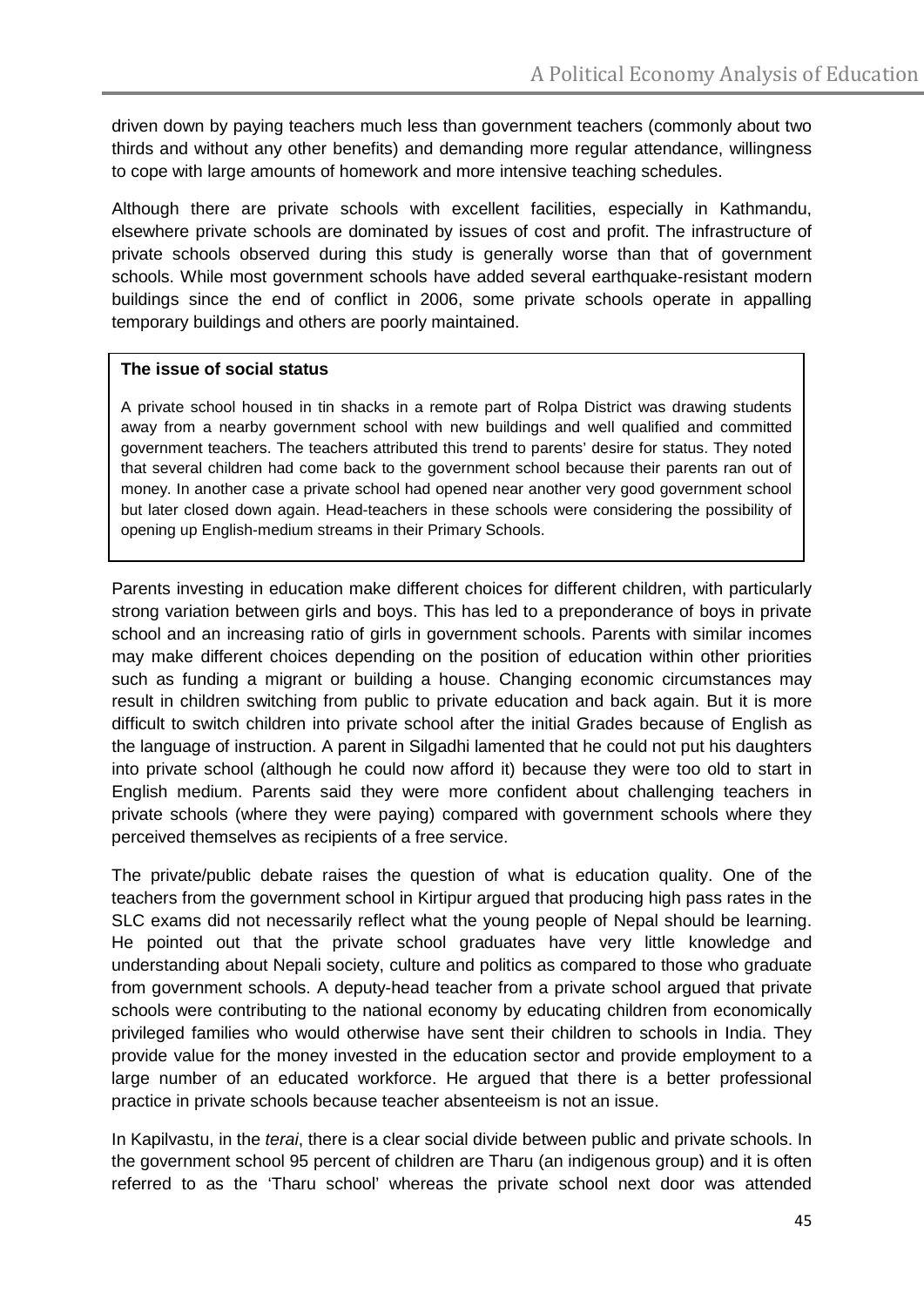predominantly (96 percent) by children from Pahade (Hindu castes from hilly areas) background and known colloquially as the 'Pahade school'.

Although most private schools are secular, profit-making institutions there are other categories including religious schools. In Nepalganj (Banke District) the DEO drew attention to the specific problem of Madrassa (Muslim) schools. Although in the past these schools have remained separate from the government system they now seek integration. According to the DEO this may have arisen because, with large families, Muslims are finding it too expensive to maintain the Madrassas and hope to secure access to government funding. Government policy allows for one subject to be chosen by the local school and this policy allows religious education to continue in such schools provided that they also follow the full national curriculum.

## **3.4 School Management**

The position of SMC Chair provides a significant opportunity to control resources and extend patronage networks. While the SMC Chair may have strong political links, this is not so evident in the case of Head-teachers. This arrangement makes it possible for the two key figures to work together. In theory the SMC Chair focuses on funding issues and external relations while the Head-teacher focuses on teaching issues and the internal management of the school. In practice one or other is dominant. SMC Chairs usually take the lead in the (highly politicised) *terai* while Head-teachers appear more likely to take the lead in the hilly areas.

# **Why are SMCs politicised?**

- There is a political vacuum at local level due to the absence of local government. As government institutions schools provide a platform for exercising local level political power. Political parties endeavour to maintain their local profile through representation on the SMCs.
- Holding SMC positions, particularly the 'Chair' provides social and political status which contributes to a political career in the party.
- Schools have become places for expanding political ideologies. SMCs can influence teachers, students and parents to pursue their political agendas.
- Schools receive direct funds from government and the SMCs have influence on how to manage those funds. Supporting investment in school development (e.g. building classrooms) helps political representatives gain social credibility.
- SMCs are not clear about their roles and do not receive any training.

Close collaboration between the SMC Chair and Head-teacher can mitigate political problems and establish a level of discipline in the school. Problems usually revolve around financial issues such as:

• The current expansion of schools into higher Grades presents opportunities for contracting work;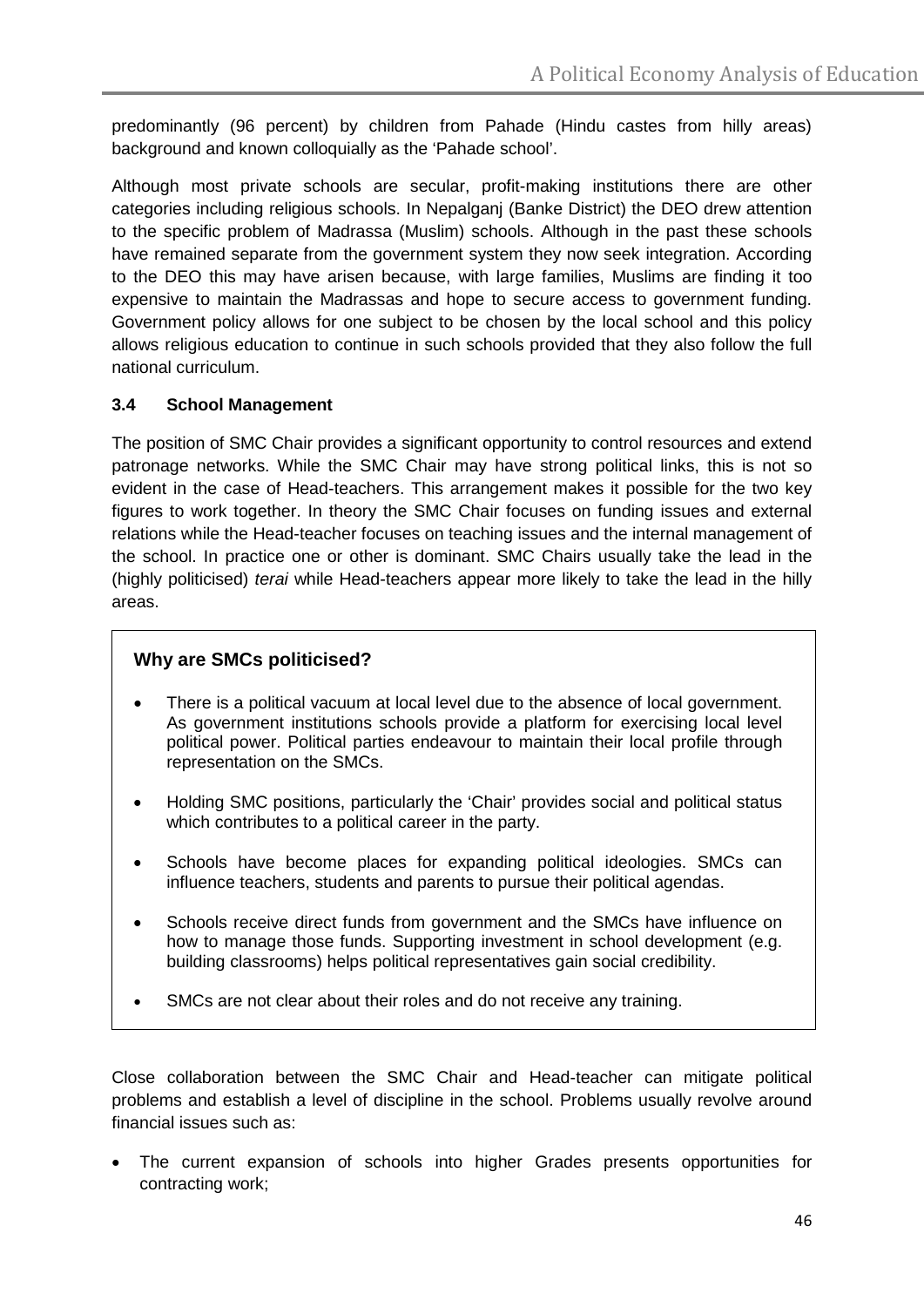- The Per Capita Fee (PCF) paid to the school by the Ministry;
- Relations with DEOs and VDC/DDC Secretaries;
- Teacher recruitment:
- Opportunities to dispose of or manage school lands and property;
- Charges to parents for local employment of teachers.

Especially in the *terai*, securing the position of SMC Chair has become the subject of intense political competition especially where there are school lands and properties. In the absence of elections for DDCs and VDCs, the election of SMC Chairs presents practically the only opportunity for political parties to measure their strength. The ferocity of these elections may arise from this factor rather than from any concern for education.

#### **Public Education in the Terai**

A government school in Kailali District had experienced a loss of more than half of its students over three years. The number of teachers had remained the same because teacher unions and political parties had connived to protect them from transfer. In spite of this excess of teachers, nearly half the classes in the schools were observed to be lacking a teacher. If a teacher was absent no work had been set for the children and no other teacher made an effort to provide cover. Teachers were observed chatting in the sun while students sat in the classroom with nothing to do.

In one class a boy described as a trainee teacher was standing in front of the class uncertain what to do and lacking any support or supervision from the other teachers. There were few students in the higher classes but two primary classes (amounting to over 120 students) had been merged into one with a single teacher. The Head-teacher said he was unable to manage the teachers because of political involvements and the power of the unions.

In this school, a recent dispute about the SMC Chair election had escalated into stonethrowing. A group of parents interviewed separately said that they were well aware of these failings and disturbances but could do nothing about it. The DEO said that the most he could achieve was to prevent any escalation of violence by mediating with the SMC Chairman and political parties but he lacked any powers of enforcement.

DEOs are unable to stand up to the teacher unions and this undermines the work of the Supervisors who are supposed to monitor the schools and of Resource Persons supposed to provide training support to teachers. In the *terai* most of the officials have given up the attempt to do their job and remain in the District office. The situation in hilly areas is more positive.

In theory the SMC should reflect a wide range of stakeholder interests, including representatives of women and dalits. In practice the SMC is run by the SMC Chair. We found no example of an SMC working in line with the regulations. Parents expressed reluctance to question teachers. In general students were also found to be docile even in the face of flagrant abuse by teachers such as long absences and late arrival in class. In only a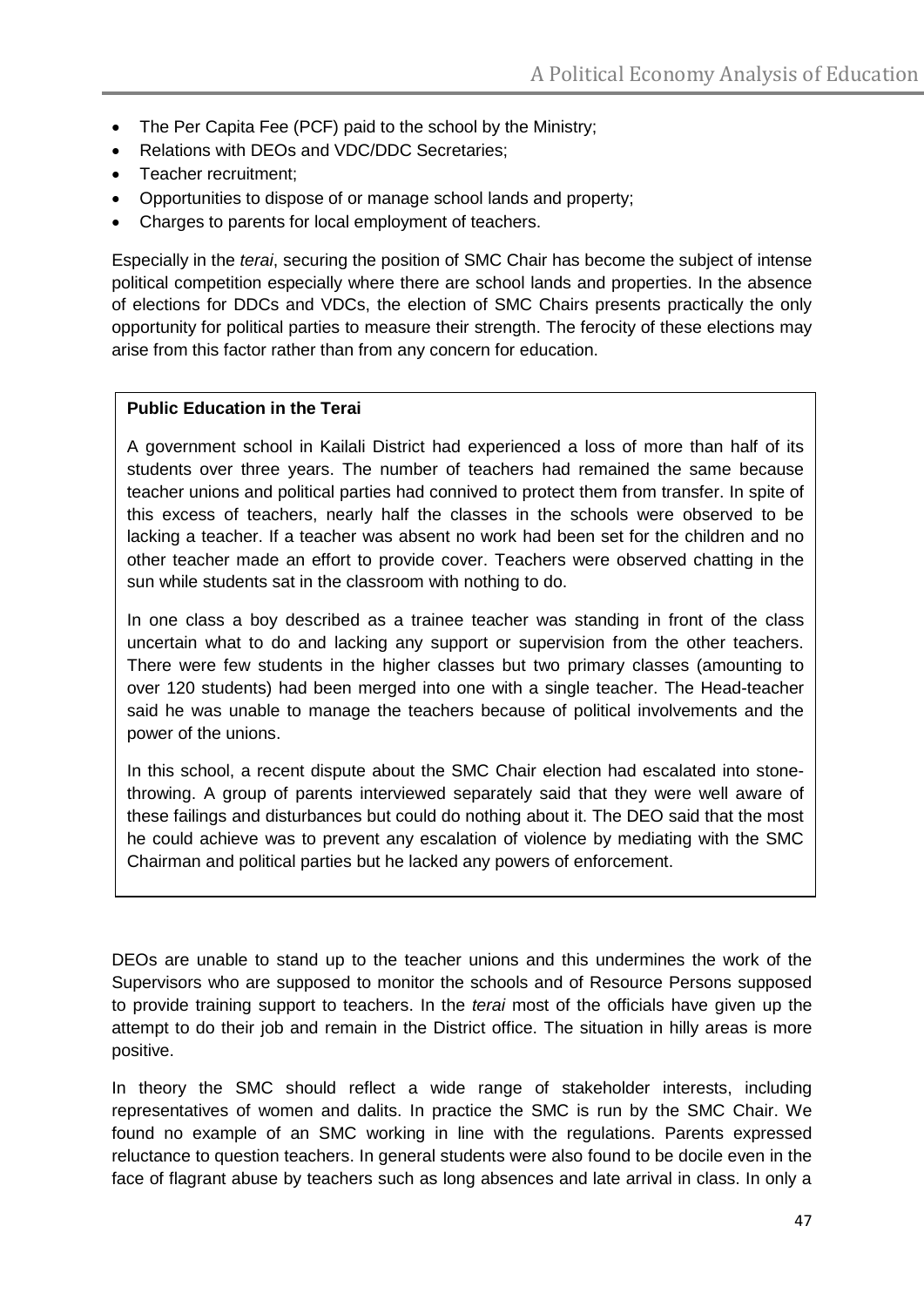few cases were students willing to go and call teachers who were loitering in the staff-room. In Rolpa we witnessed the lock-out of a head-teacher followed by a complaint from students in the open assembly about an absent teacher. The Head-teacher's assurances that the teacher would rapidly return appeared to be accepted. In some schools NGOs have encouraged student groups to try to improve the quality of education by developing Codes of Conduct and other means. In some areas, NGOs working with parents and students have declared schools as Zones of Peace and insisted that political activity and gang violence is kept out of the school. This appears to work quite well when there is a recognisable external body to negotiate with and was particularly effective in relation to school closures caused by the Madhesi Movement, but is less effective in relation to internal management problems and against local violence.

## **3.5 Teachers and Teaching**

The practice of rote-learning is not derived from national teacher training courses or from the curriculum. Both discourage such an approach. It appears to be largely a response to the exam system. This includes not only the SLC exam at Grade 10 but the annual exams that dictate whether a student moves to the next Grade. Teachers interpret their task as making sure that students pass these exams. There is little emphasis on development of thought processes or reflection on society. This creates a major discrepancy between the theory of education in Nepal and its practice. While further effort to reform the exam system might help, the fundamental obstacle may lie in social attitudes that condone a 'rote-learning' and 'exam-led' approach. Even though teachers and parents may be exposed to other ideas they tend to revert to these limited stereotypes. Rather than transform society, the education system seems to be drawn back to the past.

#### **Quality Education**

Parents in Kapilvastu felt that there was no pressure to enforce quality teaching at primary level. It was not unusual to find children in Grade 5 (9 - 10 years) still struggling to read and write Nepali. Such young children could not raise voice against teacher absenteeism or put pressure on the management to ensure that their course is delivered properly. They thought that officials were only concerned with SLC exams and paid little or no attention to children's achievement at primary level. Teachers said that the poor level of students coming into secondary schools made it necessary to resort to cheating in order to pass the SLC exam.

The crucial actor in bringing about positive change is the Head-teacher. A charismatic Headteacher can make a significant difference. This immense responsibility perhaps deserves better recognition from the education system. One Head-teacher told us that he is paid the same as a Higher Secondary teacher except for an extra allowance of just Rs500 (less that \$9) per month. This does not adequately reflect the increasing responsibilities of Headteachers coping with current complexities of politicisation, competition with private schools, charging and expansion.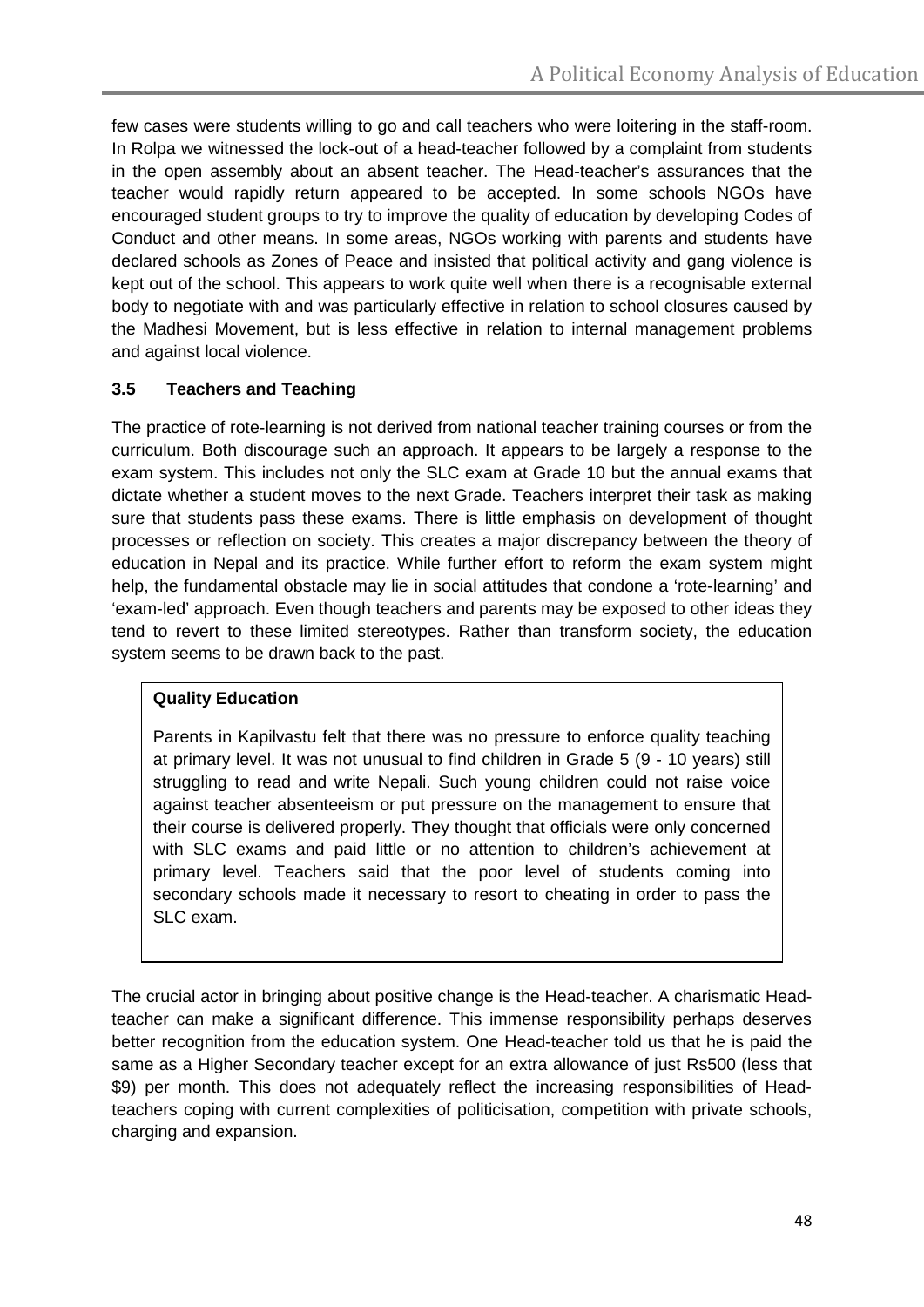Schools will also need to face the full implications of federalism and the increasing demand for education in the 'mother tongue'. There is considerable debate and difference of opinion on this issue. There is widespread agreement that the old textbooks created tensions by promoting the notion of Nepal as a 'Hindu Kingdom' largely ignoring the history and culture of non-Hindu and indigenous groups, or reducing them to subservient stereotypes. Revision of the curriculum and textbooks over the last five years has largely succeeded in eliminating the extremes, although the full range of diversity in Nepal is not yet fully recognised.

There is much less agreement about the issue of education in the 'mother tongue'. Because this is now asserted as a right under the Constitution the Ministry of Education has moved forward to develop textbooks in around a dozen languages and multi-lingual education has been piloted in selected schools. It is generally assumed that Nepali would be taught in all cases although not always as the language of instruction. The key question is whether education in the 'mother tongue' can or should replace Nepali right through the system. An advantage is that students are likely to do better in their 'mother tongue' than in Nepali, which for many is essentially a foreign language. Arguably, the main linguistic groups could be recognised for jobs in government and local business. The disadvantage is that such students might not reach a good enough level in Nepali to communicate across the whole country. Some observers consider that the move will boost ethnic diversity while others see it as a route to the break-up of the country.

The General Secretary of an NGO based in Kathmandu representing the Limbu people (a large linguistic group in the East) considered that education in the 'mother tongue' was really a political ploy intended to gain support from ethnic groups. He said that if a political party promised education in the 'mother tongue' the others would have to follow for fear of losing support from that group but there has been no serious debate about the issues. He expressed concern that DPs (and the Ministry) were pressing ahead in advance of a proper and dispassionate consultation. Teachers and Head Teachers generally argued that it was useful for teachers in pre-primary and primary Grade 1 to understand the local language in order to help children who had difficulty with Nepali but the objective was to help them make the transfer rather than persist in the 'mother tongue'. This practice appeared to be quite widespread in the classrooms.

# **3.6. Poverty and Social Inclusion**

As noted in Section One, direct social exclusion based on gender, religion, ethnicity and caste has reduced considerably.<sup>[77](#page-48-0)</sup> This was generally confirmed by our field studies although the issue remains a concern in parts of the *terai*. The continuing problem is not overt discrimination but the lack of contacts and social skills associated with the classes controlling jobs and opportunities. Because of the dominance of 'informal governance' it is not possible to get a job without connections or by using bribery. This leaves the have-nots, especially those from minorities, at a severe disadvantage (see Box below).

Scholarships were not thought to have played a very significant role except in boosting the enrolment statistics for primary schools. Political parties have now pledged to give scholarships to all girls and, since the funds disbursed do not make this possible (typically

<span id="page-48-0"></span> <sup>77</sup> Sharma, *J R* and Donini, A (2010) *Towards a Great Transformation –the Maoist insurgency and perceptions of social transformation in Nepal,* Tufts University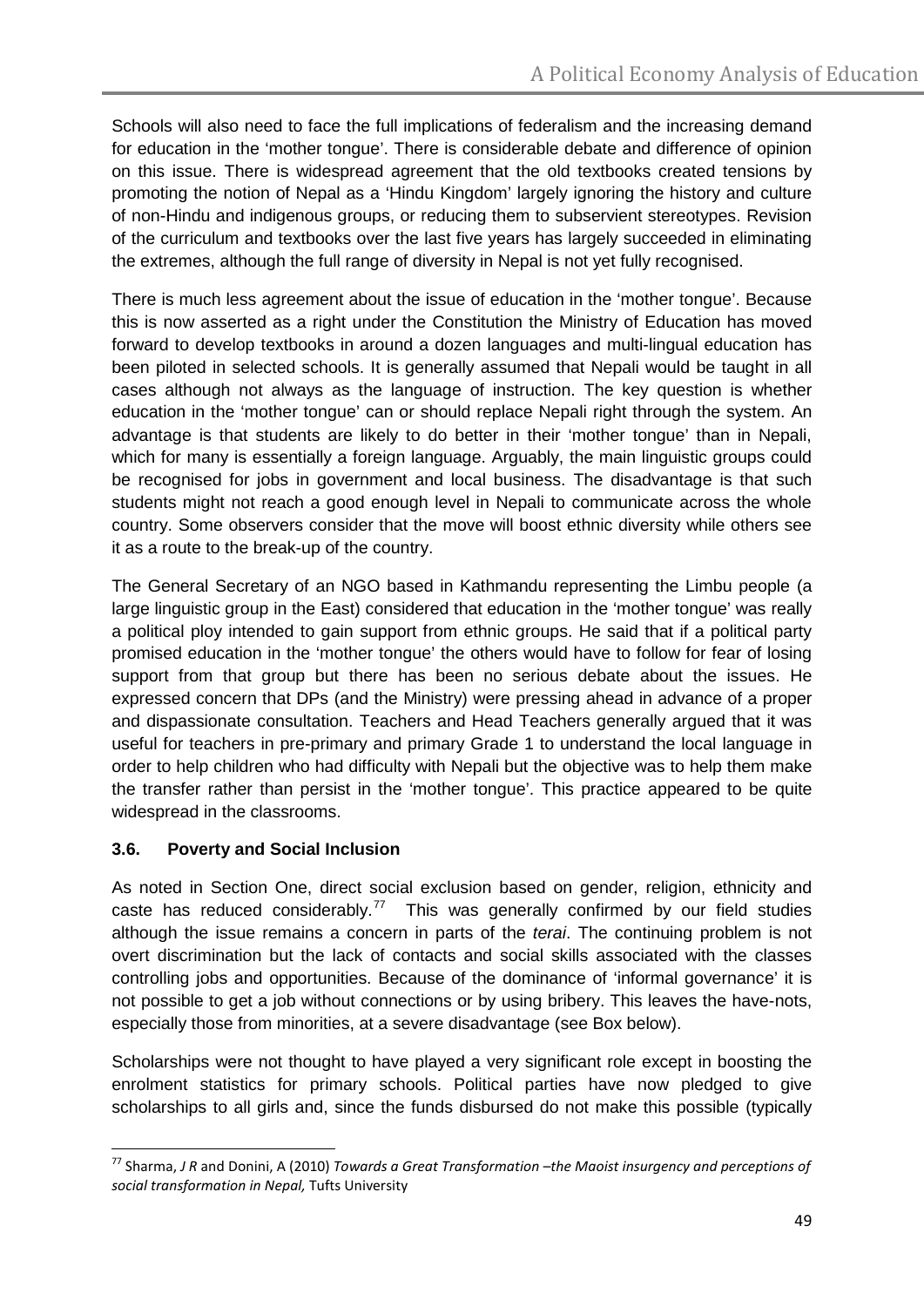50% of what is required), schools select the children to receive the scholarship. In many cases this is not done according to need but according to influence.

The public do not necessarily agree with the government's priorities for dalits and girls. Students in one secondary school felt that it was unfair to provide scholarships to some but not others when all children lived in similar economic conditions. Government attempts to cover other minority groups have led to a very complicated system. In practice SMC Chairs often make their own arbitrary decisions how to use the scholarship money. In Dhanusha, scholarship money was spent on the purchase of school uniform for all school children.

Although larger number of girls are enrolling for school their ambitions and educational outcomes have not necessarily changed. Social custom has changed to the extent that a small amount of education may be an advantage in relation to marriage but it makes no other difference in women's lives. Female students reported that early-age marriage remained the main risk to their educational future. Out of 13 girls consulted in a secondary school, only two thought they would go to higher secondary school and all expected to be married before the age of twenty. Small incentives such as a scholarship may encourage enrolment but as soon as girls can work there is pressure for them to marry (and leave home) in order to relieve demands on family resources. Under the dowry system, wedding expenses become much higher for educated girls. Instead of transforming these practices, the education system has simply adapted to them.

#### **Does education improve opportunities for minority groups?**

*My father spent most of his life as a 'haruwa' (bonded labour) working for a landlord. He did not want me to live the hard life he did so he sent me to school hoping that I would be able to get a job. I completed my school and gained a B.Ed. thinking that I would become a teacher. I have also obtained teaching licence for both primary and secondary level. Many temporary teaching posts come up in different schools but I have no links or political connections. I have tried everywhere but it has become impossible to find a job.*

*I am the only educated person in my community but I do exactly the same kinds of jobs (manual work, farming, daily wage labour work, etc.) that other uneducated people do. So, I am no different from other young people who did not complete their school. It feels like I wasted my time by going to college. Education has made me more conscious than those who are uneducated in my society but economic conditions of my family remain the same and my father still works as a poorly paid labourer. So, being educated does not really make me any better.* 

Interview, Kapilvastu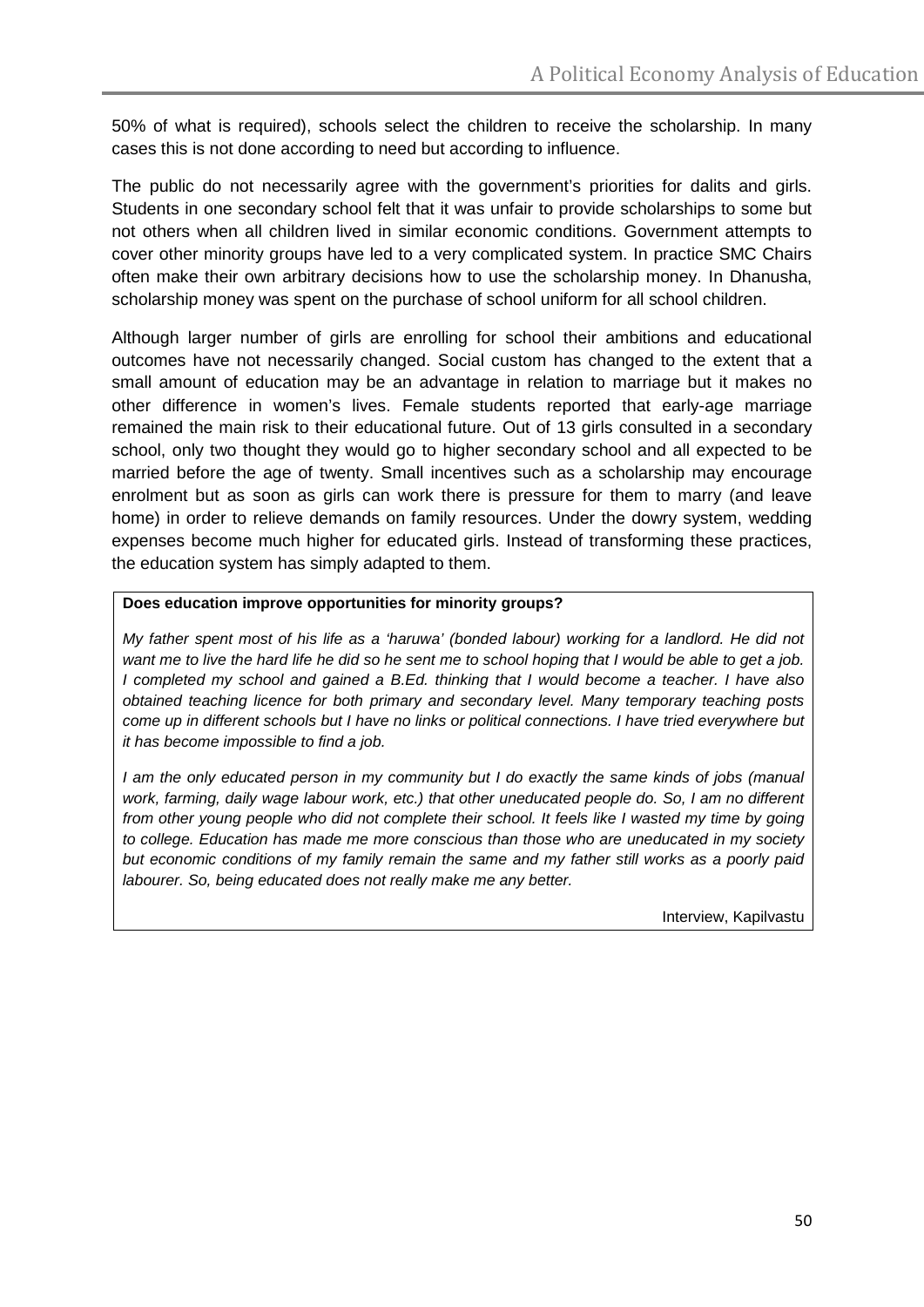# **Section Four: Implications for Development Partners (DPs)**

#### **4.1 Overview**

For a summary of PEA findings see the diagram at the end of this Section.

The Macro-analysis (Section One) indicates that the present fundamental problem of teacher deployment is unlikely to change. The politicisation of unions is an integral part of the current political situation. Support from teachers is very important to the political parties: calls to depoliticise education are not wholly realistic. Failure to tackle the teacher deployment issue will continue to undermine the quality of government education and increase the divide between private and public schools. Remittances from migrants abroad appear likely to exacerbate this trend.

The attempt, endorsed by many DPs, to increase the downward accountability of schools to communities will be limited by the parties' apparent determination to strengthen the bureaucracy and control education through their dominance at the centre. Both of these extremes (strong central control and vigorous community involvement) are unlikely to come about but a combination of better central control of officials (at least to the extent of rooting out blatant corruption) and stronger community involvement to improve teacher performance may help to make modest improvements.

On a more positive note, a number of Head Teachers have found ways to operate successfully within the system and some SMC Chairs have been able to mobilise local funding sources in order to improve and expand the schools. There is a very strong divide between the *terai*, where public education is in an appalling state and the hilly areas where conditions are variable but generally acceptable. To an extent the *terai* is being marginalised because too many teachers are located in hilly areas.

The SSRP and other centrally managed processes in the education sector have little impact on schools. This follows the general finding that 'informal governance' drives out 'formal governance'. Whatever is envisaged through formal policies and processes is undermined by the hidden effects surrounding patronage and politics.

A second important finding is that bilateral aid, while intended to support 'formal governance' is distorted towards 'informal governance'. DP's have provided substantial funding for public education but the outcome is poor because political patronage has not been addressed. Arguably, the public education system is run as a source of patronage for the political parties and they resist any attempt to set this right. It is questionable whether DPs should continue to finance such a system.

Thirdly, the report indicates that instead of addressing fundamental problems the system is capable of adjusting to DP targets by manipulating processes such as exams. Processes are being adjusted to give the required results and incentives (often hidden) influence the data. Cheating in exams has become institutionalised in order to meet targets set by DPs and public expectations.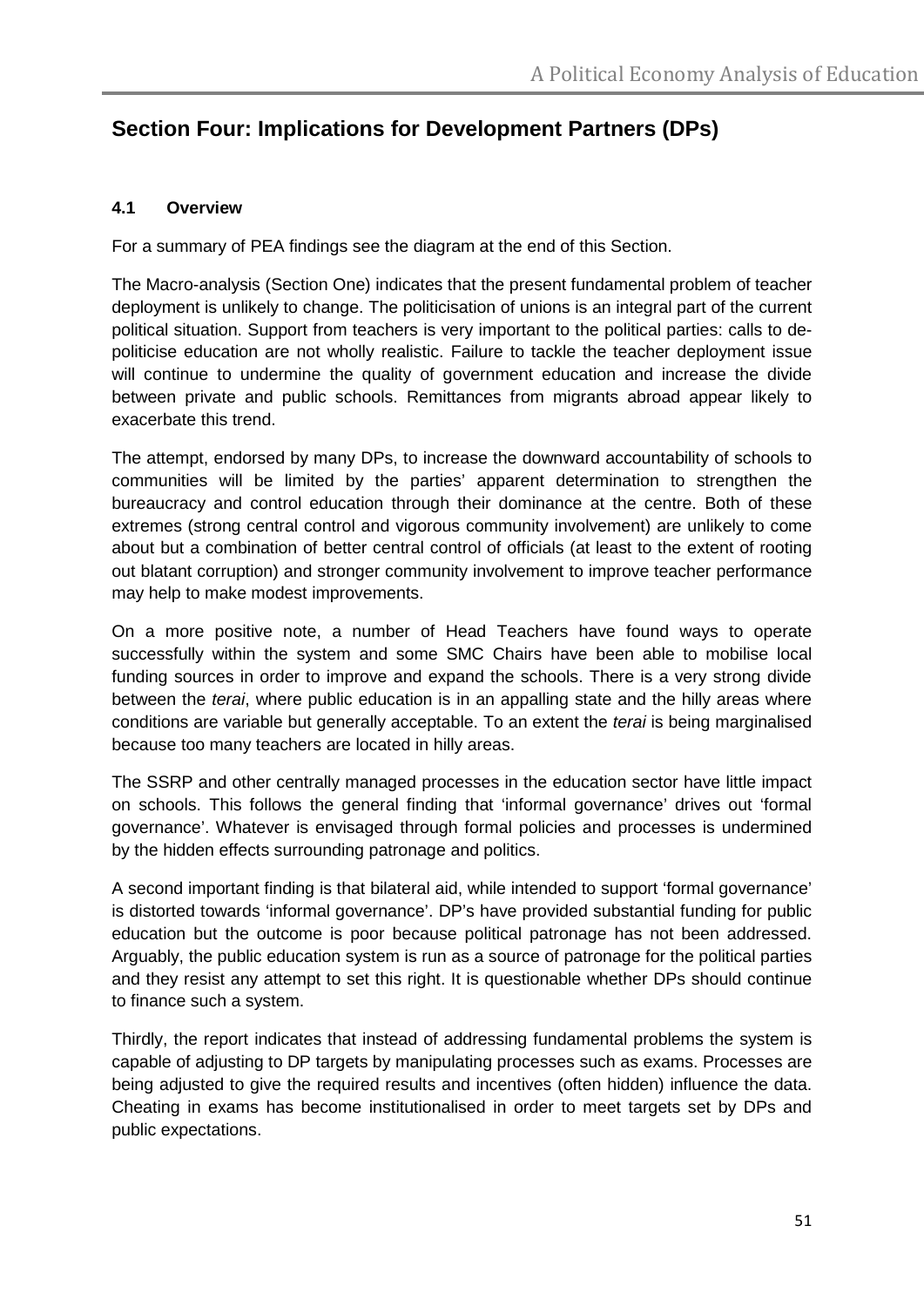Fourthly, changes in society have reduced the incidence of discrimination along lines of identity and led to greater demand for education especially for girls. The education system has contributed to this but in a superficial way, through incentives or scholarships, rather than through a transformative approach to diversity in the education system. Although textbooks have been brought up to date in a post 'Hindu Kingdom' era, teachers seem unable to teach in a way that challenges long-standing beliefs and social structures.

Finally, the education system reflects a focus on selfish objectives rather than the good of society. From teacher absenteeism to cheating in exams students learn that patronage and wealth confer impunity while those from poorer backgrounds are barred from progress.

## **4.2. Scope for action**

Unless DPs have access to data that is more reliable than the Flash Reports submitted through the education line management they will not even be aware of the problems, let alone find solutions. It was a serious mistake for DPs to phase out independent monitoring in 2007 simply on the basis that in one year (and one year only) the figures from the monitoring coincided quite well with those from government. In the previous years the discrepancies had been substantial and our study indicates that official statistics continue to be an unreliable guide.

DPs themselves have an interest in positive results. It is gratifying to report that progress is being made and perhaps to claim some responsibility for that improvement. The bearer of bad news is likely to be blamed, even in aid agencies. This tendency may have been exacerbated by the influence of the Paris Declaration of 2005 with its emphasis on Alignment with the national government. Nepal is best considered as a Fragile State requiring a cautious approach in line with the OECD-DAC Principles.

DPs should be particularly cautious about promoting any specific agendas on technical grounds alone but must take full account of the political context in which debates take place. The most sensitive issues relate to federalism and the use of the 'mother tongue'.

The Supreme Court has recently delivered a judgment that in order to meet the Constitutional requirement of free 'basic' education, and taking into account the government's pledge to extend 'basic' education through three extra Grades under the SSRP, the government must increase spending on education by more than 20%. This has led to pressure on DPs to fill the gap. But instead of doing so, DPs should expose the enormous inefficiencies of the current system and especially the imbalances in deployment of teachers.

DPs should keep their focus on the issue of deployment of teachers and set in place a monitoring system that will enable them to assess the problem more accurately and track any progress. DPs may also have to consider dividing their support more evenly between the education SWAp and support through NGOs to strengthen local school management and encourage a greater level of bottom-up accountability.

At the same time DPs should relate their funding of the education SWAp to progress towards holding elections at VDC and DDC levels. Without elected local bodies the political pressures on school management have become unbearable. It is unlikely that any significant progress can be made in education until elected local government is re-established.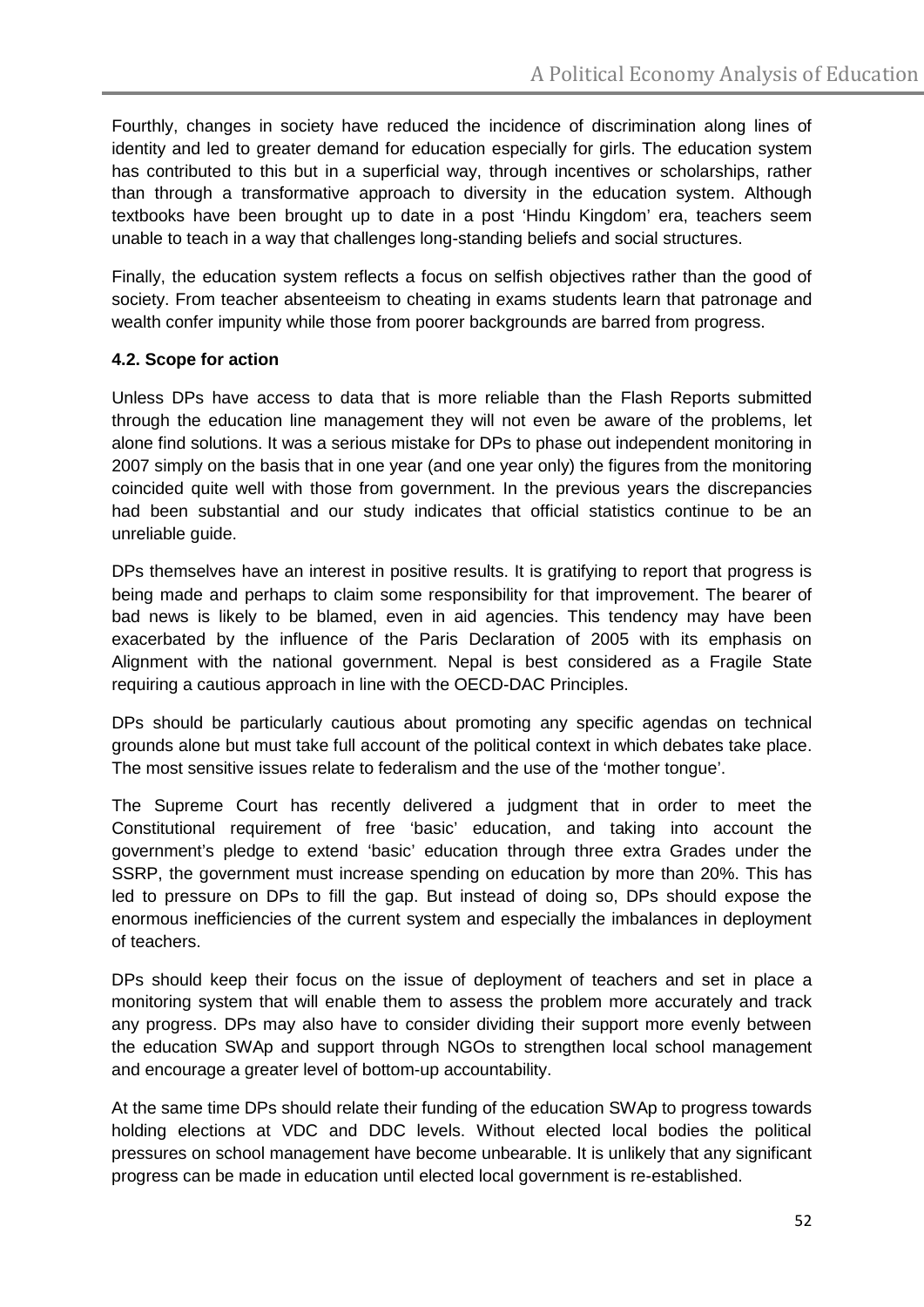In the light of all the above DPs should maintain a broad focus on education and its role in society rather than get drawn into a narrow consideration of the SSRP, which ultimately has no formal status in law and may be reversed by the new Constitution or by future political leadership.

## **4.3. Summary of actions requested from the Ministry of Education[78](#page-52-0)**

- 1. Recognising that formal governance is undermined by informal governance, the Ministry should recognise the limitations of the civil service and welcome the engagement of nongovernment actors in monitoring performance at all levels and providing an independent audit;
- 2. Specifically, the Ministry should cooperate with a DP-led process of independent monitoring and use this to check biases that may occur in the formal data;
- 3. The Ministry should cooperate with and encourage independent monitoring missions at District level, such as groups of journalists, human rights activists, lawyers etc;
- 4. At school level the Ministry should welcome the activities of NGOs seeking to improve school performance by supporting SMCs and by increasing the participation of students and parents in school management;
- 5. The Ministry should give special priority to the 'social audit' process, ensuring that this takes place in a satisfactory manner at least annually;
- 6. The Ministry should focus on the issue of teacher deployment and management. As a first step, it should develop a national plan in association with the unions to address the most extreme cases of imbalance and the general imbalance between schools in hilly areas and the *terai;*
- 7. Building on the new national framework of Schools as Zones of Peace, the Ministry should seek to develop coalitions of organisations to limit school closures and violence especially in the *terai;*
- 8. The Ministry should put its weight firmly behind the case for local elections at VDC and DDC levels;
- 9. The Ministry should investigate sudden variations in SLC exam pass rates and conduct a review of exam practices.

# **4.4. Summary of Recommendations to DPs**

- 36. DPs should take every opportunity to challenge 'informal governance';
- 37. Equip themselves with reliable and independent sources of information;
- 38. Insist on the central importance of tackling issues of teacher deployment and management;
- 39. Insist on elections at VDC and DDC levels as a pre-requisite for their support;
- 40. Make full use of independent and NGO channels to monitor, challenge and improve public education especially by increasing public participation;
- 41. Strengthen efforts to limit violence and school closure (especially in the *terai*) such as Schools as Zones of Peace.
- 42. Recognise that the SSRP is only an element (and not a very important one) within the wider education system;

<span id="page-52-0"></span> $78$  These proposals are put forward in response to a direct request to do so from the Ministry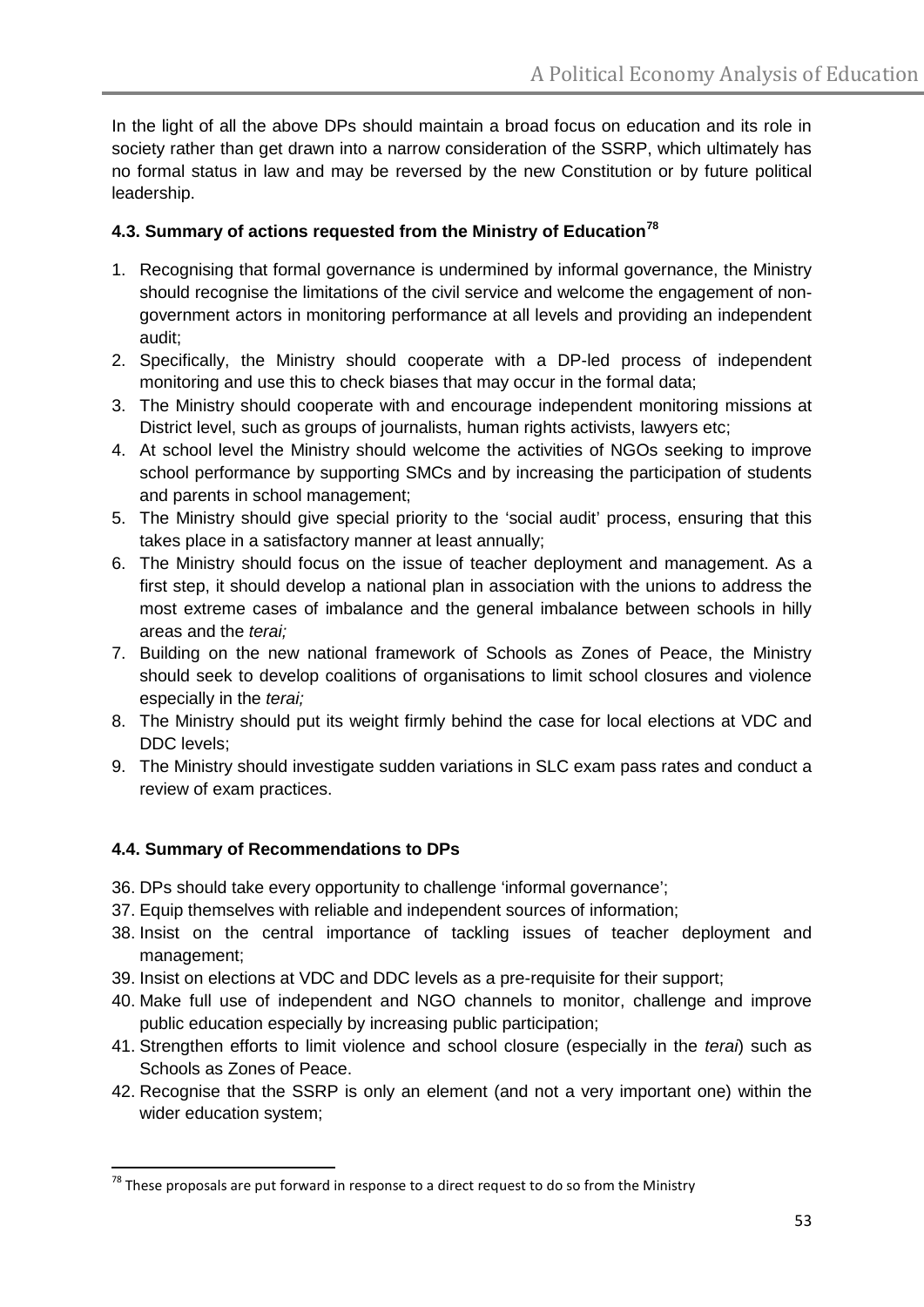- 43. Be cautious in relation to targets and incentives including the MDGs as these can lead to distortions and deceptions;
- 44. Be cautious in relation to issues such as education charges and instruction in the 'mother tongue' and modify a technical approach with understanding of political factors;
- 45. Commission ongoing research into the exam system in order to identify and eliminate irregular practices.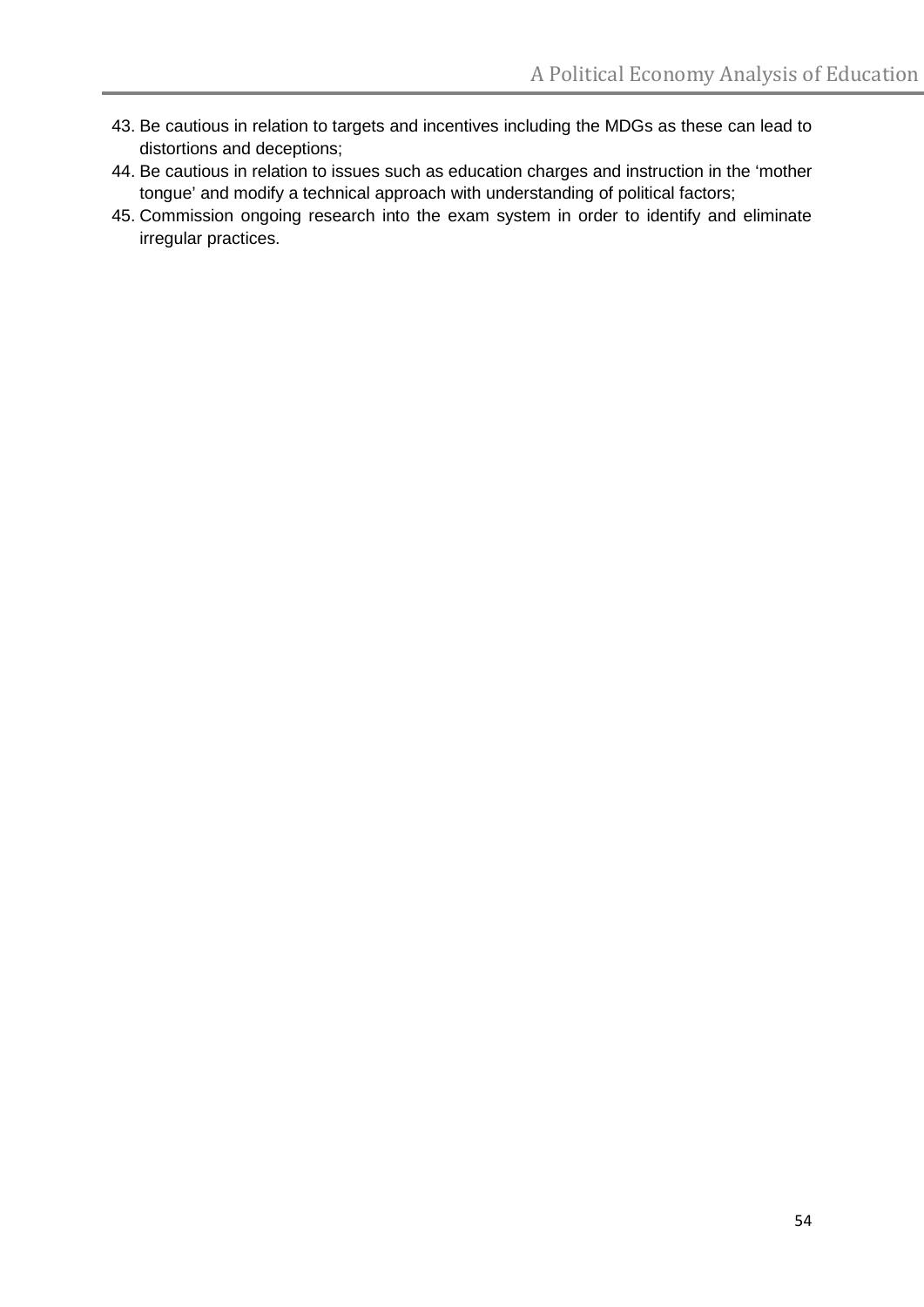## **PEA DRIVERS**

**Centralisation of power and resources**

**Politicisation of the education sector and schooling**

**Patronage based on political affiliation, social status and wealth** 

| <b>Education</b><br><b>Policy Area</b> | Perceived problems and some<br>technical solutions that have been<br>suggested                                                                                                                                                                                                                                                                                                                                                                                                                     | PEA explanation                                                                                                                                                                                                                                                | <b>Questions for DPs</b>                                                                                                                                                                                                                                                                              |
|----------------------------------------|----------------------------------------------------------------------------------------------------------------------------------------------------------------------------------------------------------------------------------------------------------------------------------------------------------------------------------------------------------------------------------------------------------------------------------------------------------------------------------------------------|----------------------------------------------------------------------------------------------------------------------------------------------------------------------------------------------------------------------------------------------------------------|-------------------------------------------------------------------------------------------------------------------------------------------------------------------------------------------------------------------------------------------------------------------------------------------------------|
| <b>DEOs</b>                            | Although further resources have been<br>devolved to District level, DEOs operate<br>under intense pressure from the political<br>parties and this is increased because<br>elected DDCs and VDCs are lacking.<br>DEOs are subject to transfer if they do not<br>work with the political entities. This often<br>leads to compromise and corruption.<br>Particularly in the terai DEOs come under<br>threat of violence. DEOs are unable to<br>perform their tasks of supervision and<br>monitoring. | The problem lies in the<br>centralisation of the<br>political parties. DEOs<br>have little manoeuvre<br>with local political<br>agents who are<br>directed from<br>Kathmandu. These<br>agents are not<br>susceptible to pressure<br>from local<br>communities. | The parties appear to<br>favour strengthened<br>DEOs and greater<br>central control over<br>them. DPs should<br>counteract this by<br>strengthening local<br>accountability by<br>insisting on VDC and<br>DDC elections and by<br>strengthening the<br>involvement of local<br>communities in schools |
| <b>SMCs</b>                            | SMCs have significant power over<br>resources including school funds and<br>appointment of local teachers. The SMC<br>is often dominated by the Chair. Technical<br>training of the SMC is often seen as the<br>answer.                                                                                                                                                                                                                                                                            | The SMC Chair post is<br>highly politicised.<br>Technical training<br>alone may not<br>necessarily lead to<br>better outcomes.<br>Sustained effort to<br>mobilise the local<br>community may also<br>be needed                                                 | Elected VDCs and<br>DDCs are an essential<br>first step. Further<br>sustained work at<br>school level through<br>NGOs may be needed<br>to achieve greater<br>involvement of the<br>community. This sould<br>be focused on<br>monitoring and social<br>audit                                           |
| <b>Private schools</b>                 | The high exam pass rate of private<br>schools has exposed the weakness of<br>public education and should give urgency<br>to efforts to address the issue of teacher<br>management. Private school offer better<br>job prospects not only through better<br>exam results but by offering access to<br>elite groups.                                                                                                                                                                                 | Using English as the<br>medium of instruction,<br>private schools create<br>a sharp social divide<br>which perpetuates the<br>problem of 'informal<br>governance'.                                                                                             | The question why bright<br>students from the<br>government schools still<br>have poor job prospects<br>deserves further<br>scrutiny. DPs could<br>usefully research this<br>issue;                                                                                                                    |
| <b>Teachers</b>                        | Permanent teachers cannot be effectively<br>managed because of their links with the<br>politicised unions.                                                                                                                                                                                                                                                                                                                                                                                         | Political parties are<br>unlikely to forego their<br>links with teachers<br>because these are<br>crucial to success in<br>elections.                                                                                                                           | DPs could do further<br>research on the<br>inefficiencies caused by<br>this issue. Arguably, DP<br>funding should be<br>withheld until it is<br>addressed                                                                                                                                             |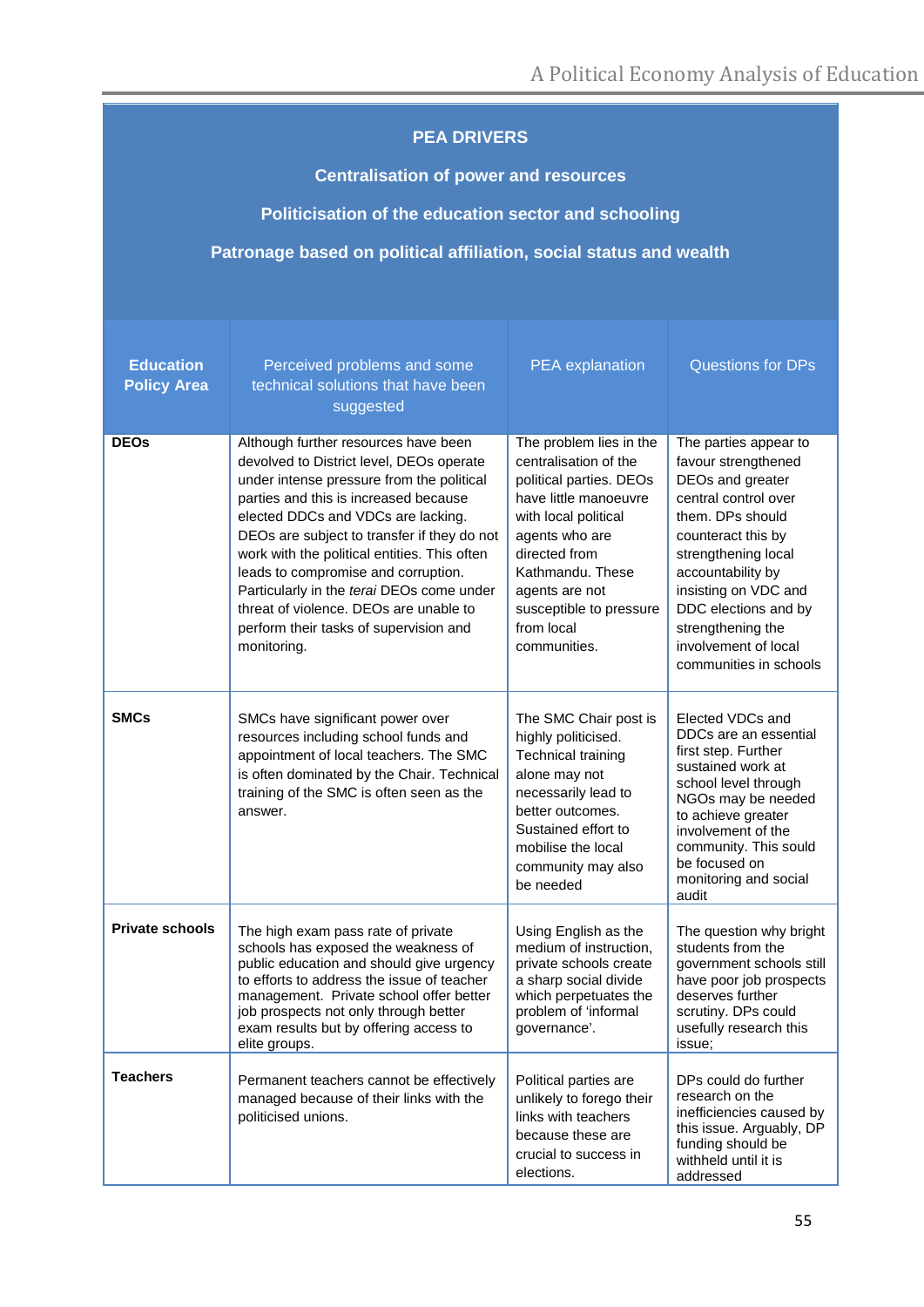| Language of<br>instruction                        | Government has committed to providing<br>language of instruction in the mother<br>tongue, but there is confusion about what<br>this means in practice. The debate is<br>complicated by moves towards<br>federalism. | Political populism and<br>desire for support from<br>ethnic groups has<br>given this debate a<br>strong political<br>character. There are<br>strong grounds to<br>support the expression<br>of diversity but this<br>cannot be<br>disconnected from<br>politics. | DPs should be very<br>cautious and recognise<br>that technical solutions<br>must be modified by an<br>understanding of the<br>political realities.                                                                    |
|---------------------------------------------------|---------------------------------------------------------------------------------------------------------------------------------------------------------------------------------------------------------------------|------------------------------------------------------------------------------------------------------------------------------------------------------------------------------------------------------------------------------------------------------------------|-----------------------------------------------------------------------------------------------------------------------------------------------------------------------------------------------------------------------|
| <b>Education</b><br>standards and<br>examinations | Changes in the rate of SLC pass indicate<br>that cheating has become systemic.<br>There is a danger that students and<br>teachers will conclude that proper study is<br>unnecessary.                                | This issue clearly<br>demonstrates how<br>incentives can distort a<br>formal governance<br>system. In this case<br>the problem is not only<br>local bribery but the<br>desire of officials to<br>meet targets.                                                   | DPs should learn that<br>targets must be applied<br>with caution. This<br>applies to the MDGs.<br>DPs should maintain a<br>broad focus on quality<br>education rather than<br>allow specific measures<br>to dominate. |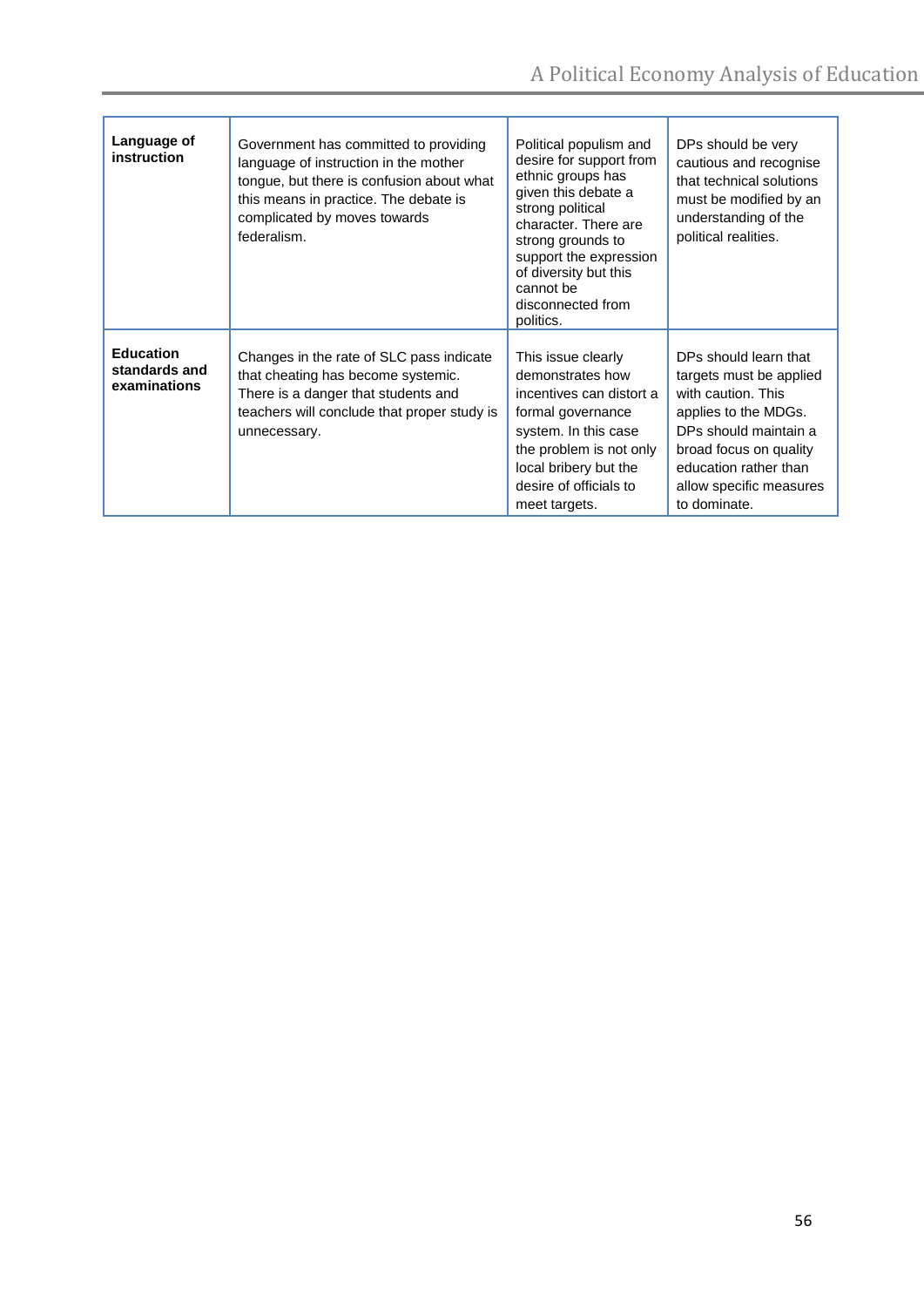#### **REFERENCES AND BIBLIOGRAPHY**

- Bhatta, P. (2011) 'Aid agency influence in national education policy-making: a case from Nepal's 'Education for All' movement', *Globalisation, Societies and Education*, 9: 1, 11 — 26. DOI: 10.1080/14767724.2010.513283
- Bennett, L. (2005) *Gender, Caste and Ethnic Exclusion in Nepal: Following the Policy Process from Analysis to Action,* World Bank Conference Paper
- BertelsmannStiftung (2009) *Bertelsmann Transformation Index (BTI) 2010 – Nepal Country Report,* Bertelsmann Stiftung
- Bonino, F. and A. Donini (2009) *Aid and Violence: Development Policies and Conflict in Nepal,* Tufts University: Feinstein International Center
- Bush, K and Saltarelli, D (2000) *The Two Faces of Conflict in Ethnic Conflict,* UNICEF, Innocenti Research Centre, Florence
- Caddell, Martha (2007) Private Schools and Political Conflict in Nepal. In: Srivastava, Prachi and Walford, Geoffrey eds. Private Schooling in Less Economically Developed Countries: Asian and African Perspectives. Oxford Studies in Comparative Education. Didcot, UK: Symposium, pp. 187–207.
- Carney, S., Bista, M. and Agergaard, J. (2007) Empowering' the 'local' through education? Exploring community-managed schooling in Nepal', *Oxford Review of Education*, 33:5,  $611 - 628$
- Central Bureau of Statistics (2003) *Population Monograph of Nepal*. In *Vol. 1*. Kathmandu: National Planning Commission Secretariat
- Central Bureau of Statistics (2004) *Nepal living standard survey 2003/2004*. Kathmandu: Central Bureau of Statistics
- CERID (2006) *Education for All Formative Research Report. Synthesis Report of the case studies conducted in 2006*. Tribhuvan University. Research Centre for Educational Innovation and Development (CERID)
- DFID (2002) *Conducting Conflict Assessments – Guidance Notes,* London: DFID
- DFID (2009) *Political Economy Analysis – How To note,* London: DFID
- Do, Quy-Toan and Lakshmi Iyer (2007) *Poverty, Social Divisions, and Conflict in Nepal,*  Policy Research Working Paper 4228, Washington DC, The World Bank
- DoE (2010a) *School Sector Reform Plan: Status Report 2010*, Sanothimi: Department of Education
- DoE (2010b) *Flash I Report 2067 (2010-011)*, Sanothimi: Department of Education
- Edwards, R. M. (2011) 'Disconnect and capture of education decentralisation reforms in Nepal: implications for community involvement in schooling', *Globalisation, Societies and Education*, 9: 1, 67 — 84. DOI: 10.1080/14767724.2010.513532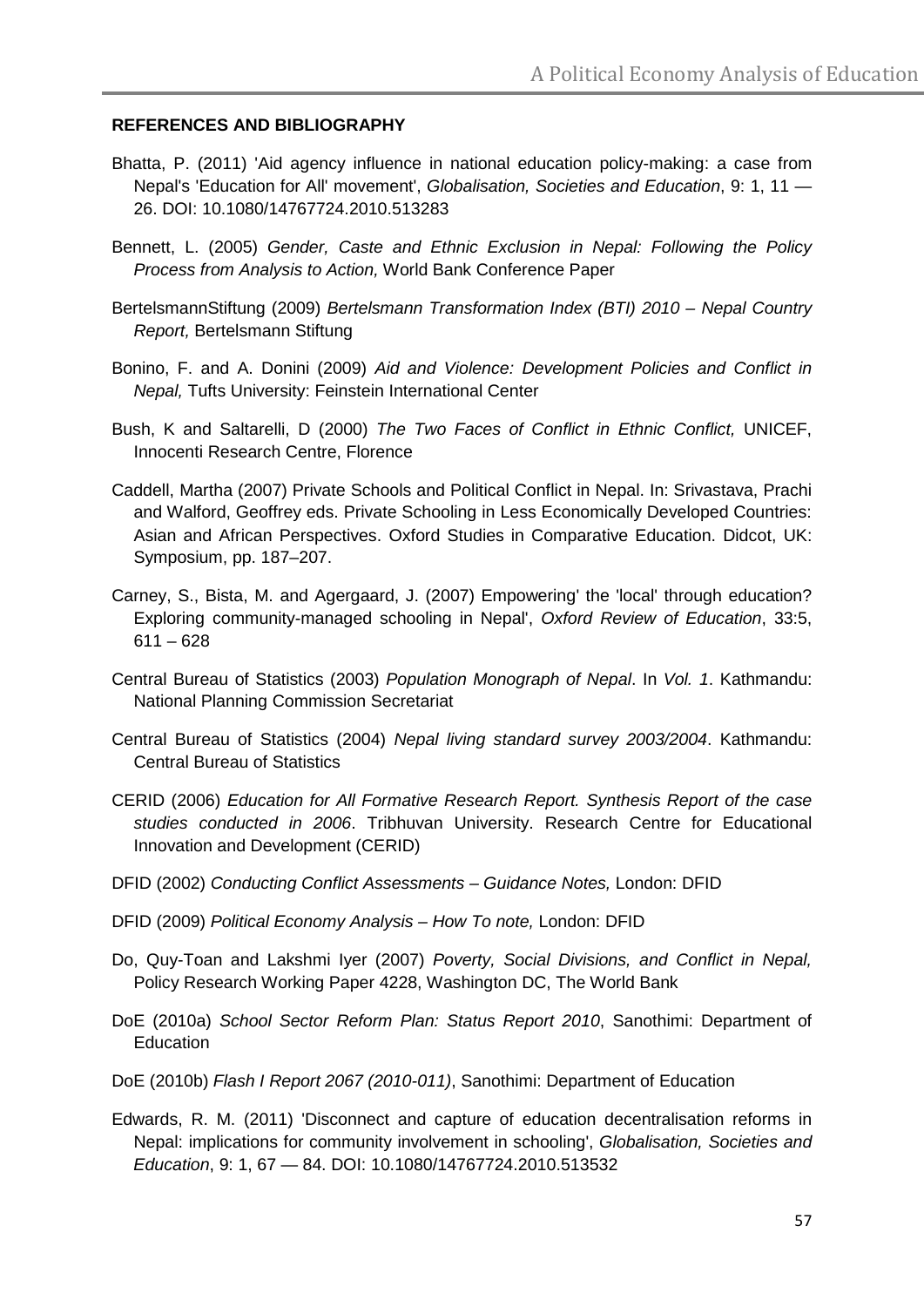- European Commission (EC) (2008) *Analysing and Addressing Governance in Sector Operations,* EC Brussels
- Ferguson, J. (2005) Decomposing Modernity: History and Hierarchy after Development, In A. Loomba, S. Kaul, M. Bunzi, A.M. Burton and J Esty (Eds) *Post Colonial Studies and Beyond*, 166-181, Durham, NC: Duke University Press.
- Foundation for Human Development (2004) *Survey on Professional Commitment and Values Related Aspects of Teaching,* Education Support Advisory Team (ESAT), Ministry of Education and Sports, Kathmandu
- Gellner, D. N. (2007) Caste, ethnicity and inequality in Nepal, *Economic and Political Weekly*  May 12: 1823-28
- Goodhand, J. (2000) *Strategic Conflict Assessment, Nepal,* INTRAC
- Governance and Social Development Resource Centre (GSDRC) (2008) *Helpdesk Research Report: Political Economy Methodologies,* GSDRC website
- Gurung, H. (2005) Social Exclusion and Maoist Insurgency. Paper presented at the National Dialogue Conference on the ILO Convention 169 regarding Indigenous and Tribal Peoples, January, Kathmandu. Retrieved on 02 April 2011 from [http://ilo](http://ilo-mirror.library.cornell.edu/public/english/standards/norm/egalite/itpp/activity/nepal/maoist.pdf)[mirror.library.cornell.edu/public/english/standards/norm/egalite/itpp/activity/nepal/maoist.p](http://ilo-mirror.library.cornell.edu/public/english/standards/norm/egalite/itpp/activity/nepal/maoist.pdf) [df](http://ilo-mirror.library.cornell.edu/public/english/standards/norm/egalite/itpp/activity/nepal/maoist.pdf)
- International Crisis Group (2010) *Nepal's Political Rites of Passage,* Asia Report No 14, ICG Brussels
- International Crisis Group (2011) *Nepal's Fitful Peace Process,* Update Briefing No 120, ICG Kathmandu/Brussels
- Jones, S. (2010) *Lessons from Political Economy Analysis in Nepal,* Oxford Policy Management
- Lieten, K. (2002) Nepal: Maoist Insurgency against Lopsided Development, In M. Mekencamp, P. van Tongeren and H. van de Veen (Eds) *Searching for Peace in Central*  and South Asia: An Overview of Conflict Prevention and Peacebuilding Activities, pp443-446, London: Lynne Reinner.

Mathma, K B and Bista, M B (2006) *Study on Student Performance in SLC,* Ministry of Education and Sports –Education Sector Advisory Team, Kathmandu

Miklian, J. (2008) *Nepal's Terai: Constructing an Ethnic Conflict,* Oslo: PRIO

MoE (2009) *School Sector Reform Plan (2009 – 2015),* Kathmandu: Ministry of Education

Naya Patrika (2011) *75 pertishat bhanda kam talab pauchhan niji vidhyalayaka shikchhakaharu, (Teachers in private schools are paid less than 75 percent),* Retrieved on 06 Feb 2011 from

[http://www.nayapatrika.com/newsportal/%E0%A4%B6%E0%A4%BF%E0%A4%95%E0%A5%8D](http://www.nayapatrika.com/newsportal/%E0%A4%B6%E0%A4%BF%E0%A4%95%E0%A5%8D%E0%A4%B7%E0%A4%BE/21697.html) [%E0%A4%B7%E0%A4%BE/21697.html](http://www.nayapatrika.com/newsportal/%E0%A4%B6%E0%A4%BF%E0%A4%95%E0%A5%8D%E0%A4%B7%E0%A4%BE/21697.html)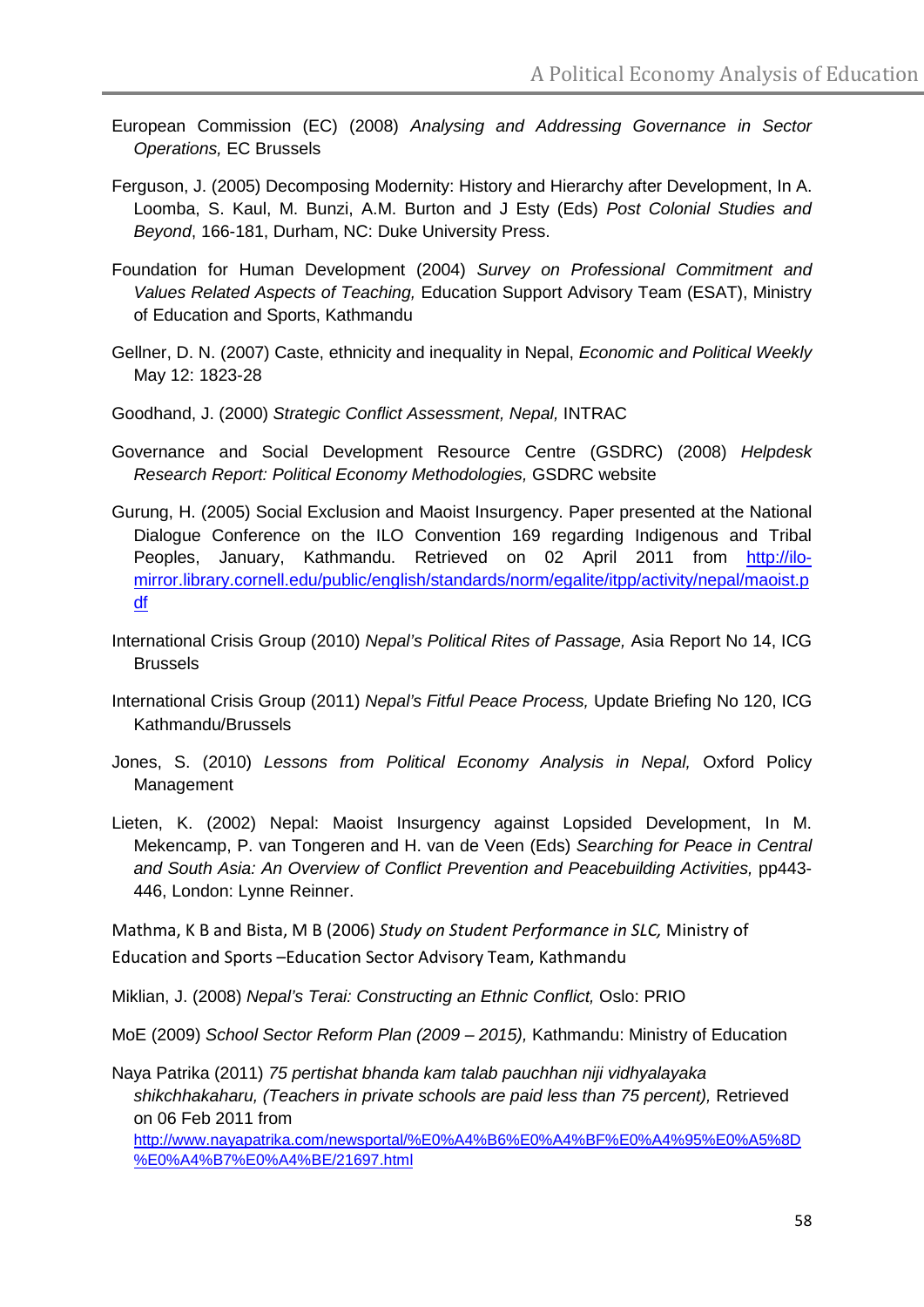- NCED (2063 B.S.) *Effectiveness of Primary Teacher Training Programme-2063* (Executive Summary), National Centre for Educational Development, Bhaktapur: Sanothimi
- OECD-DAC (website) *Principles for Good Engagement in Fragile States,* OECD Paris
- Pandey, R., K. C., K, and Wood, H. B. (eds) (1956) *Education in Nepal: Report of the Nepal National Education Planning Commission*. Kathmandu: College of Education.
- Ragsdale, T. A. (1989) *Once a hermit kingdom: Ethnicity, education and national integration in Nepal.* Delhi: Manohar Publications.
- Rappleye, J. (2011) Different Presumptions about Progress, Divergent Prescriptions for Peace: Connections between Conflict, 'Development' and Education in Nepal, In J. Paulson, *Education, Conflict and Development,* pp59-98, Oxford: Symposium
- Sharma, Kishore (2006) The Political Economy of Civil War in Nepal, *World Development*, Vol 34, No 7, pp1237-1253
- Shields, R. and J. Rappleye (2008) Differentiation, development, (Dis)Integration: Education in Nepal's 'People's War'*. Research in Comparative International Education, 1*, <http://dx.doi.org/10.2304/rcie.2008.3.1.91>
- Smith, A. and T. Vaux (2003) *Education, Conflict and International Development,* DFID Issues Paper, London
- Subedi, M (2009) Foreign Aid, Sustainable Development, and the Rapti IRDP. Occassional Papers in Sociology and Anthropology, 9, 231-257
- Teachers Union of Nepal (2010) *Assessing the Impact of Seasonal Factors on School Attendance in the Karnali Zone,* UNICEF Kathmandu
- Thapa, D., and B. Sijapati (2004) *A kingdom under siege: Nepal's Maoist insurgency, 1996 to 2004.* London: Zed Books Ltd
- The Himilayan Times (2010) *Youth Migrating, Elders only hope*, Retrieved on 23 January 2011 from [http://www.thehimalayantimes.com](http://www.thehimalayantimes.com/)
- Transparency International (2010) *Promoting Transparency in Political Finance – Bangladesh, Indonesia and Nepal,* Transparency International
- UIS (2008) *Education in Nepal, UNESCO Institute of Statistics*, Available from [http://stats.uis.unesco.org.](http://stats.uis.unesco.org/)
- UN (2010) Nepal: *UN hails release of all child soldiers by Maoists,* Retrieved on 27 Jan 2011 from [HTTP://WWW.UN.ORG/APPS/NEWS/](http://www.un.org/apps/news/)
- USAID (2007) *The Rapti Development Project: Final Evaluation,* Washington and Kathmandu: USAID
- Vaux, T., Smith, A. and S. Subba (2006) *Review of Education for All in Nepal from a conflict perspective*, London, International Alert